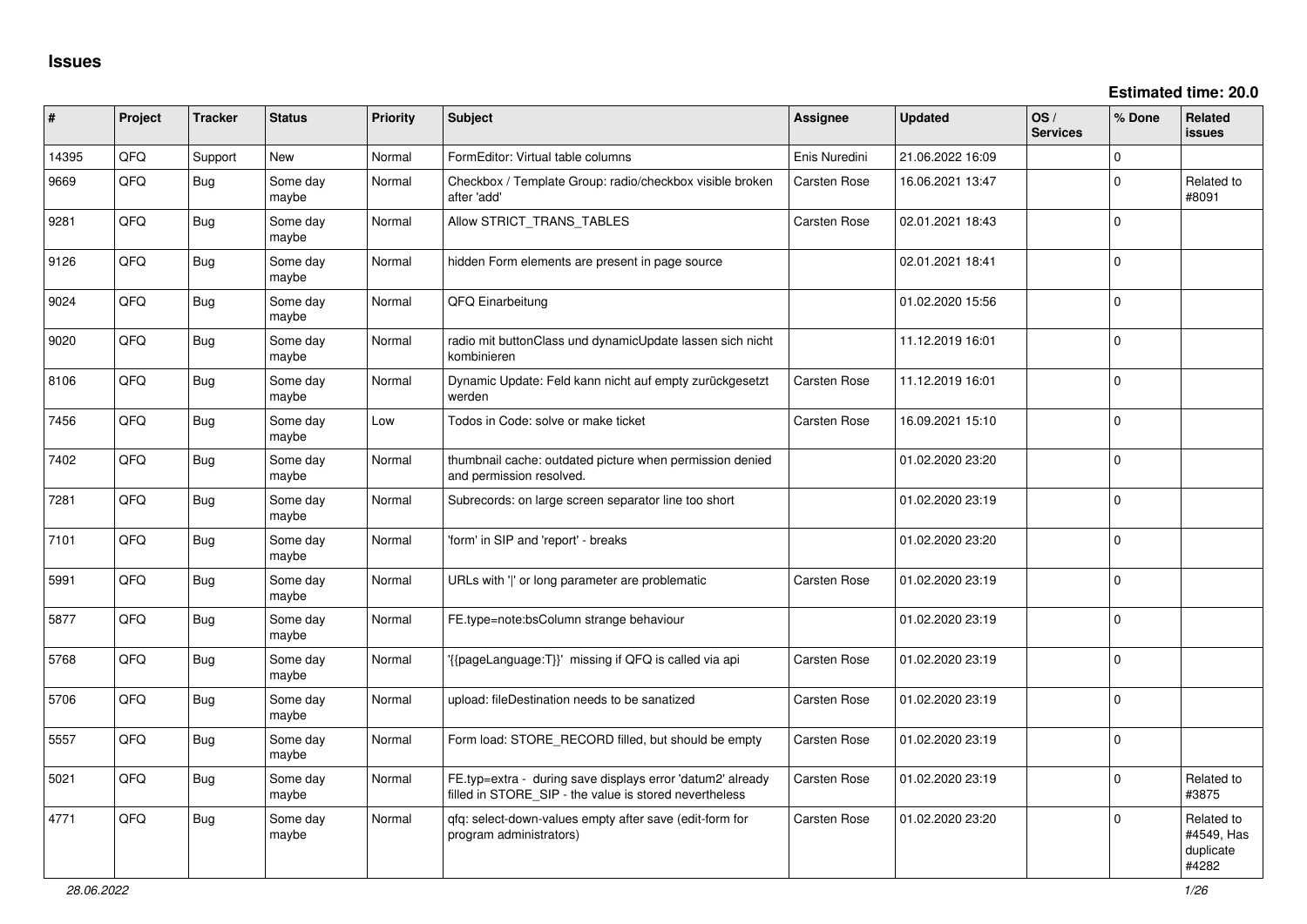| #    | Project | <b>Tracker</b> | <b>Status</b>     | <b>Priority</b> | <b>Subject</b>                                                                                                                                           | Assignee            | <b>Updated</b>   | OS/<br><b>Services</b> | % Done      | Related<br><b>issues</b>                    |
|------|---------|----------------|-------------------|-----------------|----------------------------------------------------------------------------------------------------------------------------------------------------------|---------------------|------------------|------------------------|-------------|---------------------------------------------|
| 4659 | QFQ     | <b>Bug</b>     | Some day<br>maybe | Normal          | infoButtonExtra                                                                                                                                          | <b>Carsten Rose</b> | 01.02.2020 23:20 |                        | $\Omega$    |                                             |
| 4651 | QFQ     | Bug            | Some day<br>maybe | Normal          | "Loading document" Modal wird angezeigt bei uzhcd type=2<br>Ansicht                                                                                      | Carsten Rose        | 01.02.2020 23:20 |                        | $\Omega$    |                                             |
| 4583 | QFQ     | <b>Bug</b>     | Some day<br>maybe | Normal          | Dynamic Update bei TypeAhead Feldern                                                                                                                     | Carsten Rose        | 01.02.2020 23:19 |                        | $\Omega$    |                                             |
| 4549 | QFQ     | Bug            | Some day<br>maybe | Normal          | TemplateGroups: FE.type SELECT loose selected value<br>after save                                                                                        | Carsten Rose        | 01.02.2020 23:20 |                        | $\Omega$    | Related to<br>#4548,<br>Related to<br>#4771 |
| 4546 | QFQ     | Bug            | Some day<br>maybe | Normal          | NH: SIP storage is destroyed                                                                                                                             |                     | 01.02.2020 23:20 |                        | $\mathbf 0$ |                                             |
| 4528 | QFQ     | Bug            | Some day<br>maybe | Normal          | extraButtonLock mit SQLAhead Bug                                                                                                                         | Carsten Rose        | 01.02.2020 23:19 |                        | $\mathbf 0$ |                                             |
| 4454 | QFQ     | Bug            | Some day<br>maybe | Normal          | Required Elements: multiple elements in a row - whole row<br>marked if only one input is empty.                                                          | Benjamin Baer       | 01.02.2020 23:20 |                        | $\Omega$    |                                             |
| 4441 | QFQ     | Bug            | Some day<br>maybe | Normal          | \$ SERVER Vars sollten nur aus dem Store genommen<br>werden - Code entsprechend anpassen.                                                                |                     | 11.12.2019 16:02 |                        | $\Omega$    |                                             |
| 4398 | QFQ     | Bug            | Some day<br>maybe | Normal          | Typeahead: mouse click in a prefilled input opens a single<br>item dropdown with the current value - click on it seems to<br>set the value, not the key. | Benjamin Baer       | 01.02.2020 23:20 |                        | $\Omega$    | Related to<br>#4457                         |
| 4328 | QFQ     | Bug            | Some day<br>maybe | Normal          | Error Message: Show FE name/number on problems in FE                                                                                                     | Carsten Rose        | 01.02.2020 23:20 |                        | $\Omega$    |                                             |
| 4293 | QFQ     | <b>Bug</b>     | Some day<br>maybe | Normal          | Download broken if token 'd:' is missing - but no error<br>message                                                                                       | Carsten Rose        | 11.12.2019 16:03 |                        | $\Omega$    | Related to<br>#7514                         |
| 4279 | QFQ     | <b>Bug</b>     | Some day<br>maybe | High            | config.linkVars lost                                                                                                                                     | Carsten Rose        | 03.05.2021 21:14 |                        | $\Omega$    |                                             |
| 4138 | QFQ     | <b>Bug</b>     | Some day<br>maybe | Normal          | style fehlt                                                                                                                                              |                     | 11.12.2019 16:03 |                        | $\Omega$    |                                             |
| 4122 | QFQ     | Bug            | Some day<br>maybe | Normal          | file: Render Mode hat keinen Effekt                                                                                                                      |                     | 11.12.2019 16:03 |                        | $\Omega$    |                                             |
| 4092 | QFQ     | <b>Bug</b>     | Some day<br>maybe | Normal          | 1) Logging verbessern wann welches FE warum ausgefuehrt<br>wird, 2) Documentation: Best Practice Template Group                                          | <b>Carsten Rose</b> | 01.02.2020 23:19 |                        | $\Omega$    | Related to<br>#3504                         |
| 4008 | QFQ     | Bug            | Some day<br>maybe | Normal          | FormElemen.type=sendmail: wrong 'TO' if 'real<br>name <rea@mail.to>' is used</rea@mail.to>                                                               | Carsten Rose        | 11.12.2019 16:03 |                        | $\Omega$    |                                             |
| 3895 | QFQ     | Bug            | Some day<br>maybe | Normal          | typeahead pedantic: on lehrkredit Idap webpass - if only one<br>person is in dropdown, such person can't be selected                                     | <b>Carsten Rose</b> | 11.12.2019 16:03 |                        | $\Omega$    |                                             |
| 3882 | QFQ     | Bug            | Some day<br>maybe | Normal          | templateGroup: disable 'add' if limit is reached - funktioniert<br>nicht wenn bereits records existierten                                                | Carsten Rose        | 11.12.2019 16:03 |                        | $\Omega$    |                                             |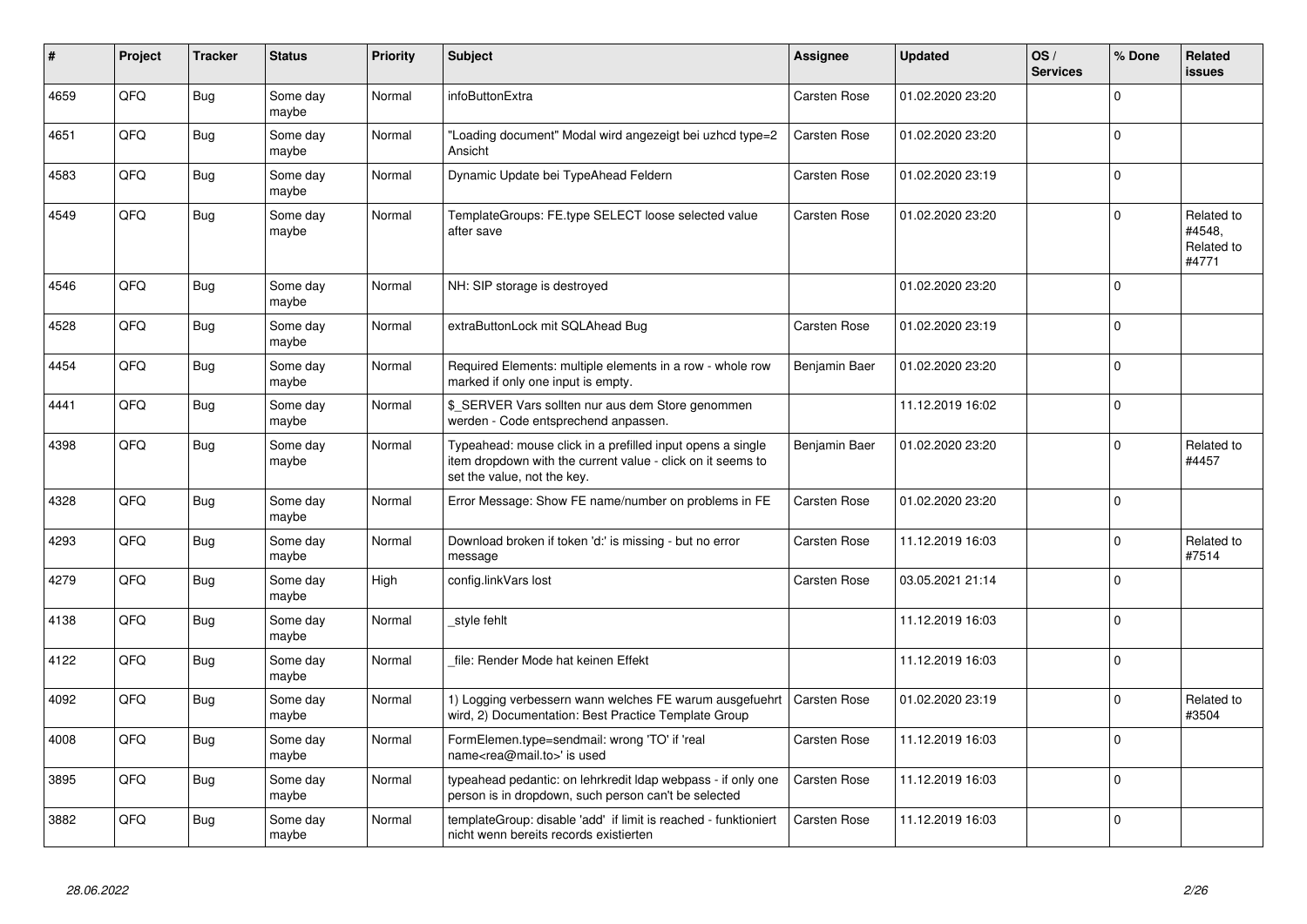| #     | Project | <b>Tracker</b> | <b>Status</b>     | <b>Priority</b> | <b>Subject</b>                                                                                                                | <b>Assignee</b>     | <b>Updated</b>   | OS/<br><b>Services</b> | % Done      | Related<br>issues    |
|-------|---------|----------------|-------------------|-----------------|-------------------------------------------------------------------------------------------------------------------------------|---------------------|------------------|------------------------|-------------|----------------------|
| 3811  | QFQ     | Bug            | Some day<br>maybe | Normal          | Dynamic Update: extraButtonInfo - Text aktualisieren                                                                          | <b>Carsten Rose</b> | 11.12.2019 16:03 |                        | $\Omega$    | Related to<br>#11517 |
| 3750  | QFQ     | Bug            | Some day<br>maybe | Normal          | FE in a row: if one violates check, all are red                                                                               | <b>Carsten Rose</b> | 11.12.2019 16:03 |                        | $\mathbf 0$ |                      |
| 3682  | QFQ     | <b>Bug</b>     | Some day<br>maybe | Normal          | Dynamic update: Radio buttons                                                                                                 | Carsten Rose        | 11.12.2019 16:02 |                        | 0           |                      |
| 3613  | QFQ     | <b>Bug</b>     | Some day<br>maybe | Normal          | note /note unchecked -> note div (col-md) wird weiterhin<br>gerendert                                                         | Elias Villiger      | 01.02.2020 23:19 |                        | 100         |                      |
| 3588  | QFQ     | <b>Bug</b>     | Some day<br>maybe | Normal          | templateGroup: versteckte Elemente werden weiterhin<br>gespeichert.                                                           | Carsten Rose        | 11.12.2019 16:02 |                        | $\mathbf 0$ |                      |
| 3570  | QFQ     | Bug            | Some day<br>maybe | High            | Formular mit prmitnew permitEdit=Always wird nicht<br>aufgerufen (ist leer)                                                   | <b>Carsten Rose</b> | 03.05.2021 21:14 |                        | $\Omega$    |                      |
| 3349  | QFQ     | Bug            | Some day<br>maybe | Normal          | config.qfq.ini: a) vertraegt keine '=' im Value (z.B. Passwort),<br>b) Values sollten in ticks einschliessbar sein (spaces, ) | <b>Carsten Rose</b> | 11.12.2019 16:02 |                        | $\Omega$    |                      |
| 3130  | QFQ     | Bug            | Some day<br>maybe | Normal          | Debug Info's nicht korrekt nach 'New > Save'.                                                                                 | Carsten Rose        | 11.12.2019 16:03 |                        | $\Omega$    | Related to<br>#3253  |
| 3109  | QFQ     | Bug            | Some day<br>maybe | High            | RealUrl: Links werden nicht korrekt gerendert                                                                                 | <b>Carsten Rose</b> | 03.05.2021 21:14 |                        | 0           |                      |
| 3061  | QFQ     | <b>Bug</b>     | Some day<br>maybe | High            | winstitute: mysql connection durcheinander - nmhp17<br>(ag7)/QFQ arbeitet mit DB/Tabellen von biostat.                        | Carsten Rose        | 03.05.2021 21:14 |                        | $\Omega$    |                      |
| 2643  | QFQ     | Bug            | Some day<br>maybe | Normal          | Zend / PHP Webinars anschauen                                                                                                 | <b>Carsten Rose</b> | 01.02.2020 15:56 |                        | 0           |                      |
| 2063  | QFQ     | <b>Bug</b>     | Some day<br>maybe | Normal          | Pills auf 'inaktiv' setzen falls keine Element auf dem Pill<br>sichtbar sind.                                                 | Benjamin Baer       | 11.12.2019 16:03 |                        | 0           | Related to<br>#3752  |
| 13767 | QFQ     | <b>Bug</b>     | Feedback          | Normal          | date/time-picker: required shows up/down button orange                                                                        | Enis Nuredini       | 16.05.2022 23:16 |                        | $\mathbf 0$ |                      |
| 12546 | QFQ     | Bug            | Feedback          | Normal          | Branch 'Development' - Unit Tests mit dirty workaround<br>angepasst                                                           | Carsten Rose        | 19.03.2022 17:48 |                        | $\Omega$    |                      |
| 11630 | QFQ     | Bug            | Feedback          | High            | Bitte check ob CALL() in 20.11.0 noch so funktioniert wie in<br>20.4.1                                                        | Enis Nuredini       | 28.05.2022 13:45 |                        | $\Omega$    | Related to<br>#11325 |
| 11347 | QFQ     | <b>Bug</b>     | Feedback          | Normal          | If Bedingungen funktionieren nicht korrekt                                                                                    | Christoph Fuchs     | 21.03.2021 20:37 |                        | $\Omega$    |                      |
| 9898  | QFQ     | <b>Bug</b>     | Feedback          | Normal          | Formular trotz Timeout gespeichert                                                                                            | Benjamin Baer       | 01.02.2020 15:56 |                        | $\mathbf 0$ |                      |
| 9535  | QFQ     | <b>Bug</b>     | Feedback          | Normal          | Report:  AS '_vertical' - column to wide - vertical >> rot45,<br>rot90                                                        | Benjamin Baer       | 01.02.2020 15:56 |                        | l 0         |                      |
| 8316  | QFQ     | <b>Bug</b>     | Feedback          | Normal          | Documentation/Behaviour for Nested Queries and<br>Record-Store confusing                                                      | Nicola Chiapolini   | 20.11.2019 09:14 |                        | 0           |                      |
| 14323 | QFQ     | <b>Bug</b>     | In Progress       | Normal          | Report: render=both single - no impact                                                                                        | Carsten Rose        | 19.06.2022 18:31 |                        | 0           |                      |
| 14175 | QFQ     | Bug            | In Progress       | Normal          | Opening a form with no QFQ Session cookie fails                                                                               | <b>Carsten Rose</b> | 03.06.2022 10:40 |                        | 0           |                      |
| 12508 | QFQ     | Bug            | In Progress       | High            | qfq Form: sendMail                                                                                                            | Karin Niffeler      | 19.03.2022 17:48 |                        | $\mathbf 0$ |                      |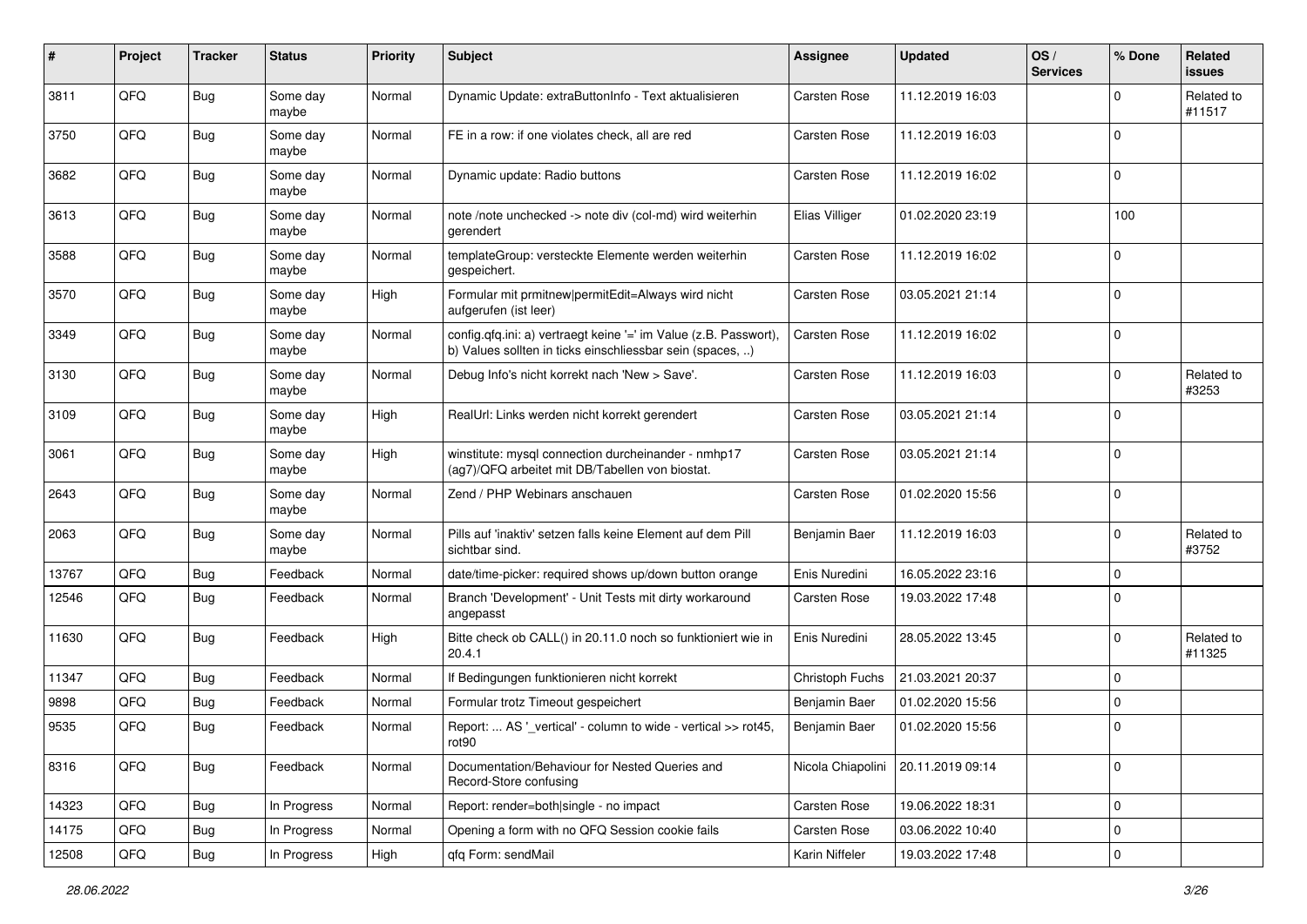| #     | Project        | <b>Tracker</b> | <b>Status</b> | <b>Priority</b> | Subject                                                                                                  | <b>Assignee</b>     | Updated          | OS/<br><b>Services</b> | % Done      | Related<br>issues                                                                                                              |
|-------|----------------|----------------|---------------|-----------------|----------------------------------------------------------------------------------------------------------|---------------------|------------------|------------------------|-------------|--------------------------------------------------------------------------------------------------------------------------------|
| 11517 | QFQ            | <b>Bug</b>     | In Progress   | Normal          | extraButtonInfo Broken for multiple FormElements                                                         | Carsten Rose        | 12.05.2022 13:12 |                        | $\Omega$    | Related to<br>#7890.<br>Related to<br>#3811, Has<br>duplicate<br>#10905, Has<br>duplicate<br>#10553, Has<br>duplicate<br>#6779 |
| 10661 | QFQ            | <b>Bug</b>     | In Progress   | Normal          | Typo3 Warnungen                                                                                          | <b>Carsten Rose</b> | 07.09.2021 13:23 |                        | $\mathbf 0$ | Related to<br>#12440                                                                                                           |
| 9789  | QFQ            | <b>Bug</b>     | In Progress   | High            | Record Lock: release to early on 'leave page'                                                            | <b>Carsten Rose</b> | 10.01.2022 09:25 |                        | 100         | Related to<br>#10081,<br>Related to<br>#9173,<br>Related to<br>#8702                                                           |
| 9691  | QFQ            | <b>Bug</b>     | In Progress   | Normal          | Checkbox: dynamic update > readonly                                                                      | <b>Carsten Rose</b> | 01.02.2020 23:22 |                        | 50          | Related to<br>#9834                                                                                                            |
| 14303 | QFQ            | <b>Bug</b>     | ToDo          | Normal          | datetime broken with picker                                                                              | Enis Nuredini       | 17.06.2022 09:02 |                        | $\mathbf 0$ | Related to<br>#12630                                                                                                           |
| 13899 | QFQ            | <b>Bug</b>     | ToDo          | Normal          | Selenium: zum laufen bringen                                                                             | Enis Nuredini       | 25.03.2022 10:24 |                        | $\mathbf 0$ |                                                                                                                                |
| 12463 | QFQ            | <b>Bug</b>     | ToDo          | High            | QFQ Function: 'function' and 'sql' on same level - output of<br>sql is shown two times.                  | Carsten Rose        | 15.12.2021 16:31 |                        | 0           |                                                                                                                                |
| 12395 | QFQ            | Bug            | ToDo          | High            | QFQ Function: Result two times shown                                                                     | Carsten Rose        | 18.02.2022 08:59 |                        | $\mathbf 0$ |                                                                                                                                |
| 14283 | QFQ            | <b>Bug</b>     | Priorize      | Normal          | HEIC / HEIF convert doesn't trigger                                                                      | <b>Carsten Rose</b> | 19.06.2022 16:37 |                        | 0           |                                                                                                                                |
| 13943 | QFQ            | Bug            | Priorize      | Normal          | unable to find formgroup                                                                                 | Enis Nuredini       | 28.05.2022 11:03 |                        | $\mathbf 0$ |                                                                                                                                |
| 12325 | QFQ            | <b>Bug</b>     | Priorize      | Normal          | MultiDB form.dblndex not working for report syntax                                                       | <b>Carsten Rose</b> | 07.09.2021 13:37 |                        | $\mathbf 0$ | Related to<br>#12145,<br>Related to<br>#12314                                                                                  |
| 9975  | QFQ            | Bug            | Priorize      | Normal          | Dropdown Menu: 'r:3' broken                                                                              | <b>Carsten Rose</b> | 01.02.2020 10:13 |                        | $\mathbf 0$ |                                                                                                                                |
| 9958  | QFQ            | <b>Bug</b>     | Priorize      | Normal          | Broken subrecord query: no error message                                                                 | Carsten Rose        | 05.02.2021 15:15 |                        | 0           |                                                                                                                                |
| 9947  | $\mathsf{QFQ}$ | Bug            | Priorize      | Normal          | Unwanted error message if missing 'typeAheadSqlPrefetch'                                                 | Carsten Rose        | 01.02.2020 10:13 |                        | 0           |                                                                                                                                |
| 9862  | QFQ            | <b>Bug</b>     | Priorize      | Normal          | Failed writing to sql mail qfq.log should throw an exception                                             | <b>Carsten Rose</b> | 01.02.2020 10:13 |                        | 0           |                                                                                                                                |
| 9834  | QFQ            | <b>Bug</b>     | Priorize      | Normal          | Input elements with tag 'disabled' are missing on<br>form-submit: server option 'processReadOnly' broken | Carsten Rose        | 07.12.2021 16:43 |                        | $\mathbf 0$ | Related to<br>#9691,<br>Related to<br>#5305, Has<br>duplicate<br>#12331                                                        |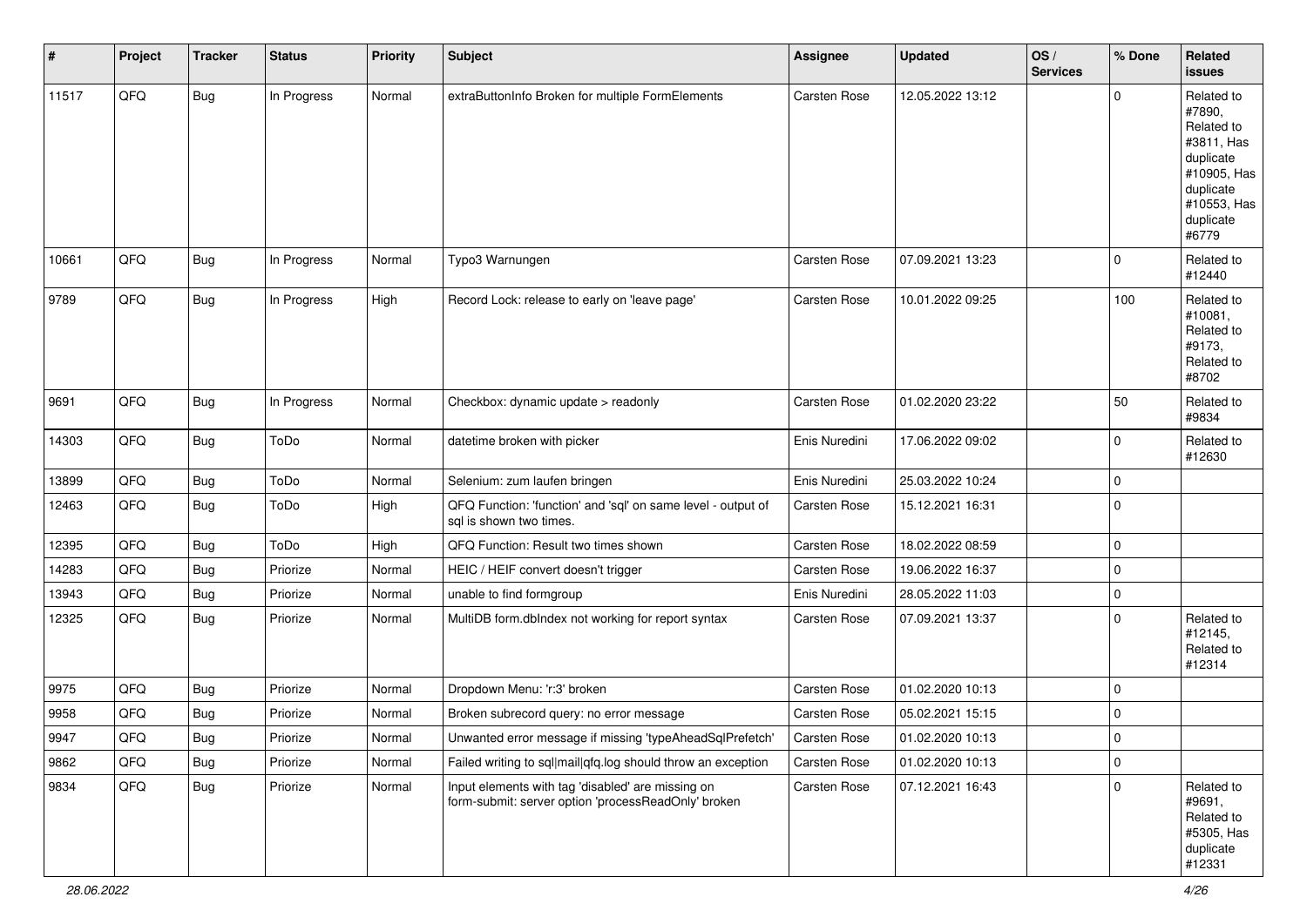| ∦     | Project | <b>Tracker</b> | <b>Status</b> | <b>Priority</b> | <b>Subject</b>                                                                                      | <b>Assignee</b>     | <b>Updated</b>   | OS/<br><b>Services</b> | % Done      | Related<br>issues                            |
|-------|---------|----------------|---------------|-----------------|-----------------------------------------------------------------------------------------------------|---------------------|------------------|------------------------|-------------|----------------------------------------------|
| 9534  | QFQ     | Bug            | Priorize      | Urgent          | FE.type=upload: 'Unknown Mode: ID"                                                                  | <b>Carsten Rose</b> | 03.05.2021 21:14 |                        | $\Omega$    | Related to<br>#9532                          |
| 9173  | QFQ     | <b>Bug</b>     | Priorize      | Urgent          | Stale Record Lock: Firefox                                                                          | <b>Carsten Rose</b> | 03.05.2021 21:14 |                        | $\Omega$    | Related to<br>#9789                          |
| 9121  | QFQ     | Bug            | Priorize      | High            | sip links have r and __dbIndexData set                                                              | <b>Carsten Rose</b> | 12.06.2021 10:41 |                        | $\Omega$    |                                              |
| 8037  | QFQ     | <b>Bug</b>     | Priorize      | Normal          | FE.type=upload (advanced mode): {{slaveId:V}} missing<br>during dynamic update                      | <b>Carsten Rose</b> | 01.02.2020 10:13 |                        | $\Omega$    |                                              |
| 7656  | QFQ     | <b>Bug</b>     | Priorize      | Normal          | FE with required, 'pattern' and 'extraButtonLock': always<br>complain about missing value           | <b>Carsten Rose</b> | 01.02.2020 10:13 |                        | $\Omega$    |                                              |
| 7616  | QFQ     | <b>Bug</b>     | Priorize      | Normal          | Selectlist with Enum & Dynamic Update                                                               | <b>Carsten Rose</b> | 01.02.2020 10:13 |                        | $\mathbf 0$ |                                              |
| 6574  | QFQ     | <b>Bug</b>     | Priorize      | Normal          | qfq.log: Fehlermeldung wurde angezeigt, aber nicht geloggt                                          | <b>Carsten Rose</b> | 01.02.2020 10:13 |                        | $\Omega$    |                                              |
| 6566  | QFQ     | Bug            | Priorize      | Normal          | Link Function 'delete': provided parameter missing on page<br>reload                                | Benjamin Baer       | 03.01.2022 08:08 |                        | $\Omega$    |                                              |
| 6140  | QFQ     | <b>Bug</b>     | Priorize      | Normal          | QFQ DnD Sort: Locked fields                                                                         | Benjamin Baer       | 21.03.2022 09:56 |                        | $\Omega$    |                                              |
| 6116  | QFQ     | <b>Bug</b>     | Priorize      | High            | value of checkbox not saved                                                                         | <b>Carsten Rose</b> | 07.12.2021 17:19 |                        | $\Omega$    |                                              |
| 4457  | QFQ     | <b>Bug</b>     | Priorize      | Normal          | typeahead: pressing return to select an item, saves the form<br>and closes the form.                | Benjamin Baer       | 03.01.2022 08:01 |                        | $\Omega$    | Related to<br>#4398                          |
| 3782  | QFQ     | <b>Bug</b>     | Priorize      | Normal          | Bei fehlerhafter Eingabe (z.B. Datum) sollte das erwartete<br>Format angezeigt werden               | <b>Carsten Rose</b> | 01.02.2020 10:13 |                        | $\mathbf 0$ |                                              |
| 2665  | QFQ     | Bug            | Priorize      | Normal          | Dynamic Update funktioniert nicht, wenn beim<br>entsprechenden FormElement eine size angegeben ist. | Benjamin Baer       | 03.01.2022 08:12 |                        | 30          |                                              |
| 14377 | QFQ     | <b>Bug</b>     | <b>New</b>    | Normal          | Documentation > General Tips: white page after migration                                            | Enis Nuredini       | 19.06.2022 16:37 |                        | $\mathbf 0$ |                                              |
| 14322 | QFQ     | <b>Bug</b>     | <b>New</b>    | Normal          | Form Load: by default no scroll (save & close should be<br>visible)                                 | Enis Nuredini       | 15.06.2022 14:12 |                        | $\Omega$    | Related to<br>#14321,<br>Related to<br>#6232 |
| 14305 | QFQ     | <b>Bug</b>     | New           | Normal          | Inline Report editing does not create history entries                                               | <b>Carsten Rose</b> | 10.06.2022 11:55 |                        | $\Omega$    |                                              |
| 14304 | QFQ     | Bug            | New           | Normal          | table sorter view safer does not work                                                               | <b>Carsten Rose</b> | 10.06.2022 11:49 |                        | 0           |                                              |
| 14245 | QFQ     | <b>Bug</b>     | <b>New</b>    | Normal          | Form Save Btn bleibt disabled wenn Datumsfeld über<br>Datepicker geändert                           | Enis Nuredini       | 27.05.2022 13:45 |                        | $\Omega$    | Related to<br>#13689                         |
| 14233 | QFQ     | <b>Bug</b>     | <b>New</b>    | Normal          | AS _link: question - HTML is not rendered                                                           | <b>Carsten Rose</b> | 28.05.2022 11:02 |                        | $\Omega$    |                                              |
| 14091 | QFQ     | <b>Bug</b>     | New           | Normal          | inconsistent template path for twig                                                                 | Carsten Rose        | 19.04.2022 18:36 |                        | 0           |                                              |
| 14077 | QFQ     | <b>Bug</b>     | New           | Normal          | As link: Attribute 'class' missing by r:1 and r:3 - but should<br>set                               | Carsten Rose        | 28.05.2022 11:02 |                        | $\Omega$    | Related to<br>#5342,<br>Related to<br>#4343  |
| 13716 | QFO     | <b>Bug</b>     | New           | High            | Firefox ask to store username/password                                                              | Enis Nuredini       | 30.05.2022 09:31 |                        | 0           | Related to<br>#13827                         |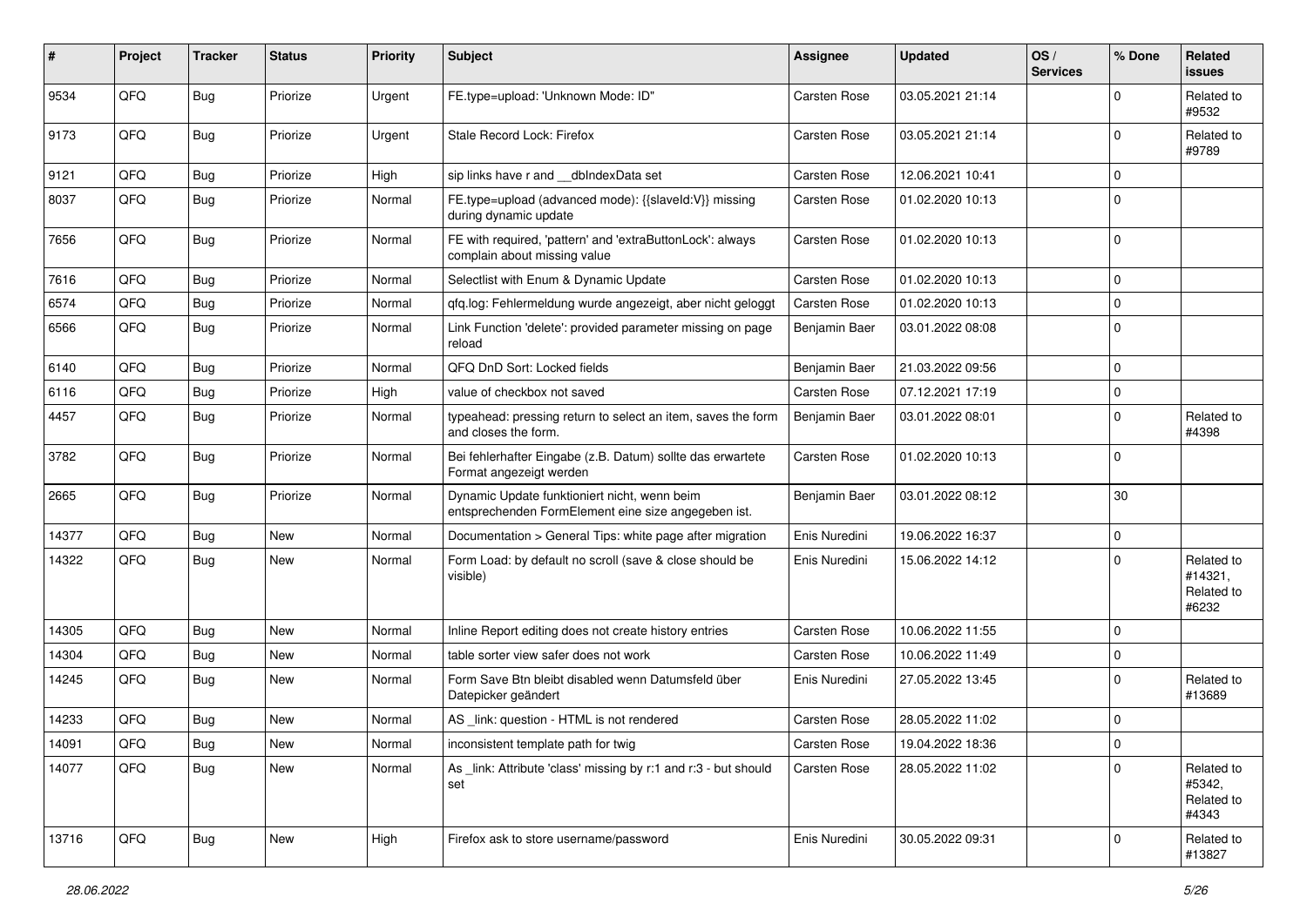| #     | Project | <b>Tracker</b> | <b>Status</b> | <b>Priority</b> | <b>Subject</b>                                                                                                                                      | Assignee            | <b>Updated</b>   | OS/<br><b>Services</b> | % Done      | Related<br>issues                                |
|-------|---------|----------------|---------------|-----------------|-----------------------------------------------------------------------------------------------------------------------------------------------------|---------------------|------------------|------------------------|-------------|--------------------------------------------------|
| 13706 | QFQ     | <b>Bug</b>     | <b>New</b>    | Normal          | Wrong CheckType in FieldElement LastStatus of Form Cron                                                                                             | <b>Carsten Rose</b> | 21.01.2022 18:20 |                        | $\mathbf 0$ |                                                  |
| 13689 | QFQ     | Bug            | New           | Normal          | Enter auf Eingabefeld mit ungültigem Wert führt zu blurry<br>Seite                                                                                  | Enis Nuredini       | 28.05.2022 10:53 |                        | $\Omega$    | Related to<br>#14245, Has<br>duplicate<br>#11891 |
| 13659 | QFQ     | Bug            | <b>New</b>    | Normal          | wrong sanitize class applied to R-store                                                                                                             | <b>Carsten Rose</b> | 15.01.2022 14:23 |                        | $\Omega$    |                                                  |
| 13647 | QFQ     | Bug            | <b>New</b>    | Normal          | Autofocus funktioniert nicht auf Chrome                                                                                                             | Benjamin Baer       | 19.03.2022 17:44 |                        | $\Omega$    |                                                  |
| 13592 | QFQ     | Bug            | New           | Normal          | QFQ Build Queue: das vergeben von Tags klappt nicht. Es<br>werden keine Releases gebaut.                                                            | Carsten Rose        | 19.03.2022 17:45 |                        | $\Omega$    |                                                  |
| 13528 | QFQ     | <b>Bug</b>     | New           | Normal          | gfg.io > releases: es wird kein neues Release angelegt                                                                                              | Benjamin Baer       | 19.03.2022 17:46 |                        | $\Omega$    |                                                  |
| 13460 | QFQ     | Bug            | New           | Normal          | Doc: Password set/reset  password should not processed<br>with 'html encode'                                                                        | Carsten Rose        | 19.03.2022 17:46 |                        | $\Omega$    |                                                  |
| 13451 | QFQ     | Bug            | <b>New</b>    | Normal          | Character Counter / Max Character: Problem in Safari                                                                                                | <b>Carsten Rose</b> | 15.04.2022 17:18 |                        | $\Omega$    |                                                  |
| 13332 | QFQ     | Bug            | <b>New</b>    | Normal          | Multi Form: Required Felder werden visuell nicht markiert.                                                                                          | Carsten Rose        | 19.03.2022 17:47 |                        | $\Omega$    |                                                  |
| 13331 | QFQ     | Bug            | New           | Normal          | Multi Form: Clear Icon misplaced                                                                                                                    | Carsten Rose        | 19.03.2022 17:47 |                        | $\Omega$    |                                                  |
| 12989 | QFQ     | Bug            | New           | Normal          | empty string does not trigger dynamic update                                                                                                        | Enis Nuredini       | 28.05.2022 11:09 |                        | $\Omega$    |                                                  |
| 12974 | QFQ     | Bug            | <b>New</b>    | High            | Sanitize Queries in Action-Elements                                                                                                                 | Carsten Rose        | 07.12.2021 17:19 |                        | $\Omega$    |                                                  |
| 12716 | QFQ     | <b>Bug</b>     | <b>New</b>    | Normal          | template group: Pattern only applied to first instance                                                                                              | Carsten Rose        | 19.03.2022 17:47 |                        | $\Omega$    |                                                  |
| 12714 | QFQ     | <b>Bug</b>     | New           | Normal          | Conversion of GIF to PDF broken when GIF contains Alpha.                                                                                            | Carsten Rose        | 19.03.2022 17:49 |                        | $\Omega$    |                                                  |
| 12702 | QFQ     | <b>Bug</b>     | New           | High            | templateGroup: broken in multiDb Setup                                                                                                              | <b>Carsten Rose</b> | 14.12.2021 16:02 |                        | $\Omega$    |                                                  |
| 12670 | QFQ     | <b>Bug</b>     | New           | High            | Dropdown-Menu classes können nicht mehr angegeben<br>werden                                                                                         | Carsten Rose        | 07.12.2021 17:19 |                        | $\Omega$    |                                                  |
| 12581 | QFQ     | <b>Bug</b>     | <b>New</b>    | Normal          | Form.forward=close: Record 'new' in new browser tab > save<br>(& close) >> Form is not reloaded with new created record id<br>and stays in mode=new | <b>Carsten Rose</b> | 19.03.2022 17:48 |                        | l O         |                                                  |
| 12545 | QFQ     | Bug            | New           | Urgent          | sql.log not created / updated                                                                                                                       | <b>Carsten Rose</b> | 14.12.2021 16:02 |                        | $\mathbf 0$ |                                                  |
| 12520 | QFQ     | <b>Bug</b>     | <b>New</b>    | Normal          | Switch FE User: still active even FE User session expired                                                                                           | <b>Carsten Rose</b> | 19.03.2022 17:48 |                        | $\Omega$    |                                                  |
| 12513 | QFQ     | <b>Bug</b>     | New           | High            | Implement server side check of maxlength                                                                                                            | Carsten Rose        | 07.12.2021 17:19 |                        | $\Omega$    |                                                  |
| 12512 | QFQ     | <b>Bug</b>     | New           | Normal          | Some MySQL Installation can't use 'stored procedures'                                                                                               | Carsten Rose        | 19.03.2022 17:48 |                        | $\Omega$    |                                                  |
| 12468 | QFQ     | <b>Bug</b>     | New           | Urgent          | Form: update Form.title after save                                                                                                                  | Carsten Rose        | 03.05.2021 21:12 |                        | $\Omega$    |                                                  |
| 12327 | QFQ     | <b>Bug</b>     | <b>New</b>    | Normal          | Copy to clipboard: Glyphicon can not be changed                                                                                                     | <b>Carsten Rose</b> | 27.12.2021 17:59 |                        | $\Omega$    |                                                  |
| 12187 | QFQ     | <b>Bug</b>     | New           | Normal          | Trigger FormAsFile() via Report: probably problem with multi<br>DB setup                                                                            | <b>Carsten Rose</b> | 20.03.2021 21:20 |                        | $\Omega$    |                                                  |
| 12133 | QFQ     | Bug            | <b>New</b>    | Normal          | NPM, phpSpreadSheet aktualisieren                                                                                                                   | Carsten Rose        | 15.03.2021 09:04 |                        | $\Omega$    |                                                  |
| 12066 | QFQ     | Bug            | New           | High            | enterAsSubmit: Forward wird nicht ausgeführt                                                                                                        | Enis Nuredini       | 29.05.2022 09:23 |                        | l O         |                                                  |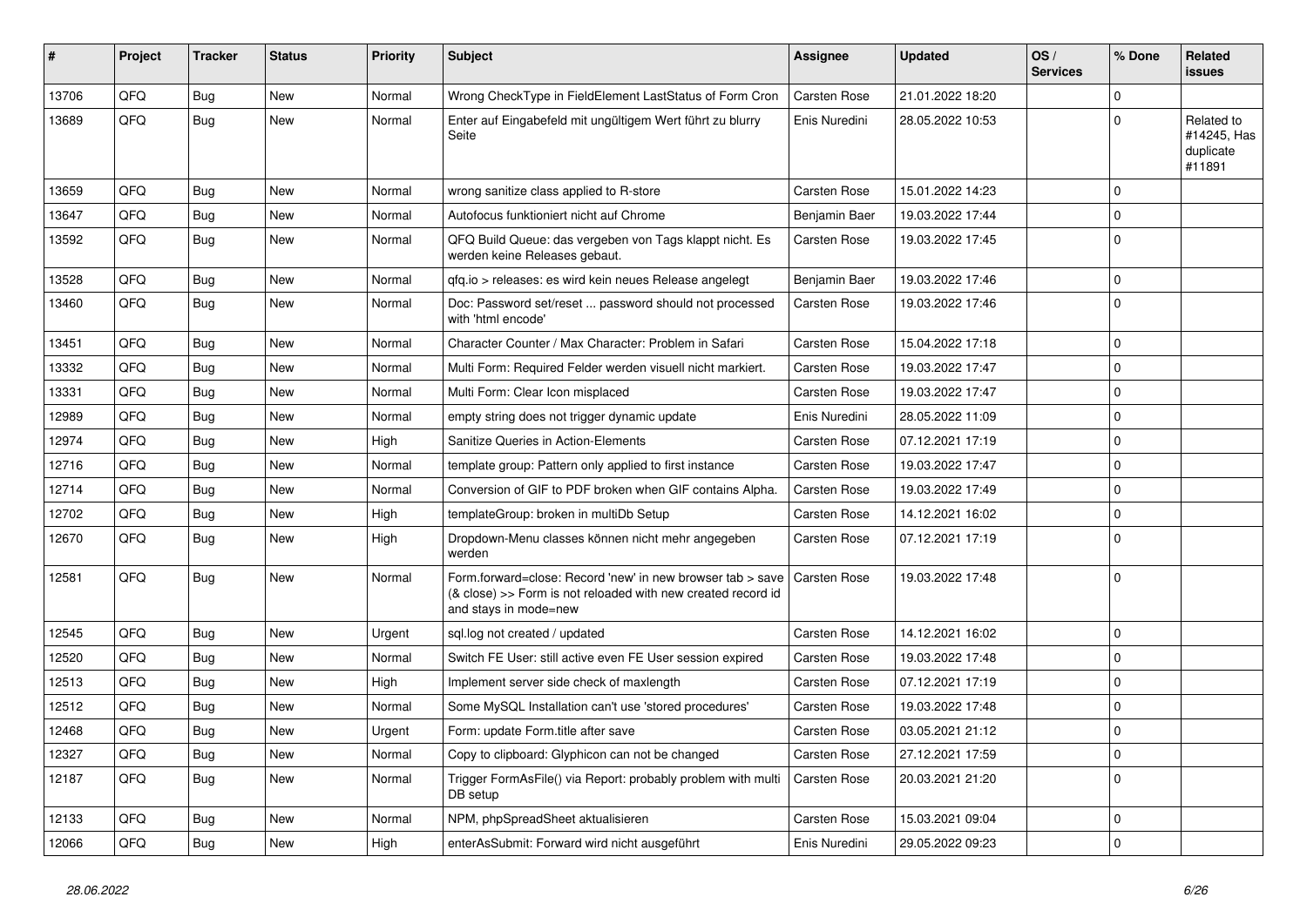| #     | Project | <b>Tracker</b> | <b>Status</b> | <b>Priority</b> | Subject                                                                             | <b>Assignee</b>     | <b>Updated</b>   | OS/<br><b>Services</b> | % Done      | Related<br><b>issues</b>                                             |
|-------|---------|----------------|---------------|-----------------|-------------------------------------------------------------------------------------|---------------------|------------------|------------------------|-------------|----------------------------------------------------------------------|
| 12045 | QFQ     | <b>Bug</b>     | New           | Normal          | templateGroup afterSave FE: Aufruf ohne<br>sqlHonorFormElements funktioniert nicht  | <b>Carsten Rose</b> | 18.02.2021 16:33 |                        | $\mathbf 0$ |                                                                      |
| 12040 | QFQ     | <b>Bug</b>     | New           | Normal          | FE Mode 'hidden' für zwei FEs auf einer Zeile                                       | <b>Carsten Rose</b> | 18.02.2021 10:13 |                        | $\mathbf 0$ |                                                                      |
| 11752 | QFQ     | <b>Bug</b>     | New           | Normal          | checkbox renders multiple input elements with same name                             | <b>Carsten Rose</b> | 17.12.2020 14:58 |                        | $\Omega$    | Related to<br>#11750                                                 |
| 11715 | QFQ     | <b>Bug</b>     | New           | Normal          | acceptZeroAsRequired and requiredOffButMark do not<br>coincide                      |                     | 08.12.2020 12:13 |                        | l 0         |                                                                      |
| 11695 | QFQ     | <b>Bug</b>     | New           | Normal          | MultiForm required FE Error                                                         | <b>Carsten Rose</b> | 04.12.2020 13:34 |                        | $\mathbf 0$ |                                                                      |
| 11668 | QFQ     | <b>Bug</b>     | New           | Normal          | Play function.sql - problem with mysql                                              | Carsten Rose        | 03.05.2021 20:48 |                        | $\Omega$    |                                                                      |
| 11667 | QFQ     | <b>Bug</b>     | New           | Normal          | MySQL mariadb-server-10.3: Incorrect datetime value                                 | <b>Carsten Rose</b> | 03.05.2021 20:48 |                        | $\mathbf 0$ |                                                                      |
| 11522 | QFQ     | Bug            | <b>New</b>    | Normal          | Aus/Einblenden von Reitern                                                          |                     | 13.11.2020 14:58 |                        | $\mathbf 0$ |                                                                      |
| 11239 | QFQ     | <b>Bug</b>     | <b>New</b>    | Normal          | Radiobutton (plain): horizontales Rendern abhängig vom<br>Datentyp in der Datenbank | <b>Carsten Rose</b> | 30.09.2020 18:37 |                        | $\mathbf 0$ |                                                                      |
| 11237 | QFQ     | <b>Bug</b>     | New           | High            | Radiobutton / parameter.buttonClass= btn-default - kein dirty<br>Trigger            | Benjamin Baer       | 03.05.2021 21:12 |                        | $\mathbf 0$ | Related to<br>#10766                                                 |
| 11195 | QFQ     | Bug            | <b>New</b>    | Low             | Dynamic Update: Note not updated if new text is empty<br>(v20.4)                    |                     | 25.09.2020 11:14 |                        | $\Omega$    |                                                                      |
| 11057 | QFQ     | <b>Bug</b>     | New           | High            | Checkboxes ohne span.checkmark im Report werden<br>ausgeblendet                     | Benjamin Baer       | 03.05.2021 21:12 |                        | $\mathbf 0$ | Related to<br>#11039                                                 |
| 10937 | QFQ     | <b>Bug</b>     | <b>New</b>    | Normal          | Fehler mit abhängigen Select- Feldern beim Positionieren                            | <b>Carsten Rose</b> | 12.11.2020 23:45 |                        | $\mathbf 0$ |                                                                      |
| 10890 | QFQ     | <b>Bug</b>     | New           | Normal          | AutoCron hangs                                                                      |                     | 20.07.2020 13:56 |                        | $\mathbf 0$ |                                                                      |
| 10766 | QFQ     | <b>Bug</b>     | New           | High            | Radiobutton / parameter.buttonClass=btn-default: dynamic<br>update                  |                     | 03.05.2021 21:12 |                        | $\mathbf 0$ | Related to<br>#11237                                                 |
| 10759 | QFQ     | <b>Bug</b>     | <b>New</b>    | Normal          | emptyMeansNull - Feld falsch aktualisiert                                           |                     | 12.11.2020 23:45 |                        | $\mathbf 0$ |                                                                      |
| 10704 | QFQ     | <b>Bug</b>     | New           | Normal          | wkhtml problem rendering fullCalendar.js / fabric.js >><br>successor: puppeteer     | Carsten Rose        | 12.11.2020 23:45 |                        | $\Omega$    | Related to<br>#5024,<br>Related to<br>#4650.<br>Related to<br>#10715 |
| 10658 | QFQ     | <b>Bug</b>     | New           | Normal          | processReadOnly broken                                                              | <b>Carsten Rose</b> | 27.05.2020 17:55 |                        | $\Omega$    |                                                                      |
| 10640 | QFQ     | Bug            | New           | High            | TypeAhead Tag: FE editierbar trotz readOnly                                         | <b>Carsten Rose</b> | 03.05.2021 21:12 |                        | $\Omega$    |                                                                      |
| 10588 | QFQ     | <b>Bug</b>     | New           | Normal          | typeahed Tag: Doku anpassen                                                         | Carsten Rose        | 12.11.2020 23:45 |                        | $\mathbf 0$ |                                                                      |
| 10508 | QFQ     | <b>Bug</b>     | New           | High            | Multi Form broken on Multi DB Instance                                              | Carsten Rose        | 03.05.2021 21:12 |                        | $\mathbf 0$ |                                                                      |
| 10506 | QFQ     | <b>Bug</b>     | New           | High            | Template Group broken on MultiDB instance                                           | Carsten Rose        | 03.05.2021 21:12 |                        | $\mathbf 0$ | Related to<br>#10505                                                 |
| 10324 | QFQ     | Bug            | New           | Normal          | Excel Export mit Template funktioniert nur, wenn Template<br>vor uid kommt          |                     | 30.03.2020 11:20 |                        | 0           | Related to<br>#10257                                                 |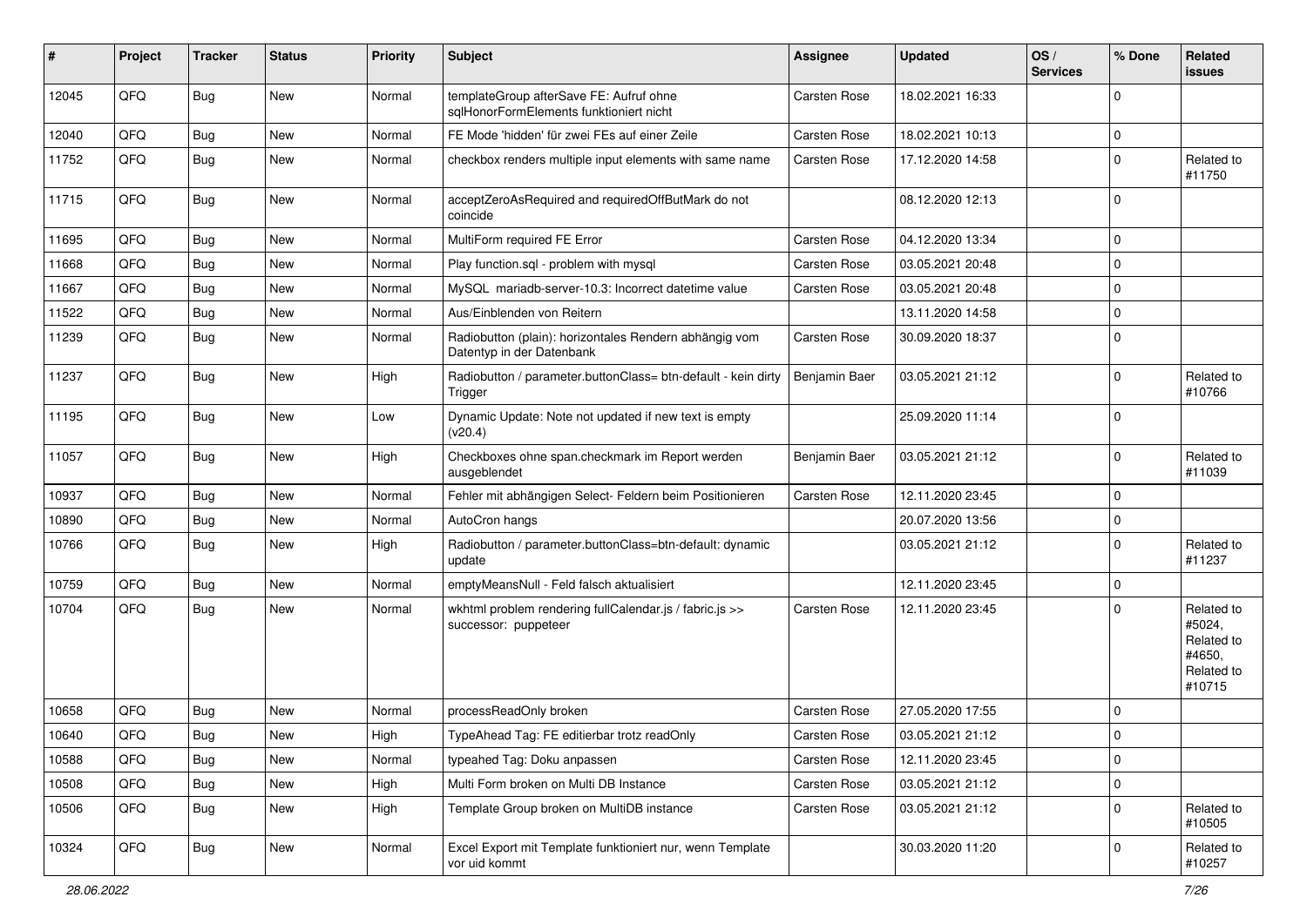| #     | Project | <b>Tracker</b> | <b>Status</b> | <b>Priority</b> | <b>Subject</b>                                                                | Assignee            | <b>Updated</b>   | OS/<br><b>Services</b> | % Done      | Related<br><b>issues</b>                     |
|-------|---------|----------------|---------------|-----------------|-------------------------------------------------------------------------------|---------------------|------------------|------------------------|-------------|----------------------------------------------|
| 10322 | QFQ     | Bug            | <b>New</b>    | Normal          | FormElement / Radio: missing column 'enum' >> FE not<br>reported              | Carsten Rose        | 07.05.2020 09:37 |                        | $\Omega$    |                                              |
| 10082 | QFQ     | Bug            | <b>New</b>    | Normal          | FE.type=SELECT - 'sanatize' Class                                             | Carsten Rose        | 07.05.2020 09:36 |                        | $\Omega$    | Related to<br>#10081                         |
| 10081 | QFQ     | Bug            | New           | High            | Stale record lock after 'forbidden' character                                 | Carsten Rose        | 03.05.2021 21:12 |                        | U           | Related to<br>#10082,<br>Related to<br>#9789 |
| 9855  | QFQ     | <b>Bug</b>     | New           | Normal          | <b>Required Check</b>                                                         |                     | 01.02.2020 15:56 |                        | $\Omega$    |                                              |
| 9783  | QFQ     | <b>Bug</b>     | New           | Normal          | Email with special characters                                                 | Carsten Rose        | 01.02.2020 23:22 |                        | $\mathbf 0$ |                                              |
| 9773  | QFQ     | <b>Bug</b>     | <b>New</b>    | Normal          | form.parameter.formModeGlobal=requiredOff                                     | Carsten Rose        | 01.02.2020 15:56 |                        | $\mathbf 0$ |                                              |
| 9533  | QFQ     | Bug            | New           | Normal          | FE.type=upload: Check in 'beforeSave' if upload is given                      | Carsten Rose        | 01.02.2020 23:22 |                        | 0           | Related to<br>#11523                         |
| 9531  | QFQ     | Bug            | New           | High            | FE File: Dynamic Update / modeSql / required detected even<br>it not set      | Carsten Rose        | 11.06.2021 20:32 |                        | $\Omega$    | Related to<br>#12398                         |
| 9347  | QFQ     | Bug            | <b>New</b>    | High            | FE.type=upload with dynamic show/hidden: required not<br>detected             | Carsten Rose        | 12.06.2021 10:40 |                        | 0           | Related to<br>#5305,<br>Related to<br>#12398 |
| 9317  | QFQ     | Bug            | New           | Normal          | FE.type=note: with dynamic show/hidden an empty label<br>causes trouble       | <b>Carsten Rose</b> | 01.02.2020 23:22 |                        | 0           |                                              |
| 9275  | QFQ     | Bug            | New           | Normal          | autcron: t3 page, which takes to long to respond, is not<br>reported properly | Carsten Rose        | 01.02.2020 23:22 |                        | 100         |                                              |
| 9177  | QFQ     | Bug            | New           | Normal          | Bug? QFQ tries to save an action FE, which has real<br>existing column name   | Carsten Rose        | 01.02.2020 23:22 |                        | $\Omega$    |                                              |
| 9127  | QFQ     | <b>Bug</b>     | New           | Normal          | Error Message: change 'roll over' color - text not readable                   | Carsten Rose        | 01.02.2020 23:22 |                        | $\mathbf 0$ |                                              |
| 9077  | QFQ     | Bug            | New           | Normal          | typeAheadSql: report broken SQL                                               | Carsten Rose        | 01.02.2020 23:22 |                        | 0           |                                              |
| 9013  | QFQ     | <b>Bug</b>     | New           | Normal          | Error in Twig template not handled                                            | Carsten Rose        | 20.10.2021 13:43 |                        | $\mathbf 0$ |                                              |
| 8891  | QFQ     | <b>Bug</b>     | <b>New</b>    | High            | formSubmitLog: do not log passwords                                           | Enis Nuredini       | 25.03.2022 09:06 |                        | $\mathbf 0$ |                                              |
| 8668  | QFQ     | Bug            | New           | High            | Pill disabled: dyamic mode 'hidden' not respected - FE is still<br>required   | Carsten Rose        | 03.05.2021 21:14 |                        | $\Omega$    |                                              |
| 8431  | QFQ     | <b>Bug</b>     | New           | High            | autocron.php with wrong path                                                  | Carsten Rose        | 03.05.2021 21:14 |                        | $\mathbf 0$ |                                              |
| 8083  | QFQ     | Bug            | New           | High            | FormEditor: primary table list does not respect<br>'indexDb={{indexData:Y}}'  | Carsten Rose        | 03.05.2021 21:14 |                        | 0           | Has<br>duplicate<br>#6678                    |
| 8049  | QFQ     | <b>Bug</b>     | New           | Normal          | FE.type=note, column 'value': text moves some pixel to top<br>after save      | Carsten Rose        | 01.02.2020 23:22 |                        | $\mathbf 0$ |                                              |
| 7899  | QFQ     | <b>Bug</b>     | New           | High            | Fe.type=password / retype / required: always complain about<br>missing value  | Carsten Rose        | 03.05.2021 21:14 |                        | $\mathbf 0$ |                                              |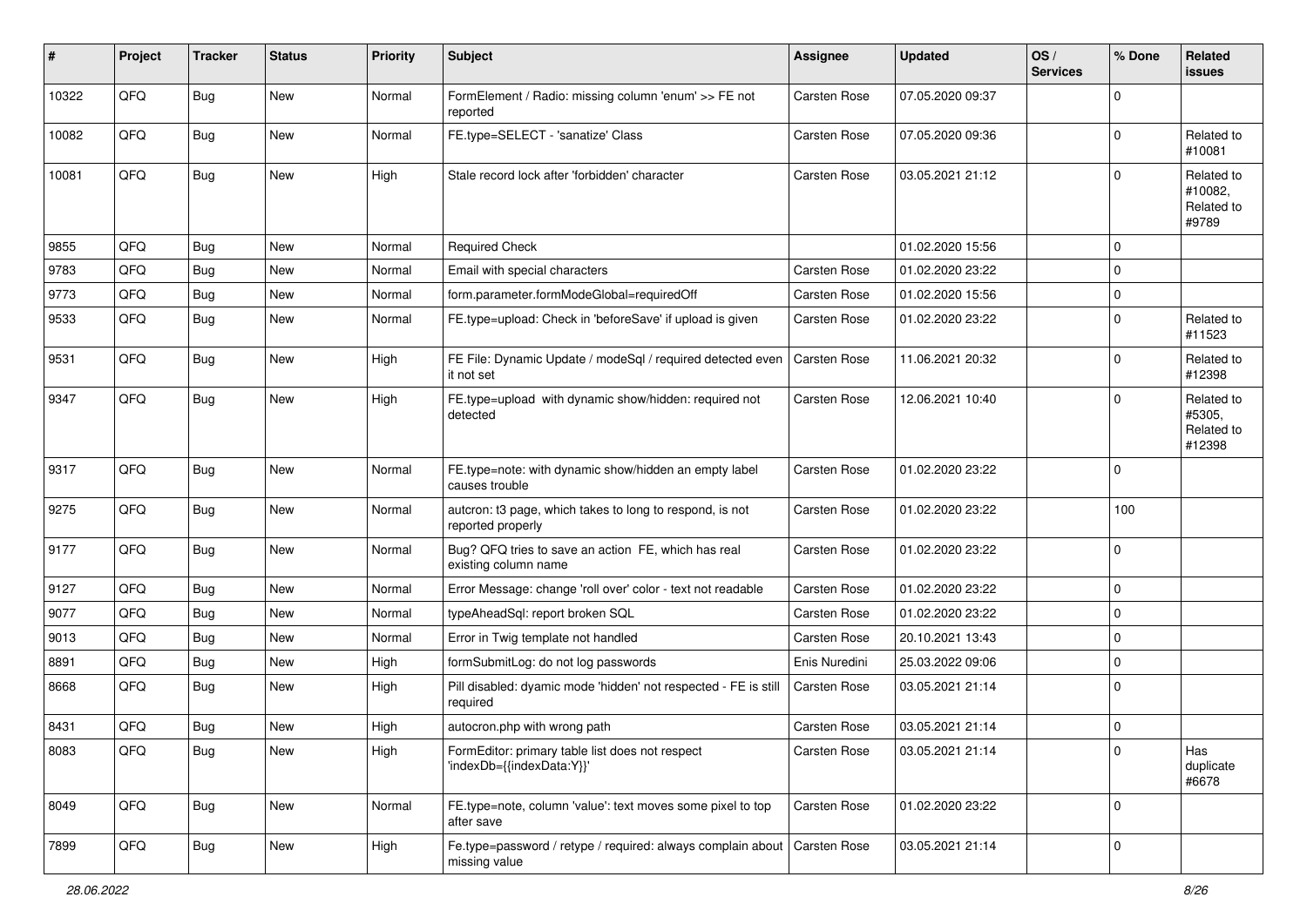| #    | Project | <b>Tracker</b> | <b>Status</b> | <b>Priority</b> | Subject                                                                                                          | <b>Assignee</b>     | <b>Updated</b>   | OS/<br><b>Services</b> | % Done      | Related<br><b>issues</b>                    |
|------|---------|----------------|---------------|-----------------|------------------------------------------------------------------------------------------------------------------|---------------------|------------------|------------------------|-------------|---------------------------------------------|
| 7890 | QFQ     | <b>Bug</b>     | New           | Normal          | FormElement 'required': extraButtonInfo not aligned                                                              | <b>Carsten Rose</b> | 11.06.2021 21:17 |                        | U           | Related to<br>#11517                        |
| 7795 | QFQ     | <b>Bug</b>     | New           | Normal          | Readonly Form: Typeahead-Felder                                                                                  | <b>Carsten Rose</b> | 01.02.2020 23:22 |                        | 0           |                                             |
| 7685 | QFQ     | <b>Bug</b>     | New           | Normal          | Open FormElement from QFQ error message and save<br>modified record: error about missing {{formId:F}}            | Carsten Rose        | 01.02.2020 23:22 |                        | $\Omega$    |                                             |
| 7650 | QFQ     | <b>Bug</b>     | New           | High            | Optional do not show 'required' sign on FormElement                                                              | <b>Carsten Rose</b> | 03.05.2021 21:14 |                        | $\mathbf 0$ |                                             |
| 7574 | QFQ     | <b>Bug</b>     | New           | Normal          | Substitute error: form element not reported / dont parse<br>Form.note                                            | Carsten Rose        | 01.02.2020 23:21 |                        | $\Omega$    |                                             |
| 7547 | QFQ     | Bug            | New           | Normal          | Error Message in afterSave: wrong parameter column<br>reported                                                   | <b>Carsten Rose</b> | 01.02.2020 23:22 |                        | 0           |                                             |
| 7524 | QFQ     | <b>Bug</b>     | New           | Normal          | QFQ throws a 'General Error' if 'fileadmin/protected/log/' is<br>not writeable                                   | <b>Carsten Rose</b> | 01.02.2020 23:22 |                        | $\Omega$    |                                             |
| 7513 | QFQ     | <b>Bug</b>     | New           | Normal          | Radios not correct aligned                                                                                       | <b>Carsten Rose</b> | 01.02.2020 23:22 |                        | $\Omega$    |                                             |
| 7512 | QFQ     | <b>Bug</b>     | New           | Normal          | FE: inputType=number >> 'pattern' is not respected                                                               | Carsten Rose        | 01.02.2020 23:22 |                        | $\mathbf 0$ |                                             |
| 7261 | QFQ     | <b>Bug</b>     | New           | Normal          | Report pathFilename for user without path, only the filename                                                     | <b>Carsten Rose</b> | 01.02.2020 23:21 |                        | $\mathbf 0$ |                                             |
| 7219 | QFQ     | <b>Bug</b>     | New           | Normal          | typeSheadSql / typeAheadSqlPrefetch: change to curly<br>braces                                                   | Carsten Rose        | 01.02.2020 23:21 |                        | 0           |                                             |
| 7014 | QFQ     | <b>Bug</b>     | New           | Normal          | Sending invalid emails succeeds when<br>debug.redirectAllMailTo is set                                           | Carsten Rose        | 01.02.2020 23:21 |                        | $\Omega$    |                                             |
| 7002 | QFQ     | <b>Bug</b>     | <b>New</b>    | Normal          | Dynamic Update: row does not disappear / appear                                                                  | <b>Carsten Rose</b> | 01.02.2020 23:22 |                        | $\mathbf 0$ |                                             |
| 6912 | QFQ     | <b>Bug</b>     | New           | Normal          | error Message Var 'deadline' already set in SIP - in Form<br>with FE.value={{deadline:R:::{{deadlinePeriod:Y}}}} | Carsten Rose        | 01.02.2020 23:21 |                        | 0           |                                             |
| 6677 | QFQ     | <b>Bug</b>     | New           | Normal          | Error message FE Action Element: no/wrong FE reference<br>who cause the problem.                                 | <b>Carsten Rose</b> | 01.02.2020 23:21 |                        | $\mathbf 0$ |                                             |
| 6483 | QFQ     | <b>Bug</b>     | New           | Normal          | R Store funktioniert nicht bei 'Report Notation' im FE                                                           | <b>Carsten Rose</b> | 01.02.2020 23:21 |                        | $\mathbf 0$ |                                             |
| 6462 | QFQ     | <b>Bug</b>     | New           | Normal          | File Upload: Nutzlose Fehlermeldung wenn Datei zu gross                                                          | Carsten Rose        | 01.02.2020 23:21 |                        | 0           | Related to<br>#6139                         |
| 5576 | QFQ     | <b>Bug</b>     | New           | Normal          | Using MySQL 'DROP' requires privilege - wich is not really<br>necessary.                                         | Carsten Rose        | 01.02.2020 23:21 |                        | $\Omega$    |                                             |
| 5559 | QFQ     | <b>Bug</b>     | <b>New</b>    | Normal          | FE.type = Upload: 'accept' might contain variables                                                               | <b>Carsten Rose</b> | 11.05.2020 21:23 |                        | $\Omega$    |                                             |
| 5459 | QFQ     | <b>Bug</b>     | New           | High            | Multi DB: spread system tables between 'QFQ' and 'Data'-DB   Carsten Rose                                        |                     | 03.05.2021 21:14 |                        | $\Omega$    | Related to<br>#4720                         |
| 5305 | QFQ     | <b>Bug</b>     | New           | Normal          | Upload FormElement: nicht disabled by readonly Form                                                              | Carsten Rose        | 16.06.2021 13:43 |                        | $\Omega$    | Related to<br>#9347,<br>Related to<br>#9834 |
| 5221 | QFQ     | <b>Bug</b>     | New           | High            | Download Dialog: Bleibt stehen in FF wenn Datei<br>automatisch gespeichert wird.                                 | Carsten Rose        | 03.05.2021 21:14 |                        | 0           |                                             |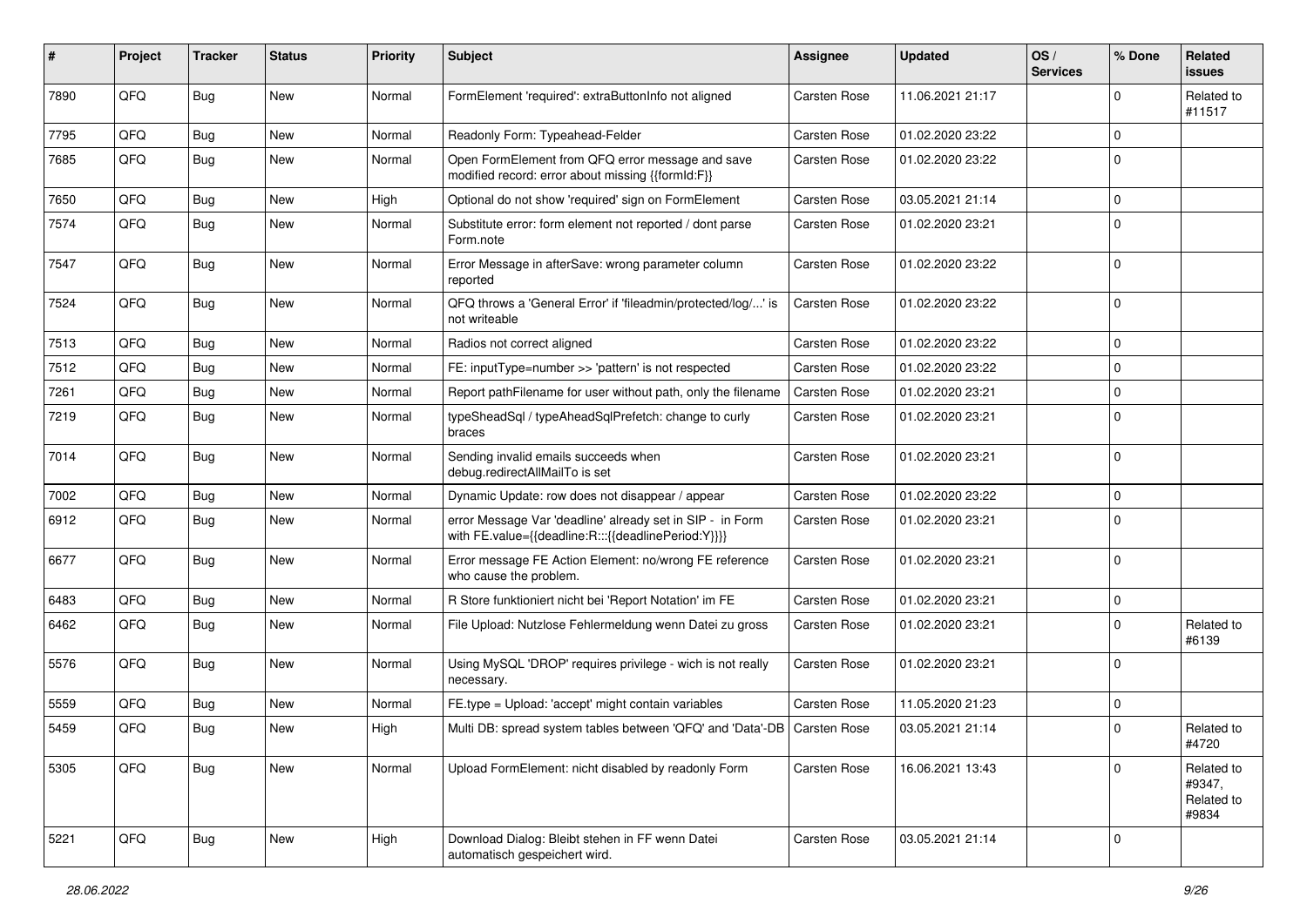| $\vert$ # | Project | <b>Tracker</b> | <b>Status</b>     | <b>Priority</b> | <b>Subject</b>                                    | <b>Assignee</b>     | <b>Updated</b>   | OS/<br><b>Services</b> | % Done         | Related<br>issues                                                     |
|-----------|---------|----------------|-------------------|-----------------|---------------------------------------------------|---------------------|------------------|------------------------|----------------|-----------------------------------------------------------------------|
| 4756      | QFQ     | <b>Bug</b>     | New               | Normal          | Form dirty even nothing changes                   | <b>Carsten Rose</b> | 11.12.2019 16:16 |                        | $\Omega$       |                                                                       |
| 3547      | QFQ     | Bug            | <b>New</b>        | Normal          | FE of type 'note' causes writing of empty fields. | <b>Carsten Rose</b> | 01.02.2020 23:21 |                        | $\mathbf 0$    |                                                                       |
| 13608     | QFO     | Feature        | Some day<br>maybe | Normal          | Automatic Browser Language Redirect               | Enis Nuredini       | 17.06.2022 08:35 |                        | $\Omega$       |                                                                       |
| 12611     | QFQ     | Feature        | Some day<br>maybe | Normal          | Refactoring: Bootstrap with Lazy Loading          | <b>Carsten Rose</b> | 08.06.2022 10:37 |                        | $\Omega$       | Related to<br>#12490,<br>Related to<br>#10013.<br>Related to<br>#7732 |
| 12337     | QFQ     | Feature        | Some day<br>maybe | Normal          | Database.php: better caching                      | <b>Carsten Rose</b> | 16.09.2021 15:10 |                        | $\Omega$       |                                                                       |
| 12315     | QFO     | Feature        | Some day<br>maybe | Normal          | Form History (Diffs) / Backups                    | Carsten Rose        | 16.09.2021 15:10 |                        | $\mathbf 0$    |                                                                       |
| 11323     | QFQ     | Feature        | Some day<br>maybe | Normal          | Report Frontend Editor Modal + Codemirror         | Carsten Rose        | 16.09.2021 15:10 |                        | $\Omega$       | Related to<br>#11036                                                  |
| 11322     | QFQ     | Feature        | Some day<br>maybe | Normal          | Form Element JSON - (multiline parameter field)   | Carsten Rose        | 16.09.2021 15:10 |                        | $\Omega$       |                                                                       |
| 11217     | QFQ     | Feature        | Some day<br>maybe | Normal          | <b>Extend Script Functionality</b>                | <b>Carsten Rose</b> | 16.09.2021 15:10 |                        | $\overline{0}$ |                                                                       |
| 11036     | QFQ     | Feature        | Some day<br>maybe | Normal          | inline report editor permissions                  | <b>Carsten Rose</b> | 16.09.2021 15:09 |                        | $\mathbf 0$    | Related to<br>#11323                                                  |
| 10745     | QFQ     | Feature        | Some day<br>maybe | Normal          | <b>Tablesorter Excel Export</b>                   | <b>Carsten Rose</b> | 16.09.2021 15:09 |                        | $\Omega$       |                                                                       |
| 10738     | QFQ     | Feature        | Some day<br>maybe | Normal          | CORS headers for external API requests            |                     | 10.06.2020 14:00 |                        | $\Omega$       |                                                                       |
| 10716     | QFQ     | Feature        | Some day<br>maybe | Normal          | Business Logic mit Externen Skripten              | <b>Carsten Rose</b> | 16.09.2021 15:10 |                        | $\Omega$       | Related to<br>#10713,<br>Related to<br>#8217                          |
| 10116     | QFQ     | Feature        | Some day<br>maybe | Normal          | TypeAhead: Tag - show inside 'input' element      | Carsten Rose        | 16.09.2021 15:09 |                        | $\Omega$       |                                                                       |
| 10095     | QFQ     | Feature        | Some day<br>maybe | Normal          | Generic Gitlab Integration into QFQ               | <b>Carsten Rose</b> | 16.09.2021 15:10 |                        | $\Omega$       |                                                                       |
| 10013     | QFQ     | Feature        | Some day<br>maybe | Normal          | FE.typ=editor: CodeMirror                         | <b>Carsten Rose</b> | 08.06.2022 10:37 |                        | $\Omega$       | Related to<br>#12611,<br>Related to<br>#12490.<br>Related to<br>#7732 |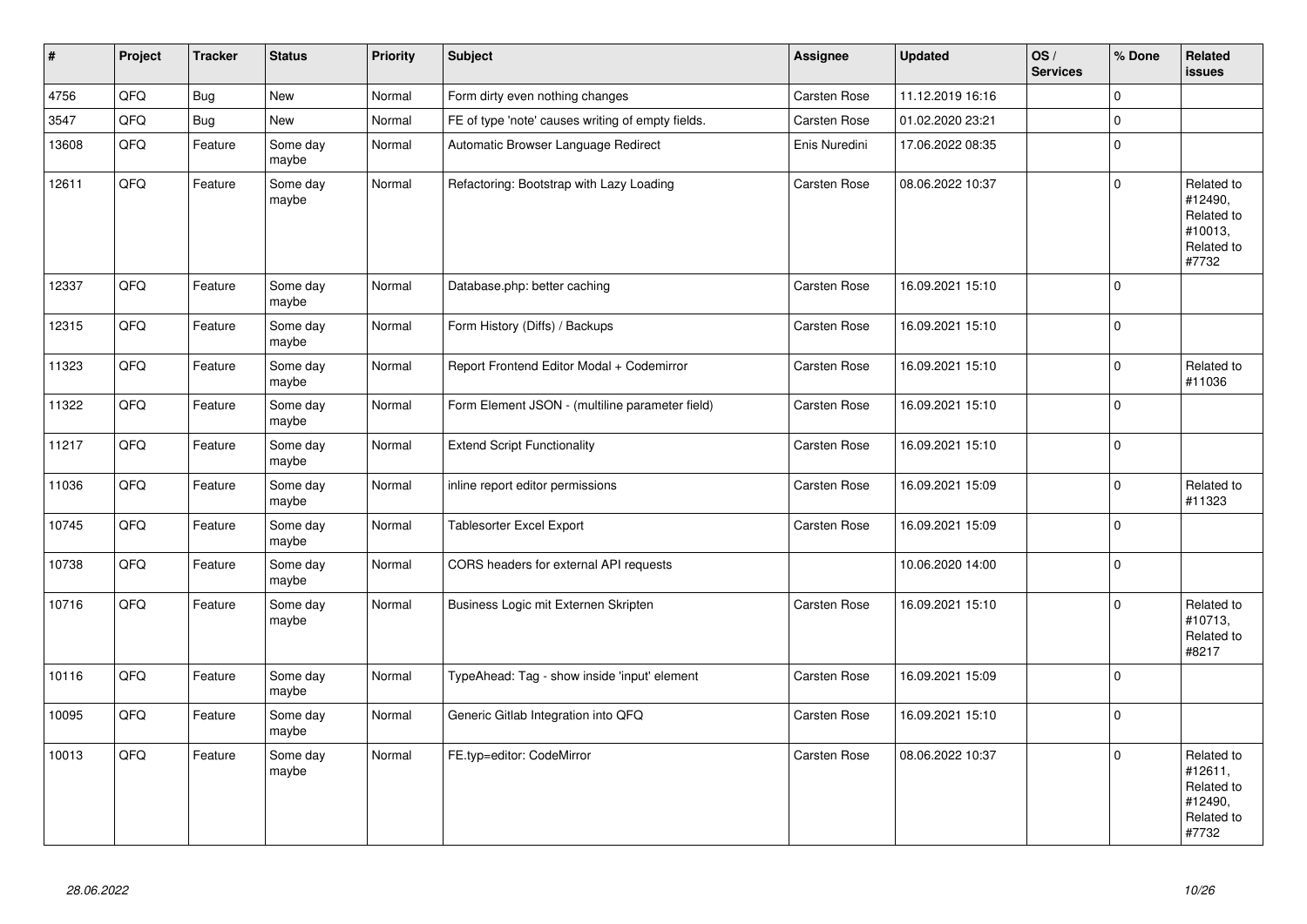| #    | Project | <b>Tracker</b> | <b>Status</b>     | <b>Priority</b> | <b>Subject</b>                                           | <b>Assignee</b>     | <b>Updated</b>   | OS/<br><b>Services</b> | % Done      | Related<br>issues                                                      |
|------|---------|----------------|-------------------|-----------------|----------------------------------------------------------|---------------------|------------------|------------------------|-------------|------------------------------------------------------------------------|
| 9704 | QFQ     | Feature        | Some day<br>maybe | Normal          | Thumbnails Generieren beim Splitten von PDF Files        | Carsten Rose        | 11.12.2019 16:01 |                        | $\mathbf 0$ |                                                                        |
| 9579 | QFQ     | Feature        | Some day<br>maybe | Normal          | Multiform with Process Row                               | Carsten Rose        | 11.12.2019 16:01 |                        | $\mathbf 0$ |                                                                        |
| 9130 | QFQ     | Feature        | Some day<br>maybe | Normal          | tablesorter: Automatic Row numbering / Zeilenummer       | Benjamin Baer       | 01.02.2020 23:22 |                        | 0           |                                                                        |
| 8894 | QFQ     | Feature        | Some day<br>maybe | Normal          | Documentation Tags Usable in QFQ Application             | <b>Carsten Rose</b> | 11.12.2019 16:01 |                        | $\mathbf 0$ |                                                                        |
| 8892 | QFQ     | Feature        | Some day<br>maybe | Normal          | Display and Edit SQL Comments in Form Editor             | <b>Carsten Rose</b> | 11.12.2019 16:01 |                        | $\Omega$    |                                                                        |
| 8586 | QFQ     | Feature        | Some day<br>maybe | Normal          | QFQ: Enhance Error message for 'record not found'        | Carsten Rose        | 16.09.2021 15:10 |                        | $\Omega$    |                                                                        |
| 8522 | QFQ     | Feature        | Some day<br>maybe | Normal          | build QFQ - npm warnings                                 | Benjamin Baer       | 01.02.2020 23:19 |                        | 50          |                                                                        |
| 8520 | QFQ     | Feature        | Some day<br>maybe | Normal          | Bring QFQ to Composer                                    | <b>Carsten Rose</b> | 16.09.2021 15:10 |                        | 0           |                                                                        |
| 8101 | QFQ     | Feature        | Some day<br>maybe | Normal          | Password hash: support further hashing methods           | Carsten Rose        | 16.09.2021 15:10 |                        | 0           |                                                                        |
| 8056 | QFQ     | Feature        | Some day<br>maybe | Normal          | Termin Organisation (Reservation)                        |                     | 01.02.2020 23:19 |                        | 0           | Related to<br>#8658                                                    |
| 7921 | QFQ     | Feature        | Some day<br>maybe | Normal          | Rest API Export: URL kuerzer machen                      |                     | 01.02.2020 23:19 |                        | $\mathbf 0$ |                                                                        |
| 7732 | QFQ     | Feature        | Some day<br>maybe | Normal          | Javascript: Lazy Loading der add on libs                 | Benjamin Baer       | 08.06.2022 10:38 |                        | $\mathbf 0$ | Related to<br>#12611,<br>Related to<br>#12490,<br>Related to<br>#10013 |
| 7453 | QFQ     | Feature        | Some day<br>maybe | Normal          | import / export forms QFQ                                | <b>Carsten Rose</b> | 16.09.2021 15:10 |                        | 0           |                                                                        |
| 7452 | QFQ     | Feature        | Some day<br>maybe | Normal          | automate deployment new QFQ version                      | Carsten Rose        | 16.09.2021 15:10 |                        | $\mathbf 0$ |                                                                        |
| 7336 | QFQ     | Feature        | Some day<br>maybe | Normal          | PDF Upload: disallow PDFs with specific Meta information | Carsten Rose        | 11.12.2019 16:01 |                        | $\mathbf 0$ |                                                                        |
| 7278 | QFG     | Feature        | Some day<br>maybe | Normal          | Form: Wert vordefinieren der immer gesetzt wird          |                     | 02.05.2021 09:27 |                        | $\mathbf 0$ |                                                                        |
| 7229 | QFG     | Feature        | Some day<br>maybe | Normal          | New FormElement.type: Button                             |                     | 01.02.2021 12:32 |                        | $\mathbf 0$ |                                                                        |
| 7108 | QFG     | Feature        | Some day<br>maybe | Normal          | QFQ Wrap Elements                                        |                     | 11.12.2019 16:01 |                        | $\mathbf 0$ |                                                                        |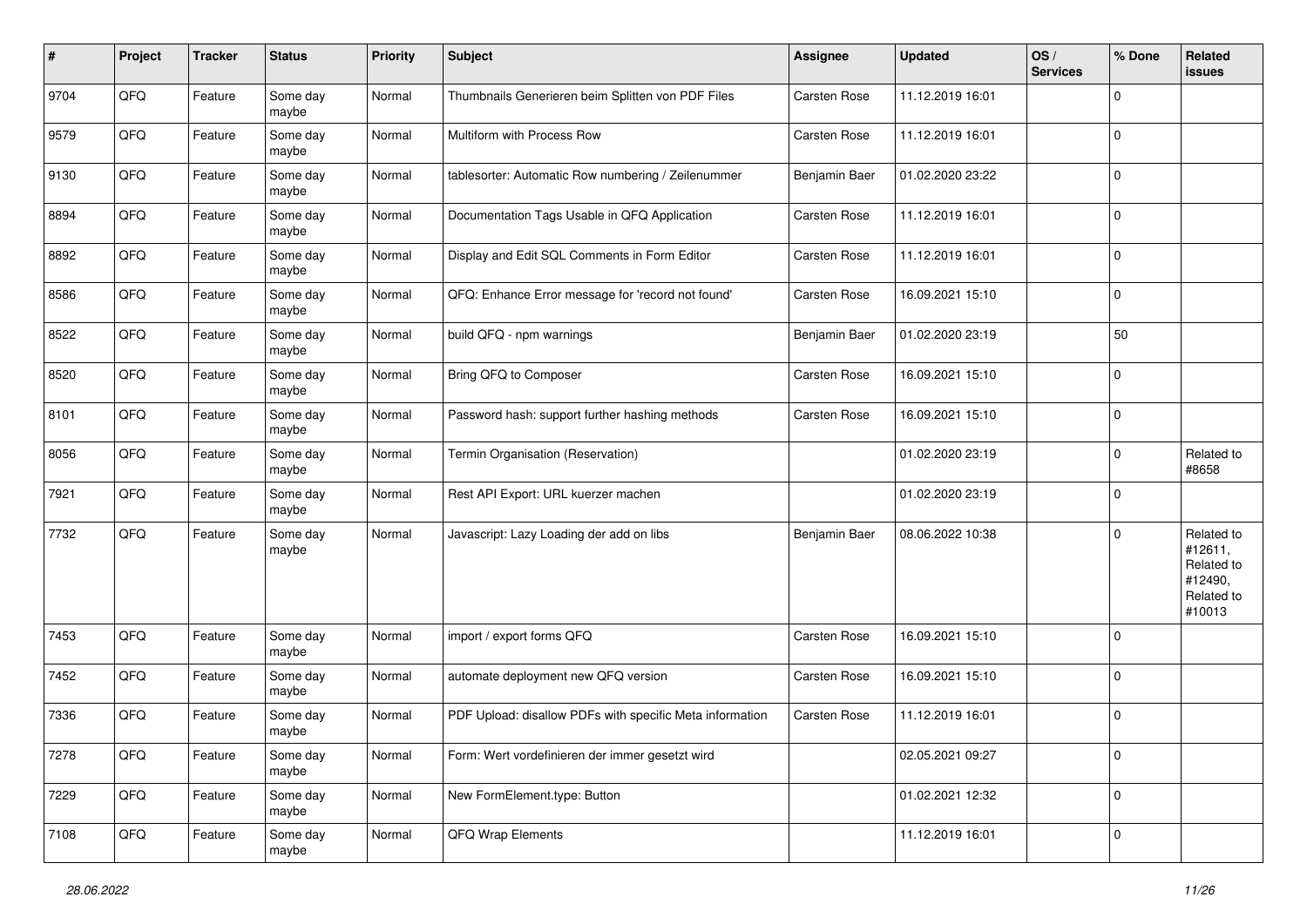| $\vert$ # | Project | <b>Tracker</b> | <b>Status</b>     | <b>Priority</b> | <b>Subject</b>                                                                                 | <b>Assignee</b>     | <b>Updated</b>   | OS/<br><b>Services</b> | % Done   | Related<br>issues   |
|-----------|---------|----------------|-------------------|-----------------|------------------------------------------------------------------------------------------------|---------------------|------------------|------------------------|----------|---------------------|
| 7107      | QFQ     | Feature        | Some day<br>maybe | Normal          | Showcase Registration Tool: Anmeldung / Administration :<br>Liste Anmeldungen / Emaileinaldung | Carsten Rose        | 11.12.2019 16:01 |                        | $\Omega$ |                     |
| 7106      | QFQ     | Feature        | Some day<br>maybe | Normal          | Beispiel Nummerierung von Rows in Report                                                       |                     | 11.12.2019 16:01 |                        | $\Omega$ |                     |
| 7105      | QFQ     | Feature        | Some day<br>maybe | Normal          | Beispiel wie man in einer zweiten Tabelle speichert.                                           |                     | 11.12.2019 16:01 |                        | $\Omega$ |                     |
| 7104      | QFQ     | Feature        | Some day<br>maybe | Normal          | Manual: hint about escaping if '\r' appears in mail body                                       |                     | 11.12.2019 16:01 |                        | $\Omega$ |                     |
| 7100      | QFQ     | Feature        | Some day<br>maybe | Normal          | Download: log access, max downloads, time limit                                                |                     | 01.02.2020 23:19 |                        | $\Omega$ |                     |
| 6992      | QFQ     | Feature        | Some day<br>maybe | Normal          | DB exception: Syntax Highlight                                                                 |                     | 11.12.2019 16:01 |                        | $\Omega$ | Related to<br>#5450 |
| 6972      | QFQ     | Feature        | Some day<br>maybe | Normal          | Fabric Clipboard / cross browser tab                                                           | Benjamin Baer       | 01.02.2020 23:21 |                        | $\Omega$ |                     |
| 6970      | QFQ     | Feature        | Some day<br>maybe | Normal          | tablesorter: default fuer 'sortReset' aendern von 'Ctrl' zu 'Alt'                              | Benjamin Baer       | 01.02.2020 23:21 |                        | $\Omega$ |                     |
| 6715      | QFQ     | Feature        | Some day<br>maybe | Normal          | Code-Refactoring: dbArray vereinheitlichen                                                     | <b>Carsten Rose</b> | 11.12.2019 16:02 |                        | $\Omega$ |                     |
| 6704      | QFQ     | Feature        | Some day<br>maybe | Normal          | Upload Mode: Bilder in Notizen rechts sollen aktuellen<br>Upload repräsentieren.               |                     | 01.02.2020 23:19 |                        | $\Omega$ | Related to<br>#3264 |
| 6515      | QFQ     | Feature        | Some day<br>maybe | Normal          | Formular: Felder dynamisch ein/ausblenden                                                      |                     | 11.12.2019 16:02 |                        | $\Omega$ |                     |
| 6299      | QFQ     | Feature        | Some day<br>maybe | Normal          | Attack detection: log table with invalid SIP access                                            |                     | 11.12.2019 16:02 |                        | $\Omega$ | Related to<br>#3947 |
| 6288      | QFQ     | Feature        | Some day<br>maybe | Normal          | Best Practice: Erklaeren wie man ein Formular ganz in<br>'weiss' erstellen kann                |                     | 11.12.2019 16:02 |                        | $\Omega$ |                     |
| 6084      | QFQ     | Feature        | Some day<br>maybe | Normal          | New escape type: 'D' - convert date                                                            |                     | 01.02.2020 23:19 |                        | $\Omega$ |                     |
| 6083      | QFQ     | Feature        | Some day<br>maybe | Normal          | Dynamic Update: Value Check via SQL                                                            |                     | 11.12.2019 16:02 |                        | $\Omega$ |                     |
| 5983      | QFQ     | Feature        | Some day<br>maybe | Normal          | Form Submit (save & update): normalize date/-time FE                                           | <b>Carsten Rose</b> | 01.02.2020 23:19 |                        | $\Omega$ |                     |
| 5923      | QFQ     | Feature        | Some day<br>maybe | Normal          | fillStoreSystemBySqlLate                                                                       |                     | 01.02.2020 23:19 |                        | $\Omega$ |                     |
| 5895      | QFQ     | Feature        | Some day<br>maybe | Normal          | Tutorial: List of all QFQ Features                                                             |                     | 01.02.2020 23:19 |                        | $\Omega$ |                     |
| 5893      | QFQ     | Feature        | Some day<br>maybe | Normal          | Edit on double-click                                                                           |                     | 01.02.2020 23:19 |                        | $\Omega$ | Related to<br>#5894 |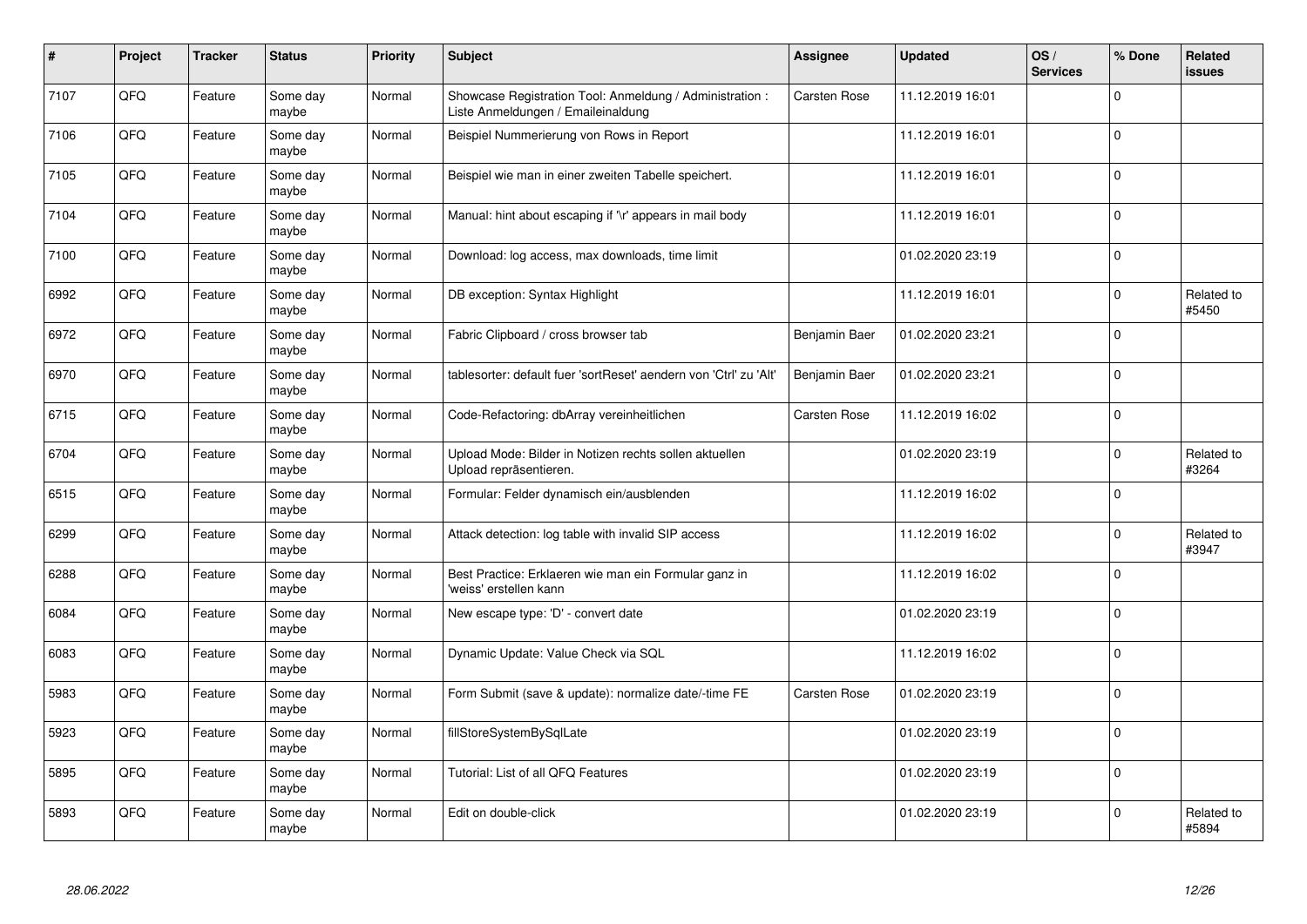| #    | Project | <b>Tracker</b> | <b>Status</b>     | <b>Priority</b> | <b>Subject</b>                                                                    | <b>Assignee</b>     | <b>Updated</b>   | OS/<br><b>Services</b> | % Done      | Related<br>issues                           |
|------|---------|----------------|-------------------|-----------------|-----------------------------------------------------------------------------------|---------------------|------------------|------------------------|-------------|---------------------------------------------|
| 5892 | QFQ     | Feature        | Some day<br>maybe | Normal          | QFQ should use T3 API to manipulate FE GROUP<br>membership                        |                     | 01.02.2020 23:20 |                        | $\Omega$    |                                             |
| 5852 | QFQ     | Feature        | Some day<br>maybe | Normal          | Logging: mail.log / sql.log - im FE anzeigen und via AJAX<br>aktualisieren        | <b>Carsten Rose</b> | 01.02.2020 23:19 |                        | $\Omega$    | Related to<br>#5885                         |
| 5851 | QFQ     | Feature        | Some day<br>maybe | Normal          | Queue System implementieren: MQTT, RabbitMQ                                       |                     | 01.02.2020 23:20 |                        | 0           | Related to<br>#5715                         |
| 5850 | QFQ     | Feature        | Some day<br>maybe | Normal          | Deployment: In QFQ Doc best practice fuer zeitgemaesses<br>Deployment beschreiben |                     | 01.02.2020 23:20 |                        | $\Omega$    |                                             |
| 5805 | QFQ     | Feature        | Some day<br>maybe | Normal          | TypeAHead SQL value instead of key stored                                         |                     | 01.02.2020 23:19 |                        | $\Omega$    | Related to<br>#5444                         |
| 5783 | QFQ     | Feature        | Some day<br>maybe | Normal          | <b>BPMN View/Edit</b>                                                             |                     | 11.12.2019 16:02 |                        | $\Omega$    |                                             |
| 5665 | QFQ     | Feature        | Some day<br>maybe | Normal          | Versuch das '{{" nicht mehr noetig ist.                                           | Carsten Rose        | 01.02.2020 23:20 |                        | $\Omega$    | Related to<br>#7432,<br>Related to<br>#7434 |
| 5579 | QFQ     | Feature        | Some day<br>maybe | Normal          | Enhance Doc / Presentation: variable type 'link column type'                      | <b>Carsten Rose</b> | 01.02.2020 23:19 |                        | $\Omega$    |                                             |
| 5548 | QFQ     | Feature        | Some day<br>maybe | Normal          | 801 Textfiles/Scriptfiles als Thumbnail                                           | <b>Carsten Rose</b> | 07.03.2022 16:26 |                        | $\Omega$    |                                             |
| 5480 | QFQ     | Feature        | Some day<br>maybe | Normal          | QFQ: Dokumentation mit Screenshots versehen                                       | <b>Carsten Rose</b> | 01.02.2020 23:20 |                        | $\mathbf 0$ | Related to<br>#9879                         |
| 5455 | QFQ     | Feature        | Some day<br>maybe | Normal          | Mail Redirects grld abhaengig                                                     |                     | 01.02.2020 23:20 |                        | 0           |                                             |
| 5452 | QFQ     | Feature        | Some day<br>maybe | Normal          | Thumbnails from PDF: bad quality                                                  |                     | 01.02.2020 23:20 |                        | $\Omega$    |                                             |
| 5428 | QFQ     | Feature        | Some day<br>maybe | Normal          | secure thumbnail: late render on access.                                          | Carsten Rose        | 01.02.2020 23:20 |                        | $\Omega$    |                                             |
| 5389 | QFQ     | Feature        | Some day<br>maybe | Normal          | QFQ Design: Multline label / note                                                 | Benjamin Baer       | 01.02.2020 23:19 |                        | $\Omega$    |                                             |
| 5342 | QFQ     | Feature        | Some day<br>maybe | Normal          | link - with HTML Attributes                                                       |                     | 01.02.2020 23:20 |                        | $\Omega$    | Related to<br>#14077                        |
| 5160 | QFQ     | Feature        | Some day<br>maybe | Normal          | QFQ collaborative / together.js, ShareJS, y-js, collaborative,                    |                     | 11.12.2019 16:02 |                        | $\Omega$    |                                             |
| 5132 | QFQ     | Feature        | Some day<br>maybe | Normal          | Error Message sendmail missing attachment: more details                           | <b>Carsten Rose</b> | 01.02.2020 23:19 |                        | $\mathbf 0$ |                                             |
| 5129 | QFQ     | Feature        | Some day<br>maybe | Normal          | Reports: SQL fuer x Achse und y Achse                                             |                     | 11.12.2019 16:02 |                        | $\mathbf 0$ |                                             |
| 5024 | QFQ     | Feature        | Some day<br>maybe | Normal          | Fabric: Generate PDF with edits                                                   | Benjamin Baer       | 01.02.2020 23:20 |                        | $\mathbf 0$ | Related to<br>#10704                        |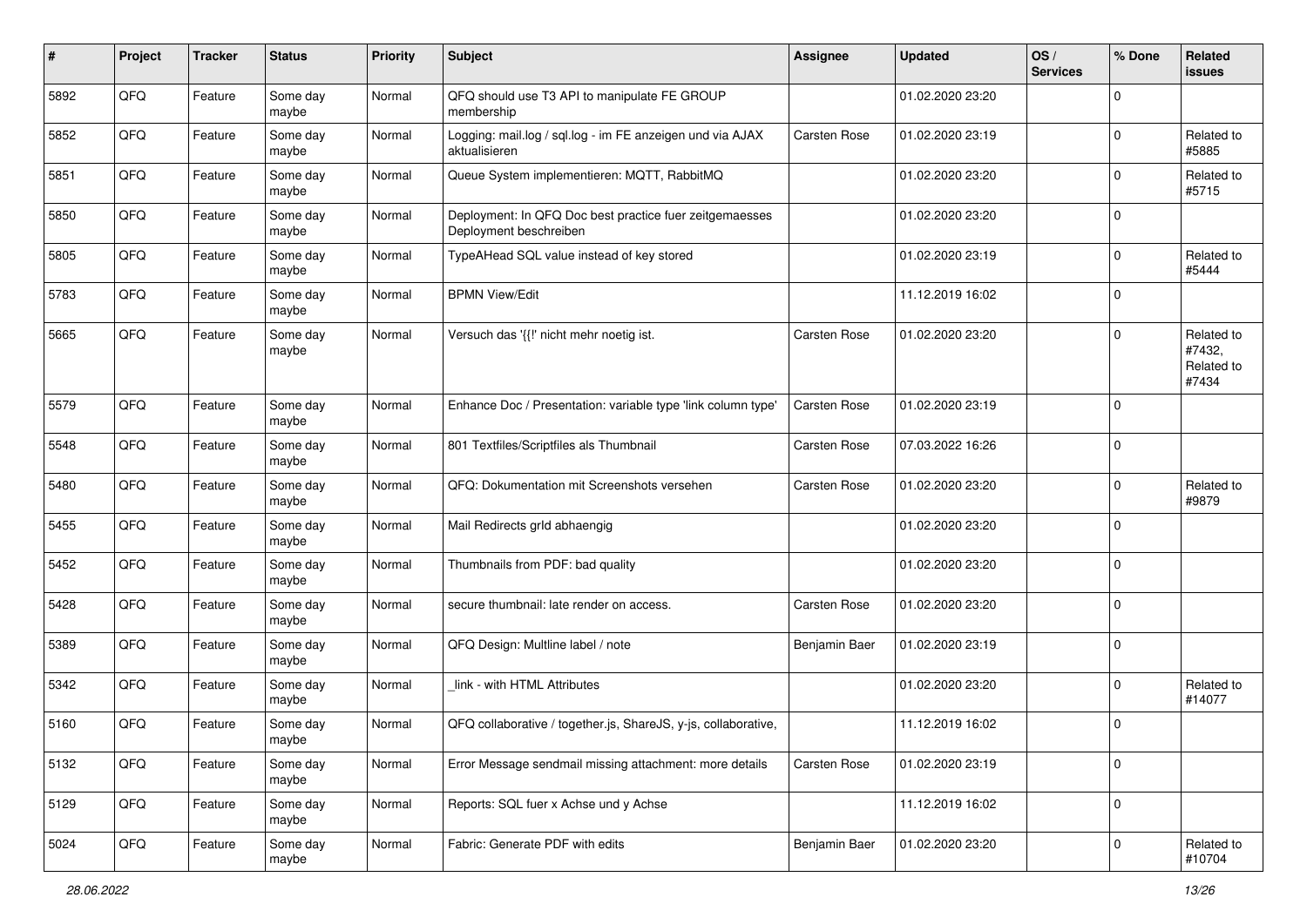| $\pmb{\sharp}$ | Project | <b>Tracker</b> | <b>Status</b>     | <b>Priority</b> | <b>Subject</b>                                                                                                                                                | Assignee            | <b>Updated</b>   | OS/<br><b>Services</b> | % Done      | Related<br>issues    |
|----------------|---------|----------------|-------------------|-----------------|---------------------------------------------------------------------------------------------------------------------------------------------------------------|---------------------|------------------|------------------------|-------------|----------------------|
| 4974           | QFQ     | Feature        | Some day<br>maybe | Normal          | Long polling - inform all listening clients of changes                                                                                                        |                     | 11.12.2019 16:02 |                        | $\Omega$    |                      |
| 4956           | QFQ     | Feature        | Some day<br>maybe | Normal          | Sendmail: Benutzerdefinierte Headers                                                                                                                          | <b>Carsten Rose</b> | 11.12.2019 16:02 |                        | $\Omega$    |                      |
| 4872           | QFQ     | Feature        | Some day<br>maybe | Normal          | Fields of Typo3 page available in STORE_TYPO3                                                                                                                 | <b>Carsten Rose</b> | 01.02.2020 23:19 |                        | $\Omega$    |                      |
| 4869           | QFQ     | Feature        | Some day<br>maybe | Normal          | Dynamic Update (show, hide, readonly?, required?) for<br><b>Template Group Elements</b>                                                                       | <b>Carsten Rose</b> | 01.02.2020 23:19 |                        | $\Omega$    | Related to<br>#4865  |
| 4839           | QFQ     | Feature        | Some day<br>maybe | Normal          | qfq-handle in <head> Abschnitt</head>                                                                                                                         | Carsten Rose        | 11.12.2019 16:02 |                        | $\mathbf 0$ |                      |
| 4816           | QFQ     | Feature        | Some day<br>maybe | Normal          | Templates for QFQ Reports (Tables, Radios, )                                                                                                                  |                     | 01.02.2020 23:20 |                        | $\Omega$    |                      |
| 4757           | QFQ     | Feature        | Some day<br>maybe | Normal          | Test subrecord: download links ok? Links ok?                                                                                                                  | <b>Carsten Rose</b> | 01.02.2020 23:20 |                        | $\Omega$    |                      |
| 4719           | QFQ     | Feature        | Some day<br>maybe | Normal          | Custom Message in Client in case of 'Browser tab close,<br>modification will be lost'                                                                         |                     | 01.02.2020 23:20 |                        | $\Omega$    |                      |
| 4652           | QFQ     | Feature        | Some day<br>maybe | Normal          | UZH CD: Weiterleitung auf benutzerdefinierte 403/404 Seite                                                                                                    | <b>Carsten Rose</b> | 01.02.2020 23:20 |                        | $\Omega$    |                      |
| 4650           | QFQ     | Feature        | Some day<br>maybe | Normal          | Convert html to doc/rtf                                                                                                                                       | Carsten Rose        | 01.02.2020 23:20 |                        | $\Omega$    | Related to<br>#10704 |
| 4640           | QFQ     | Feature        | Some day<br>maybe | Normal          | <b>Rename System Forms</b>                                                                                                                                    |                     | 01.02.2020 23:20 |                        | $\Omega$    |                      |
| 4627           | QFQ     | Feature        | Some day<br>maybe | Normal          | dbupdate: all tables - check 'create', 'modified' if it is possible<br>to change to default 'CURRENT_TIMESTAMP' and modified<br>'ON UPDATE CURRENT_TIMESTAMP' |                     | 01.02.2020 23:20 |                        | $\Omega$    |                      |
| 4626           | QFQ     | Feature        | Some day<br>maybe | Normal          | Mobile View: 'classBody=qfq-form-right' makes no sense                                                                                                        |                     | 01.02.2020 23:20 |                        | $\Omega$    |                      |
| 4606           | QFQ     | Feature        | Some day<br>maybe | Normal          | link: qualifier to render bootstrap button                                                                                                                    | <b>Carsten Rose</b> | 01.02.2020 23:19 |                        | $\Omega$    |                      |
| 4551           | QFQ     | Feature        | Some day<br>maybe | Normal          | Set 'pills' via dynamicUpdate to show/hide/disabled                                                                                                           |                     | 01.02.2020 23:20 |                        | $\mathbf 0$ | Related to<br>#3752  |
| 4536           | QFQ     | Feature        | Some day<br>maybe | Normal          | FE upload: problem with delete if mutliple uploads an<br>FE.name="                                                                                            |                     | 01.02.2020 23:20 |                        | $\mathbf 0$ |                      |
| 4446           | QFQ     | Feature        | Some day<br>maybe | Normal          | New FE get same feldContainerId as last modifed FE                                                                                                            |                     | 01.02.2020 23:20 |                        | $\Omega$    |                      |
| 4445           | QFQ     | Feature        | Some day<br>maybe | Normal          | template group: Option to simulate fieldset                                                                                                                   |                     | 28.06.2021 14:11 |                        | $\mathbf 0$ |                      |
| 4444           | QFQ     | Feature        | Some day<br>maybe | Normal          | FE.type=upload: detect mime type                                                                                                                              |                     | 11.12.2019 16:02 |                        | $\Omega$    | Related to<br>#4303  |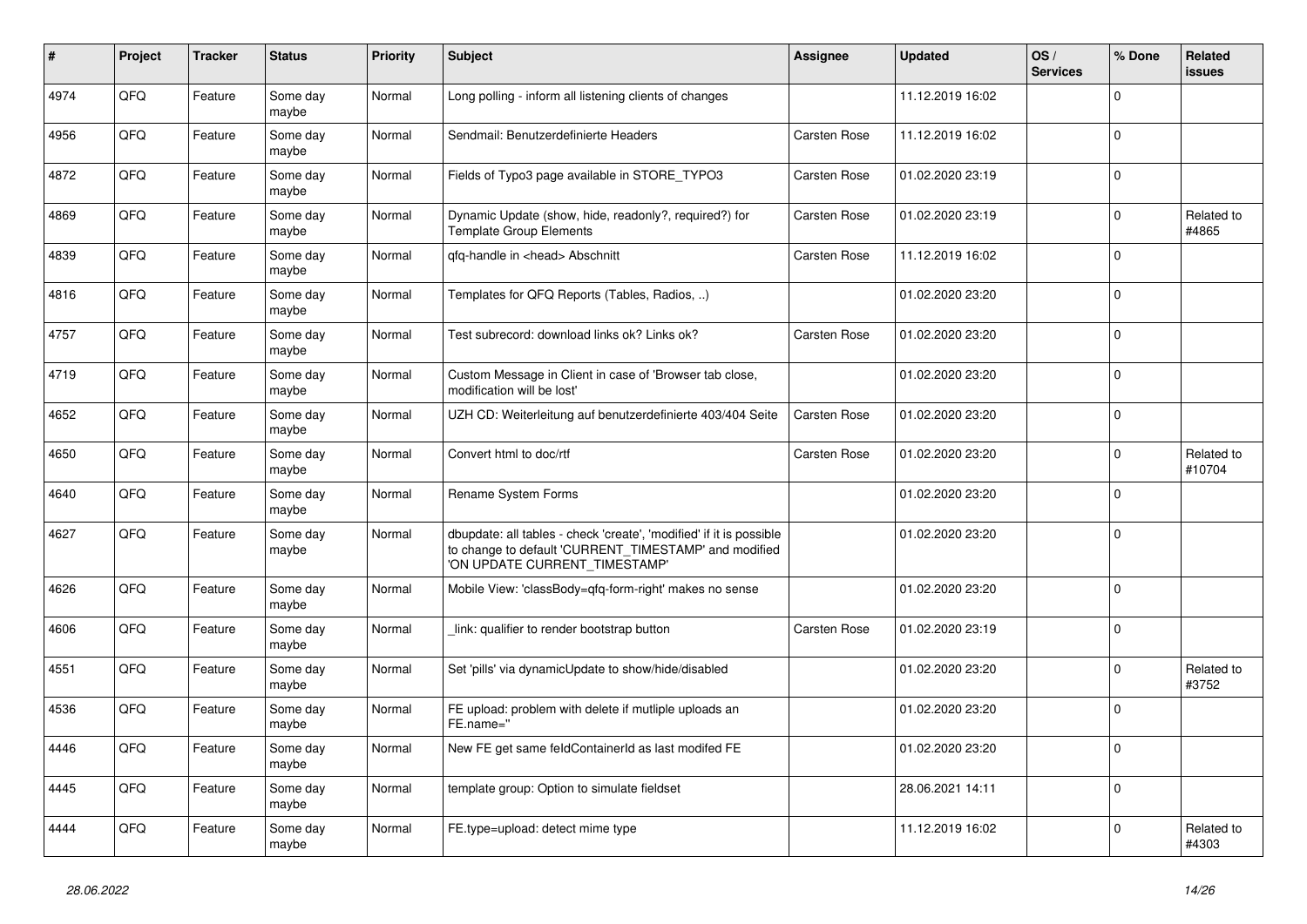| #    | Project | <b>Tracker</b> | <b>Status</b>     | <b>Priority</b> | <b>Subject</b>                                                                                                          | Assignee            | <b>Updated</b>   | OS/<br><b>Services</b> | % Done      | Related<br><b>issues</b>                    |
|------|---------|----------------|-------------------|-----------------|-------------------------------------------------------------------------------------------------------------------------|---------------------|------------------|------------------------|-------------|---------------------------------------------|
| 4443 | QFQ     | Feature        | Some day<br>maybe | Normal          | Form: multiple secondary tables                                                                                         |                     | 01.02.2020 23:20 |                        | $\Omega$    |                                             |
| 4442 | QFQ     | Feature        | Some day<br>maybe | Normal          | Special Column Name: _link - new symbol G (Glyph) to<br>choose any available symbol                                     |                     | 11.12.2019 16:02 |                        | l 0         |                                             |
| 4440 | QFQ     | Feature        | Some day<br>maybe | Normal          | Manual.rst: explain how to. expand PHP Session to 4h                                                                    |                     | 11.12.2019 16:02 |                        | $\Omega$    |                                             |
| 4439 | QFQ     | Feature        | Some day<br>maybe | Normal          | Log: report all actions fired by an FE Element, incl. the<br>original directive (slaveld, sqllnsert, )                  |                     | 01.02.2020 23:20 |                        | $\Omega$    | Related to<br>#4432,<br>Related to<br>#5458 |
| 4435 | QFQ     | Feature        | Some day<br>maybe | Normal          | Report: striptags - specify allowed tags                                                                                |                     | 01.02.2020 23:20 |                        | $\Omega$    |                                             |
| 4433 | QFQ     | Feature        | Some day<br>maybe | Normal          | Log when SIP will be destroyed by QFQ for any (security)<br>reason                                                      |                     | 01.02.2020 23:20 |                        | $\Omega$    | Related to<br>#4432,<br>Related to<br>#5458 |
| 4420 | QFQ     | Feature        | Some day<br>maybe | Normal          | Client: Local Storage - store the changes of a form, local in<br>the browser.                                           | Benjamin Baer       | 11.12.2019 16:02 |                        | $\mathbf 0$ |                                             |
| 4365 | QFQ     | Feature        | Some day<br>maybe | Normal          | Multi Language: new way of config                                                                                       | <b>Carsten Rose</b> | 01.02.2020 23:20 |                        | 0           |                                             |
| 4349 | QFQ     | Feature        | Some day<br>maybe | Normal          | link download: downloaded external URL to<br>deliver/concatenate - check mimetipe and handle it correctly               | <b>Carsten Rose</b> | 11.12.2019 16:02 |                        | $\Omega$    |                                             |
| 4343 | QFQ     | Feature        | Some day<br>maybe | Normal          | Link: Classifier to add 'attributes'                                                                                    | <b>Carsten Rose</b> | 01.02.2020 23:20 |                        | $\mathbf 0$ | Related to<br>#14077                        |
| 4330 | QFQ     | Feature        | Some day<br>maybe | Normal          | Error Message: report missing {{ / }} in sqlUpdate, sqlInsert,<br>sqlDelete, sqlAfter, sqlBefore in FE action elements. | Carsten Rose        | 01.02.2020 23:20 |                        | $\Omega$    |                                             |
| 4259 | QFQ     | Feature        | Some day<br>maybe | Normal          | Instant trigger a cron job                                                                                              | Carsten Rose        | 11.12.2019 16:03 |                        | $\mathbf 0$ |                                             |
| 4258 | QFQ     | Feature        | Some day<br>maybe | High            | <b>System Defaults: Forms</b>                                                                                           | <b>Carsten Rose</b> | 03.05.2021 21:14 |                        | l 0         |                                             |
| 4197 | QFQ     | Feature        | Some day<br>maybe | Normal          | Unit Test fuer JSON Stream von QuickFormQuery.php ><br>doForm()                                                         | <b>Carsten Rose</b> | 11.12.2019 16:03 |                        | l 0         |                                             |
| 4027 | QFQ     | Feature        | Some day<br>maybe | Normal          | Missing: orange 'check' / 'bullet'                                                                                      |                     | 11.12.2019 16:03 |                        | $\Omega$    |                                             |
| 4026 | QFG     | Feature        | Some day<br>maybe | Normal          | sqlLog.sql: log number of FE.id                                                                                         | Carsten Rose        | 11.12.2019 16:03 |                        | 0           | Related to<br>#5458                         |
| 4018 | QFO     | Feature        | Some day<br>maybe | Normal          | typeahead: solve problem with potential long query<br>parameter                                                         | Carsten Rose        | 11.12.2019 16:03 |                        | 0           |                                             |
| 3991 | QFQ     | Feature        | Some day<br>maybe | Normal          | report: Columnname '_skipWrap' skips 'fbeg', 'fend'                                                                     | Carsten Rose        | 11.12.2019 16:03 |                        | $\mathbf 0$ |                                             |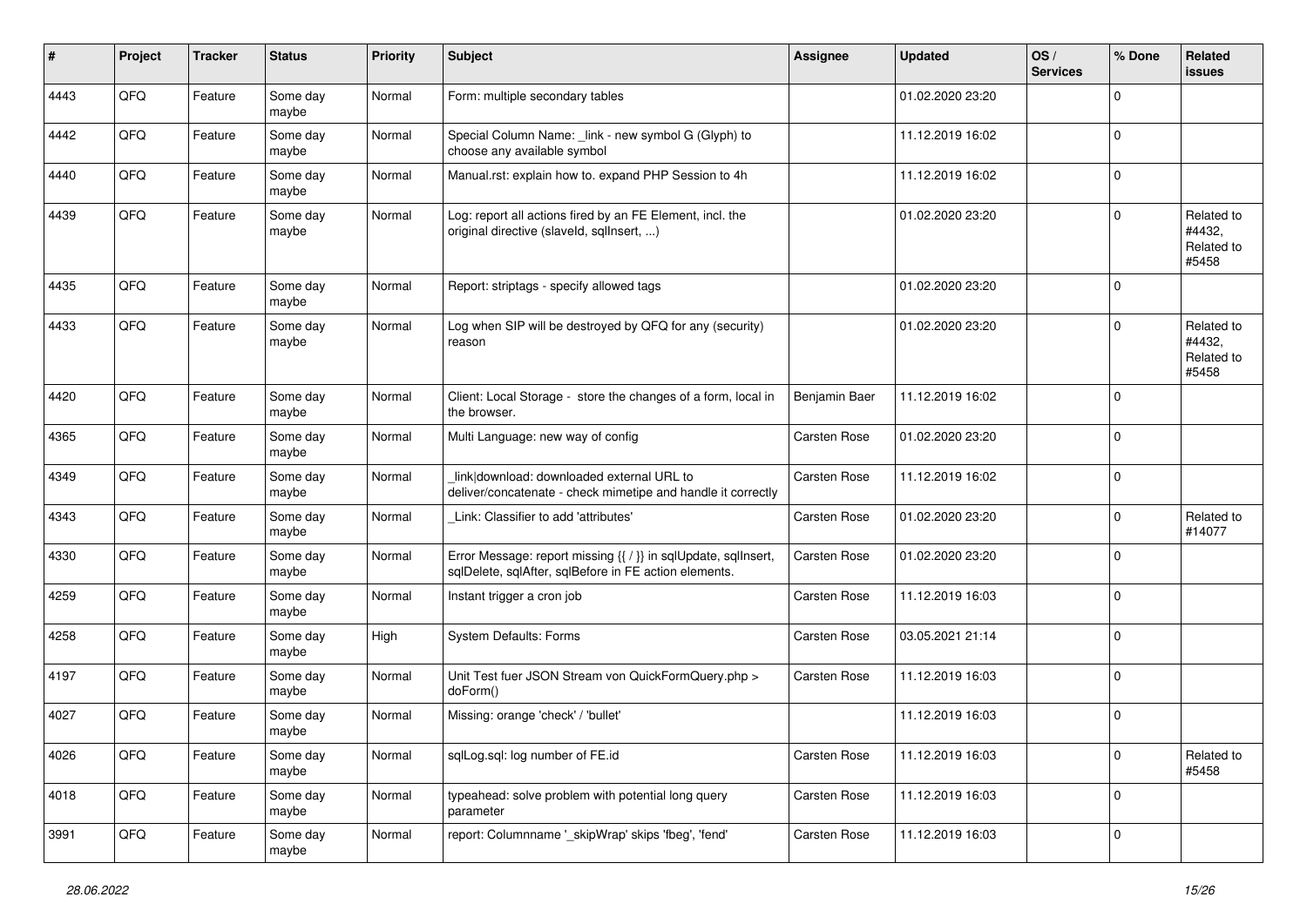| $\#$ | Project | <b>Tracker</b> | <b>Status</b>     | <b>Priority</b> | <b>Subject</b>                                                                                                                                           | Assignee            | <b>Updated</b>   | OS/<br><b>Services</b> | % Done      | Related<br>issues                           |
|------|---------|----------------|-------------------|-----------------|----------------------------------------------------------------------------------------------------------------------------------------------------------|---------------------|------------------|------------------------|-------------|---------------------------------------------|
| 3990 | QFQ     | Feature        | Some day<br>maybe | High            | custom class definition: add space automatically                                                                                                         | <b>Carsten Rose</b> | 03.05.2021 21:14 |                        | $\Omega$    |                                             |
| 3967 | QFQ     | Feature        | Some day<br>maybe | High            | Report: Checkbox, Radio, Dropdown, Input welches ohne<br>Submit funktioniert - 'Inline-Form'                                                             | <b>Carsten Rose</b> | 03.05.2021 21:14 |                        | $\mathbf 0$ |                                             |
| 3947 | QFQ     | Feature        | Some day<br>maybe | Normal          | Attack detectect: logout current user                                                                                                                    | <b>Carsten Rose</b> | 11.12.2019 16:03 |                        | $\Omega$    | Related to<br>#5458,<br>Related to<br>#6299 |
| 3942 | QFQ     | Feature        | Some day<br>maybe | Normal          | Action Elemente: neu generierte IDs via FE weitergeben                                                                                                   | <b>Carsten Rose</b> | 11.12.2019 16:03 |                        | $\Omega$    | Related to<br>#3941                         |
| 3941 | QFQ     | Feature        | Some day<br>maybe | Normal          | sqlAfter: es sollten mehrere moeglich sein                                                                                                               | <b>Carsten Rose</b> | 11.12.2019 16:03 |                        | $\Omega$    | Related to<br>#3942                         |
| 3905 | QFQ     | Feature        | Some day<br>maybe | Normal          | Documentation: Best Practice anhand eines Online<br>Bewerbungstools                                                                                      | <b>Carsten Rose</b> | 11.12.2019 16:03 |                        | $\Omega$    |                                             |
| 3900 | QFQ     | Feature        | Some day<br>maybe | Normal          | Extend documentation of 'Copy / Paste'                                                                                                                   | <b>Carsten Rose</b> | 11.12.2019 16:03 |                        | $\Omega$    | Related to<br>#3899                         |
| 3880 | QFQ     | Feature        | Some day<br>maybe | Normal          | Form 'Form': anlegen einer Tabelle                                                                                                                       |                     | 14.01.2021 10:12 |                        | $\Omega$    |                                             |
| 3879 | QFQ     | Feature        | Some day<br>maybe | Normal          | Form 'FormElement': Beim Feld 'name' rechts in der Notiz<br>einen Link einblenden - a) aktuelle Definition anzeigen, b)<br>Spalte in der Tabelle anlegen |                     | 11.12.2019 16:03 |                        | $\Omega$    |                                             |
| 3878 | QFQ     | Feature        | Some day<br>maybe | Normal          | Form 'FormElement': Spalte 'name' typeAhead mit<br>Spaltennamen der Primarytable.                                                                        |                     | 11.12.2019 16:03 |                        | $\Omega$    |                                             |
| 3877 | QFQ     | Feature        | Some day<br>maybe | Normal          | FormEditor: die Felder die aktuell nicht gebraucht werden nur<br>auf readonly/disabled setzen (nicht ausblenden > das irritiert.                         | Carsten Rose        | 11.12.2019 16:03 |                        | $\mathbf 0$ |                                             |
| 3848 | QFQ     | Feature        | Some day<br>maybe | High            | Antivirus check fuer Upload files in qfq?                                                                                                                | <b>Carsten Rose</b> | 03.05.2021 21:14 |                        | $\mathbf 0$ | Related to<br>#4131                         |
| 3708 | QFQ     | Feature        | Some day<br>maybe | Normal          | Form: input - 'specialchars', 'none'  gewisse tags erlauben,<br>andere verbieten                                                                         | <b>Carsten Rose</b> | 11.12.2019 16:02 |                        | $\Omega$    | Related to<br>#14320                        |
| 3692 | QFQ     | Feature        | Some day<br>maybe | Normal          | QFQ Webseite                                                                                                                                             | Benjamin Baer       | 11.12.2019 16:02 |                        | $\Omega$    | Related to<br>#5033                         |
| 3677 | QFQ     | Feature        | Some day<br>maybe | Normal          | wkhtmltopdf: FE User access prohibited, if client IP changes<br>\$TYPO3_CONF_VARS[FE][lockIP]                                                            | <b>Carsten Rose</b> | 11.12.2019 16:02 |                        | $\Omega$    |                                             |
| 3666 | QFQ     | Feature        | Some day<br>maybe | Normal          | a) Performance Messung: mysql_real_escape_string() im<br>Vergleich zu str_replace(), b) doppeltes Aufrufen von<br>mysql_real_escape_string()             | Carsten Rose        | 11.12.2019 16:02 |                        | ΙUΙ         |                                             |
| 3646 | QFQ     | Feature        | Some day<br>maybe | Normal          | Moeglichkeit HTML Tags in Reports auszugeben (zu<br>enkodieren: htmlspecialchars)                                                                        |                     | 11.12.2019 16:02 |                        | $\mathbf 0$ | Related to<br>#14320                        |
| 3617 | QFQ     | Feature        | Some day<br>maybe | Normal          | Load javascripts at bottom                                                                                                                               |                     | 11.12.2019 16:02 |                        | $\mathbf 0$ |                                             |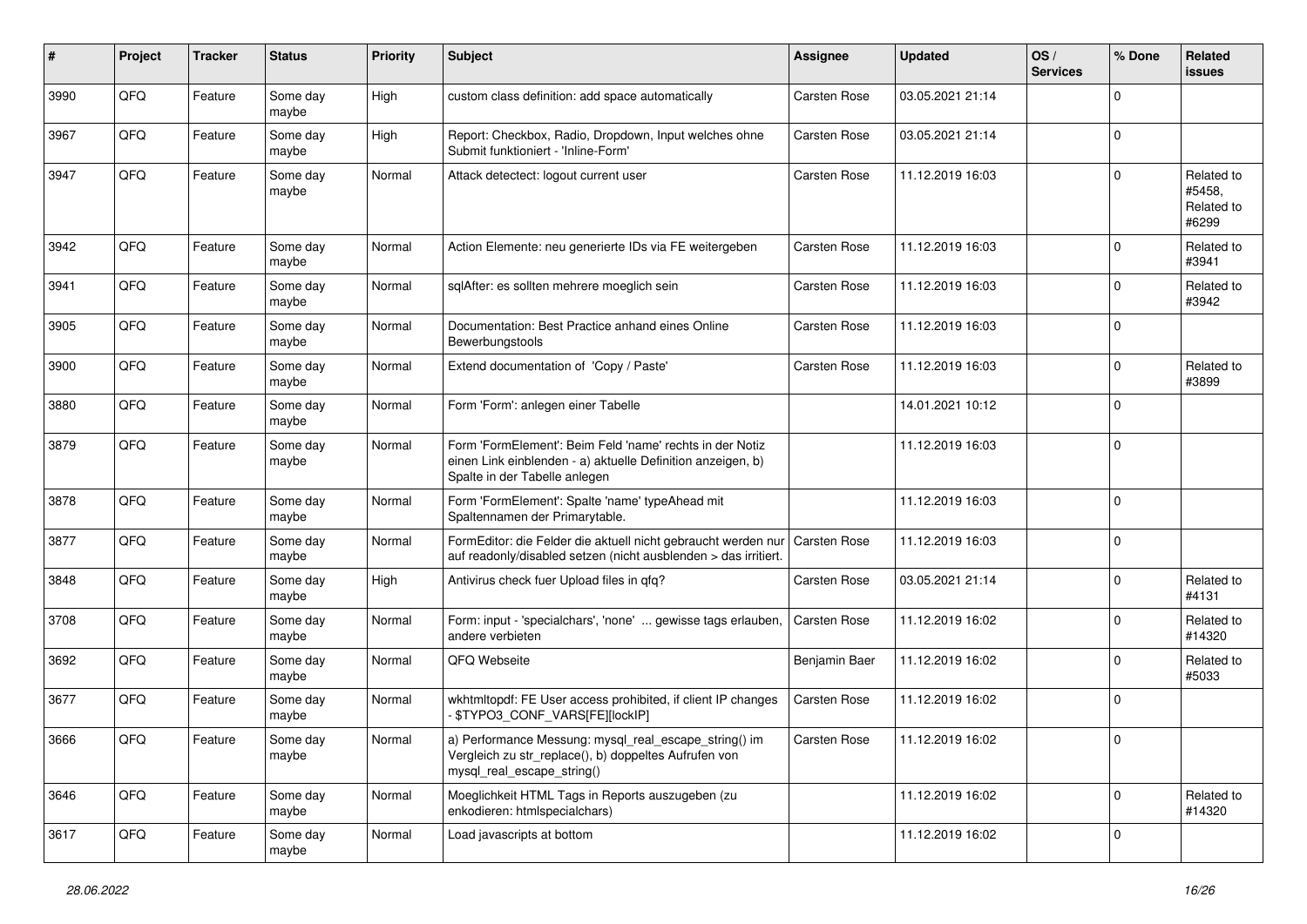| #    | Project | <b>Tracker</b> | <b>Status</b>     | <b>Priority</b> | <b>Subject</b>                                                                                                     | Assignee            | <b>Updated</b>   | OS/<br><b>Services</b> | % Done         | Related<br>issues                           |
|------|---------|----------------|-------------------|-----------------|--------------------------------------------------------------------------------------------------------------------|---------------------|------------------|------------------------|----------------|---------------------------------------------|
| 3567 | QFQ     | Feature        | Some day<br>maybe | Low             | 'Save', 'Close', 'New' als FormElement                                                                             |                     | 11.12.2019 16:02 |                        | $\Omega$       |                                             |
| 3537 | QFQ     | Feature        | Some day<br>maybe | Low             | SHOW COLUMNS FROM tableName - Extend '{{!'<br>definition                                                           | <b>Carsten Rose</b> | 11.12.2019 16:02 |                        | $\mathbf 0$    |                                             |
| 3495 | QFQ     | Feature        | Some day<br>maybe | Normal          | Predifined Parameter werden nicht in '+' (add new record)<br>SIP gerendert.                                        |                     | 11.12.2019 16:02 |                        | 0              |                                             |
| 3458 | QFQ     | Feature        | Some day<br>maybe | Normal          | Display 'Edit Form Element'-Checkbox on form: should<br>depend on FE Group                                         | <b>Carsten Rose</b> | 11.12.2019 16:02 |                        | $\Omega$       | Related to<br>#3447                         |
| 3457 | QFQ     | Feature        | Some day<br>maybe | Normal          | LDAP: concat multi values to one single entry                                                                      | <b>Carsten Rose</b> | 11.12.2019 16:02 |                        | $\mathbf 0$    |                                             |
| 3415 | QFQ     | Feature        | Some day<br>maybe | Normal          | FE Login Box Templatefile                                                                                          | Benjamin Baer       | 11.12.2019 16:02 |                        | $\Omega$       |                                             |
| 3402 | QFQ     | Feature        | Some day<br>maybe | Normal          | Syntax Highlighting via CodeMirror                                                                                 | <b>Carsten Rose</b> | 11.12.2019 16:02 |                        | 100            | Related to<br>#3207                         |
| 3385 | QFQ     | Feature        | Some day<br>maybe | Normal          | templateGroup: insert/update/delete non primary records                                                            | Carsten Rose        | 11.12.2019 16:02 |                        | $\Omega$       |                                             |
| 3350 | QFQ     | Feature        | Some day<br>maybe | Normal          | FormEditor: Hilfetext hinter 'checktype'                                                                           | <b>Carsten Rose</b> | 11.12.2019 16:02 |                        | 0              |                                             |
| 3332 | QFQ     | Feature        | Some day<br>maybe | Normal          | Uploads: Thumbnails, Details zum hochgeladenen File                                                                | <b>Carsten Rose</b> | 11.12.2019 16:02 |                        | $\Omega$       | Related to<br>#3264,<br>Related to<br>#5333 |
| 3331 | QFQ     | Feature        | Some day<br>maybe | Normal          | Default Tooltip fuer _page? Links: mit Form und Record ID                                                          | <b>Carsten Rose</b> | 11.12.2019 16:02 |                        | $\overline{0}$ |                                             |
| 3291 | QFQ     | Feature        | Some day<br>maybe | Normal          | AutoCron websiteToken                                                                                              | <b>Carsten Rose</b> | 11.12.2019 16:02 |                        | $\Omega$       | Related to<br>#4250                         |
| 3285 | QFQ     | Feature        | Some day<br>maybe | Normal          | Zeichenlimit pro Feld: textarea / editor                                                                           | <b>Carsten Rose</b> | 11.12.2019 16:02 |                        | $\Omega$       |                                             |
| 3273 | QFQ     | Feature        | Some day<br>maybe | Low             | Dirty Flag in Form                                                                                                 | Carsten Rose        | 11.12.2019 16:02 |                        | $\Omega$       |                                             |
| 3267 | QFQ     | Feature        | Some day<br>maybe | Normal          | 2 Forms auf einer Seite: real + Read only                                                                          | Carsten Rose        | 11.12.2019 16:03 |                        | $\mathbf 0$    |                                             |
| 3216 | QFQ     | Feature        | Some day<br>maybe | Normal          | dynamic update für checkbox label2                                                                                 | <b>Carsten Rose</b> | 11.12.2019 16:03 |                        | $\Omega$       | Related to<br>#2081                         |
| 2995 | QFQ     | Feature        | Some day<br>maybe | Normal          | Dropdown JQuery Plugin: 'chosen' - Moeglichkeit um Select<br>Listen mehr Funktion zu geben. Kein Bootstrap noetig. | <b>Carsten Rose</b> | 11.12.2019 16:03 |                        | 0              |                                             |
| 2950 | QFQ     | Feature        | Some day<br>maybe | Normal          | Inhalt QFQ Records als File                                                                                        |                     | 11.12.2019 16:03 |                        | 0              |                                             |
| 2084 | QFG     | Feature        | Some day<br>maybe | Normal          | Mailto mit encryption: Subrecord                                                                                   | Carsten Rose        | 11.12.2019 16:03 |                        | $\mathbf 0$    | Related to<br>#2082                         |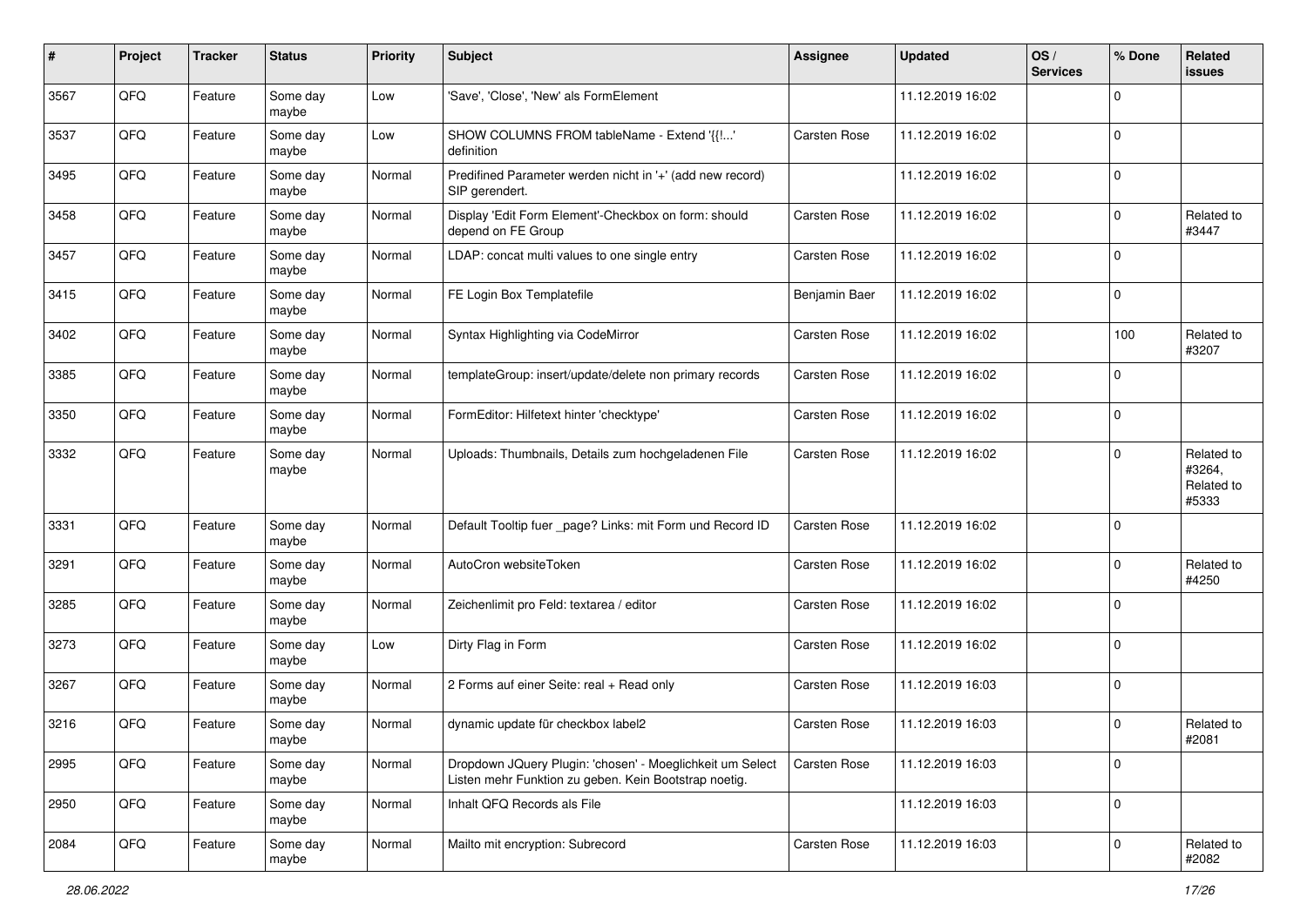| $\sharp$ | Project | <b>Tracker</b> | <b>Status</b>              | <b>Priority</b> | <b>Subject</b>                                                                                               | Assignee            | <b>Updated</b>   | OS/<br><b>Services</b> | % Done      | Related<br><b>issues</b>                    |
|----------|---------|----------------|----------------------------|-----------------|--------------------------------------------------------------------------------------------------------------|---------------------|------------------|------------------------|-------------|---------------------------------------------|
| 1946     | QFQ     | Feature        | Some day<br>maybe          | Normal          | Kontrolle ob der ReadOnly Modus bei den<br>Formularelementen korrekt implementiert ist                       | Carsten Rose        | 11.12.2019 16:03 |                        | $\Omega$    |                                             |
| 1635     | QFQ     | Feature        | Some day<br>maybe          | Normal          | QFQ Extension content record: weitere Optionen einblenden.                                                   | Carsten Rose        | 11.12.2019 16:03 |                        | $\Omega$    |                                             |
| 1623     | QFQ     | Feature        | Some day<br>maybe          | Normal          | RealURL                                                                                                      |                     | 11.12.2019 16:03 |                        | 30          |                                             |
| 1510     | QFQ     | Feature        | Some day<br>maybe          | Normal          | jquery von google laden, falls das nicht geht lokal                                                          |                     | 11.12.2019 16:03 |                        | $\Omega$    |                                             |
| 1253     | QFQ     | Feature        | Some day<br>maybe          | Normal          | QF: Colorpicker                                                                                              |                     | 11.12.2019 16:03 |                        | $\Omega$    |                                             |
| 1251     | QFQ     | Feature        | Some day<br>maybe          | Normal          | QF: Combo                                                                                                    |                     | 11.12.2019 16:03 |                        | $\Omega$    |                                             |
| 1234     | QFG     | Feature        | Some day<br>maybe          | Normal          | QF: Record numbering: Im Grid soll in Spalte 1 optional die<br>laufende Nummer der Records angezeigt werden. |                     | 01.02.2020 23:20 |                        | $\mathbf 0$ |                                             |
| 955      | QFQ     | Feature        | Some day<br>maybe          | Normal          | QF: Notizen vor/nach dem Form                                                                                |                     | 01.02.2020 23:20 |                        | $\mathbf 0$ |                                             |
| 880      | QFQ     | Feature        | Some day<br>maybe          | Urgent          | Security: PHP, SQL Injection, XSS                                                                            |                     | 03.05.2021 21:14 |                        | $\Omega$    | Related to<br>#14320                        |
| 13572    | QFQ     | Feature        | Feedback                   | Normal          | Form Load: misleading error message on trying to load non<br>existent primary record                         | Enis Nuredini       | 16.05.2022 23:16 |                        | 100         |                                             |
| 12584    | QFQ     | Feature        | Feedback                   | Normal          | T3 v10 migration script: replace alias-patterns (v11)                                                        | <b>Carsten Rose</b> | 28.05.2022 11:12 |                        | 100         |                                             |
| 10782    | QFQ     | Feature        | Feedback                   | Normal          | Tiny MCE: Image Upload                                                                                       | Enis Nuredini       | 16.05.2022 23:16 |                        | $\Omega$    | Related to<br>#12452                        |
| 10124    | QFQ     | Feature        | Feedback                   | Normal          | qfq AAI-Login                                                                                                | Karin Niffeler      | 07.05.2020 09:36 |                        | $\mathbf 0$ |                                             |
| 9548     | QFQ     | Feature        | Feedback                   | High            | FormElement: Pattern mismatch - optional report only on<br>focus lost                                        | Benjamin Baer       | 03.05.2021 21:14 |                        | $\Omega$    |                                             |
| 9052     | QFQ     | Feature        | Feedback                   | High            | Report: CodeMirror with SQL Syntax Highlight in FE                                                           | Enis Nuredini       | 08.06.2022 10:25 |                        | $\Omega$    |                                             |
| 5894     | QFQ     | Feature        | Feedback                   | Normal          | Typeahead in Report: show/hide rows dynamically                                                              | Carsten Rose        | 18.02.2022 08:50 |                        | $\Omega$    | Related to<br>#5893,<br>Related to<br>#5885 |
| 13566    | QFQ     | Feature        | Ready to sync<br>(develop) | Normal          | Delete config-example.qfq.php file                                                                           | <b>Carsten Rose</b> | 23.12.2021 09:25 |                        | $\mathbf 0$ |                                             |
| 13330    | QFQ     | Feature        | In Progress                | Normal          | Multi Form: Upload                                                                                           | Carsten Rose        | 07.11.2021 12:40 |                        | 50          | Related to<br>#9706                         |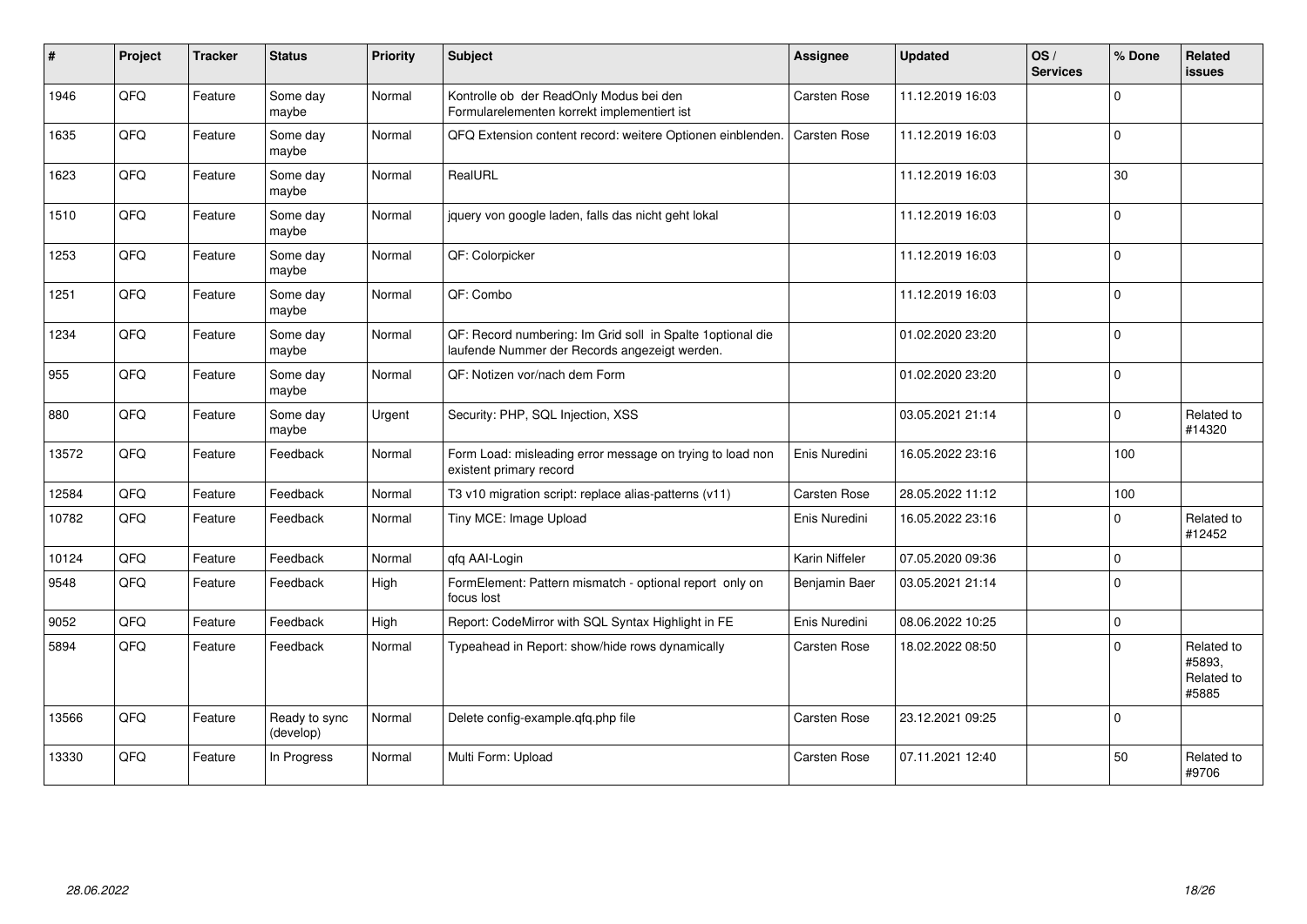| $\vert$ # | Project | <b>Tracker</b> | <b>Status</b> | Priority | <b>Subject</b>                                            | Assignee      | <b>Updated</b>   | OS/<br><b>Services</b> | % Done      | Related<br>issues                                                                                                                                                     |
|-----------|---------|----------------|---------------|----------|-----------------------------------------------------------|---------------|------------------|------------------------|-------------|-----------------------------------------------------------------------------------------------------------------------------------------------------------------------|
| 12630     | QFQ     | Feature        | In Progress   | Normal   | Input: date[time]: min / max values                       | Enis Nuredini | 20.06.2022 18:31 |                        | $\mathbf 0$ | Related to<br>#10096,<br>Related to<br>#14302,<br>Related to<br>#14303                                                                                                |
| 12440     | QFQ     | Feature        | In Progress   | Normal   | Typo3 V10 upgrade (durchfuehren und testen)               | Carsten Rose  | 21.03.2022 09:53 |                        | 50          | Related to<br>#12357,<br>Related to<br>#12067,<br>Related to<br>#10661                                                                                                |
| 12439     | QFQ     | Feature        | In Progress   | Normal   | TinyMCE Paste from Word & Character Count/Limit           | Carsten Rose  | 05.05.2021 22:15 |                        | $\mathbf 0$ |                                                                                                                                                                       |
| 11980     | QFQ     | Feature        | In Progress   | Normal   | protected verzeichnis MUSS geschützt werden               | Carsten Rose  | 07.09.2021 13:30 |                        | $\mathbf 0$ |                                                                                                                                                                       |
| 11076     | QFQ     | Feature        | In Progress   | Normal   | SELECT  AS _websocket                                     | Carsten Rose  | 30.08.2020 17:49 |                        | $\mathbf 0$ |                                                                                                                                                                       |
| 10793     | QFQ     | Feature        | In Progress   | Normal   | <b>Update NPM Packages</b>                                | Carsten Rose  | 07.09.2021 13:25 |                        | 30          |                                                                                                                                                                       |
| 10443     | QFQ     | Feature        | In Progress   | Normal   | Konzept_api / _live                                       | Carsten Rose  | 07.05.2020 09:39 |                        | $\mathbf 0$ |                                                                                                                                                                       |
| 9517      | QFO     | Feature        | In Progress   | High     | Input multiple tags with typeahead                        | Carsten Rose  | 03.05.2021 21:14 |                        | 40          | Related to<br>#10150                                                                                                                                                  |
| 6250      | QFQ     | Feature        | In Progress   | Normal   | Enhance layout: a) Subrecord, b) Subrecord-Title          | Carsten Rose  | 01.02.2020 23:22 |                        | $\mathbf 0$ | Related to<br>#5391                                                                                                                                                   |
| 5695      | QFQ     | Feature        | In Progress   | Normal   | Multiform                                                 | Carsten Rose  | 02.01.2021 18:38 |                        | 0           |                                                                                                                                                                       |
| 4194      | QFQ     | Feature        | In Progress   | Normal   | Bootstrap 4 ist jetzt offiziel                            |               | 03.05.2021 20:47 |                        | $\mathbf 0$ | Related to<br>#10114                                                                                                                                                  |
| 14320     | QFQ     | Feature        | ToDo          | Normal   | Allow specific HTML Tags and Attributes: general, TinyMCE | Enis Nuredini | 17.06.2022 10:44 |                        | $\Omega$    | Related to<br>#12664,<br>Related to<br>#12039,<br>Related to<br>#11702,<br>Related to<br>#7239,<br>Related to<br>#3708,<br>Related to<br>#3646,<br>Related to<br>#880 |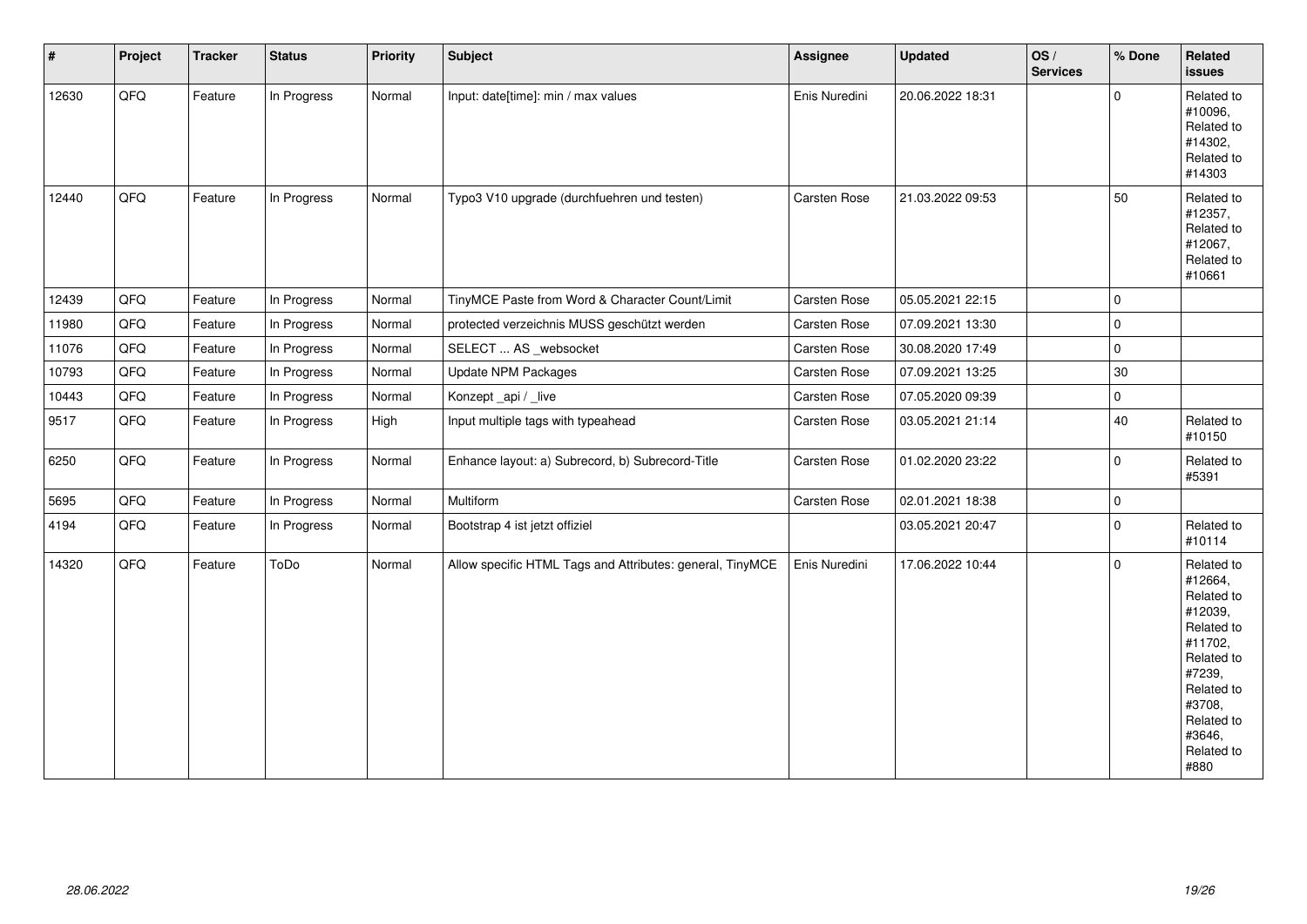| $\vert$ # | Project | <b>Tracker</b> | <b>Status</b> | <b>Priority</b> | <b>Subject</b>                                                                                    | <b>Assignee</b>     | <b>Updated</b>   | OS/<br><b>Services</b> | % Done      | Related<br><b>issues</b>                                                    |
|-----------|---------|----------------|---------------|-----------------|---------------------------------------------------------------------------------------------------|---------------------|------------------|------------------------|-------------|-----------------------------------------------------------------------------|
| 12262     | QFQ     | Feature        | ToDo          | Normal          | Form buttons on top: more customable                                                              | Enis Nuredini       | 17.06.2022 10:44 |                        | $\Omega$    | Related to<br>#13945, Has<br>duplicate<br>#4046, Has<br>duplicate<br>#10080 |
| 7602      | QFQ     | Feature        | ToDo          | High            | Multi Select: with checkboxes                                                                     | Benjamin Baer       | 22.03.2022 09:07 |                        | $\mathbf 0$ |                                                                             |
| 14371     | QFQ     | Feature        | Priorize      | Normal          | <b>LDAP via REPORT</b>                                                                            | Carsten Rose        | 19.06.2022 16:37 |                        | $\Omega$    |                                                                             |
| 14290     | QFQ     | Feature        | Priorize      | Normal          | FormEditor: Show Table Definition                                                                 | <b>Carsten Rose</b> | 19.06.2022 16:37 |                        | 0           |                                                                             |
| 13900     | QFQ     | Feature        | Priorize      | Normal          | Selenium: Check das Cookie/PDF funktioniert                                                       | Enis Nuredini       | 25.03.2022 12:45 |                        | $\mathbf 0$ |                                                                             |
| 12504     | QFQ     | Feature        | Priorize      | Normal          | sql.log: report fe.id                                                                             | <b>Carsten Rose</b> | 05.05.2021 22:09 |                        | $\mathbf 0$ |                                                                             |
| 12503     | QFQ     | Feature        | Priorize      | Normal          | Detect dangerous UPDATE statement with missing WHERE                                              | <b>Carsten Rose</b> | 05.05.2021 22:09 |                        | $\mathbf 0$ |                                                                             |
| 12452     | QFQ     | Feature        | Priorize      | Normal          | BaseURL: alsways with '/' at the end                                                              | Carsten Rose        | 19.06.2022 13:45 |                        | $\Omega$    | Related to<br>#10782                                                        |
| 11320     | QFQ     | Feature        | Priorize      | Normal          | Typo3 Version 10 support                                                                          | <b>Carsten Rose</b> | 05.05.2021 22:09 |                        | $\Omega$    |                                                                             |
| 10569     | QFQ     | Feature        | Priorize      | Normal          | link blank more safe                                                                              | Enis Nuredini       | 25.03.2022 12:44 |                        | $\mathbf 0$ |                                                                             |
| 10015     | QFQ     | Feature        | Priorize      | Normal          | Monospace in Textarea                                                                             | <b>Carsten Rose</b> | 03.02.2020 13:40 |                        | $\mathbf 0$ |                                                                             |
| 10012     | QFQ     | Feature        | Priorize      | Normal          | redirectAllMailTo: {{beEmail:T}}                                                                  | <b>Carsten Rose</b> | 08.05.2021 09:54 |                        | $\Omega$    | Related to<br>#12412,<br>Related to<br>#12413,<br>Related to<br>#10011      |
| 10011     | QFQ     | Feature        | Priorize      | Normal          | Offer new STORE TYPO3 Variable 'beUser', 'beEmail'                                                | <b>Carsten Rose</b> | 08.05.2021 09:51 |                        | $\Omega$    | Related to<br>#10012,<br>Related to<br>#12511                               |
| 10005     | QFQ     | Feature        | Priorize      | Normal          | Report / special column name:  AS calendar                                                        | <b>Carsten Rose</b> | 03.06.2020 17:28 |                        | 0           |                                                                             |
| 10003     | QFQ     | Feature        | Priorize      | Normal          | fieldset: stronger visualize group                                                                | Benjamin Baer       | 12.02.2020 08:13 |                        | $\Omega$    |                                                                             |
| 9968      | QFQ     | Feature        | Priorize      | Normal          | Tooltip in Links for Developer                                                                    | <b>Carsten Rose</b> | 01.02.2020 23:17 |                        | $\mathbf 0$ |                                                                             |
| 9928      | QFQ     | Feature        | Priorize      | Normal          | SpecialColumnName: a) Deprecated: ' AS "_+tag " ', b)<br>New: ' AS "_ <tag1><tag2>"</tag2></tag1> | <b>Carsten Rose</b> | 01.02.2020 23:17 |                        | $\Omega$    | Related to<br>#9929                                                         |
| 9900      | QFQ     | Feature        | Priorize      | Normal          | Generic API Call: tt-content record >> JSON                                                       | <b>Carsten Rose</b> | 01.02.2020 10:13 |                        | 0           |                                                                             |
| 9668      | QFQ     | Feature        | Priorize      | Normal          | Form.mode: rename 'hidden' to 'hide'                                                              | <b>Carsten Rose</b> | 05.05.2021 22:14 |                        | $\Omega$    | Related to<br>#6437                                                         |
| 9394      | QFQ     | Feature        | Priorize      | Normal          | REST: allow for non numerical ids in get requests                                                 | <b>Carsten Rose</b> | 05.05.2021 22:10 |                        | $\mathbf 0$ |                                                                             |
| 9346      | QFQ     | Feature        | Priorize      | Normal          | beforeSave: check if an upload is given                                                           | <b>Carsten Rose</b> | 11.06.2021 21:18 |                        | $\Omega$    |                                                                             |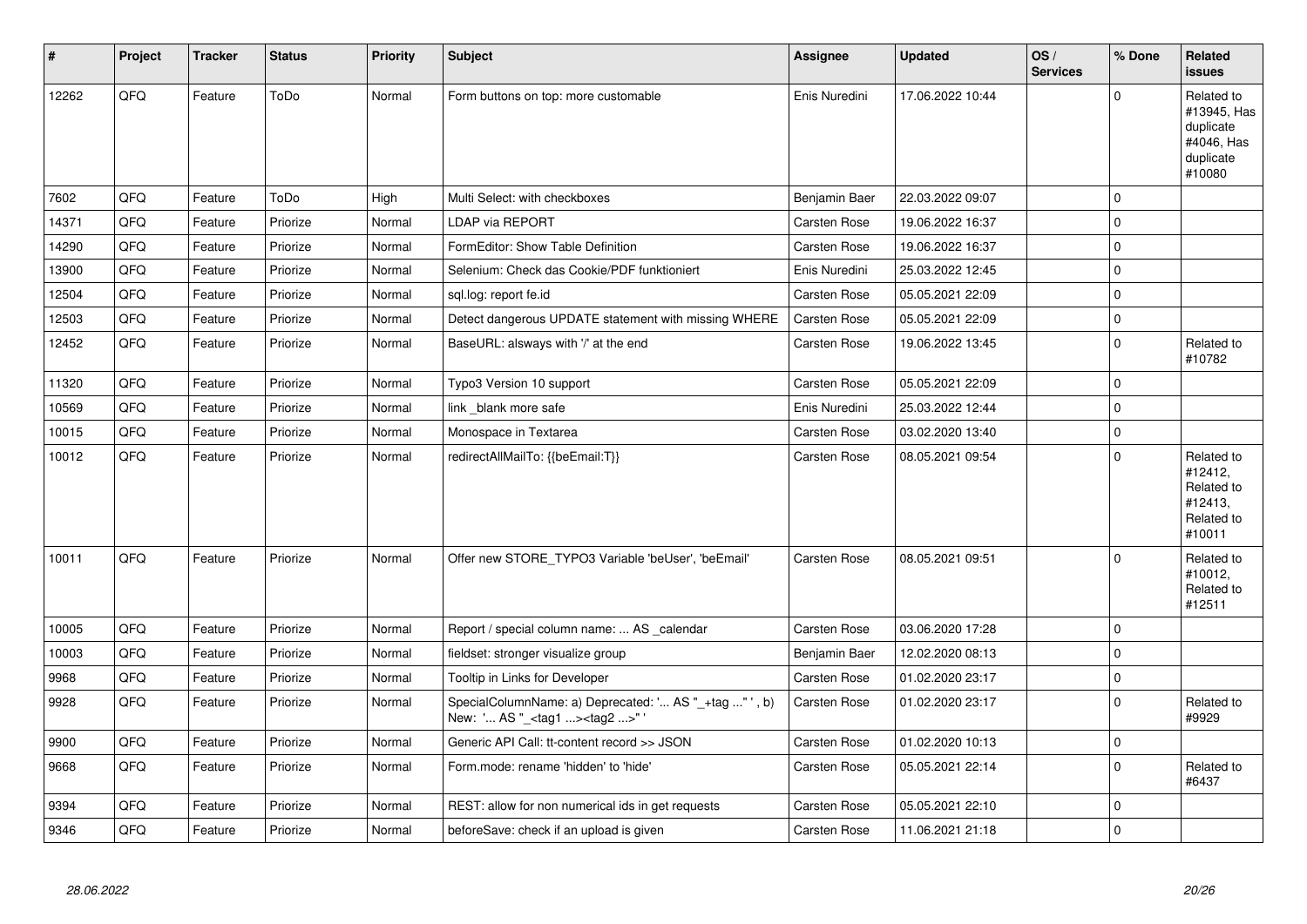| #     | Project | <b>Tracker</b> | <b>Status</b> | <b>Priority</b> | Subject                                                                   | <b>Assignee</b>     | <b>Updated</b>   | OS/<br><b>Services</b> | % Done      | Related<br>issues                               |
|-------|---------|----------------|---------------|-----------------|---------------------------------------------------------------------------|---------------------|------------------|------------------------|-------------|-------------------------------------------------|
| 9135  | QFQ     | Feature        | Priorize      | Normal          | Progress Bar generic / replace old hourglass download<br>popup            | Benjamin Baer       | 03.01.2022 07:43 |                        | $\Omega$    |                                                 |
| 8963  | QFQ     | Feature        | Priorize      | Normal          | Setting values in a store: flexible way                                   | <b>Carsten Rose</b> | 05.05.2021 22:10 |                        | $\Omega$    | Related to<br>#8975                             |
| 8585  | QFQ     | Feature        | Priorize      | Normal          | Enhance Error message for 'unknown form'                                  | <b>Carsten Rose</b> | 01.02.2020 10:13 |                        | $\Omega$    |                                                 |
| 8584  | QFQ     | Feature        | Priorize      | Normal          | FE 'Action' - never assign to Container (except Template<br>Group)        | Carsten Rose        | 01.02.2020 10:13 |                        | $\Omega$    |                                                 |
| 8277  | QFQ     | Feature        | Priorize      | Normal          | fe.parameter.default=                                                     | Carsten Rose        | 01.02.2020 23:17 |                        | $\Omega$    | Related to<br>#8113                             |
| 8204  | QFQ     | Feature        | Priorize      | High            | Position 'required mark'                                                  | <b>Carsten Rose</b> | 16.06.2021 13:44 |                        | $\mathbf 0$ |                                                 |
| 8082  | QFQ     | Feature        | Priorize      | High            | Contact form without saving record                                        | <b>Carsten Rose</b> | 07.12.2021 15:20 |                        | $\Omega$    | Related to<br>#8587,<br><b>Blocks</b><br>#11850 |
| 8044  | QFQ     | Feature        | Priorize      | Normal          | Transaction: a) Form, b) Report                                           | <b>Carsten Rose</b> | 05.05.2021 22:14 |                        | 0           | Related to<br>#8043                             |
| 8034  | QFQ     | Feature        | Priorize      | Normal          | FormElement 'data': 22.22.2222 should not be accepted                     | Carsten Rose        | 01.02.2020 10:13 |                        | $\Omega$    |                                                 |
| 7965  | QFQ     | Feature        | Priorize      | Normal          | Input type 'text' with visual format - currency                           | Benjamin Baer       | 03.01.2022 07:45 |                        | $\Omega$    |                                                 |
| 7730  | QFQ     | Feature        | Priorize      | Normal          | SELECT Box: title in between                                              | Benjamin Baer       | 01.02.2020 23:22 |                        | $\Omega$    |                                                 |
| 7630  | QFQ     | Feature        | Priorize      | Normal          | detailed error message for simple upload                                  | <b>Carsten Rose</b> | 01.02.2020 10:13 |                        | $\Omega$    |                                                 |
| 7522  | QFQ     | Feature        | Priorize      | Normal          | Inserting default index.html to folder (Avoid Apache Indexing)            | <b>Carsten Rose</b> | 01.02.2020 10:13 |                        | $\mathbf 0$ |                                                 |
| 7290  | QFQ     | Feature        | Priorize      | Normal          | FormEditor: title as textarea if LEN(title)>60                            | Carsten Rose        | 01.02.2020 10:13 |                        | $\Omega$    | Blocked by<br>#7682                             |
| 7217  | QFQ     | Feature        | Priorize      | Normal          | Download: notice User if ` sip=?` is missing                              | <b>Carsten Rose</b> | 01.02.2020 10:13 |                        | $\Omega$    |                                                 |
| 6998  | QFQ     | Feature        | Priorize      | Normal          | Form: with debug=on show column information as tooltip of<br>column label | <b>Carsten Rose</b> | 01.02.2020 10:13 |                        | $\mathbf 0$ |                                                 |
| 6870  | QFQ     | Feature        | Priorize      | Normal          | Click on '_link' triggers an API call                                     | Benjamin Baer       | 03.01.2022 08:25 |                        | $\Omega$    |                                                 |
| 6801  | QFQ     | Feature        | Priorize      | Normal          | Fabric: Maximize / Fulllscreen                                            | Benjamin Baer       | 21.03.2022 09:56 |                        | $\Omega$    |                                                 |
| 6224  | QFQ     | Feature        | Priorize      | Normal          | Dynamic update: fade in/out fields                                        | Benjamin Baer       | 21.03.2022 09:50 |                        | $\Omega$    |                                                 |
| 5942  | QFQ     | Feature        | Priorize      | Normal          | 'L' and 'type': append to links, generate via '_link' by using 'u:        | Carsten Rose        | 01.02.2020 10:13 |                        | $\Omega$    |                                                 |
| 5562  | QFG     | Feature        | Priorize      | Normal          | Drag'n'Drop fuer Uploads                                                  | Benjamin Baer       | 21.03.2022 09:52 |                        | $\mathbf 0$ | Related to<br>#9706                             |
| 5366  | QFQ     | Feature        | Priorize      | Normal          | Saving with keyboard shortcuts                                            | Benjamin Baer       | 21.03.2022 09:47 |                        | $\mathbf 0$ |                                                 |
| 3867  | QFQ     | Feature        | Priorize      | Normal          | Readonly Formular: Template Groups add/delete<br>ausbeldnen               | Carsten Rose        | 05.05.2021 22:12 |                        | 0           |                                                 |
| 14376 | QFQ     | Feature        | New           | Normal          | QFQ Bootstrap: if missing, create stored procedures                       | Enis Nuredini       | 19.06.2022 16:37 |                        | 0           |                                                 |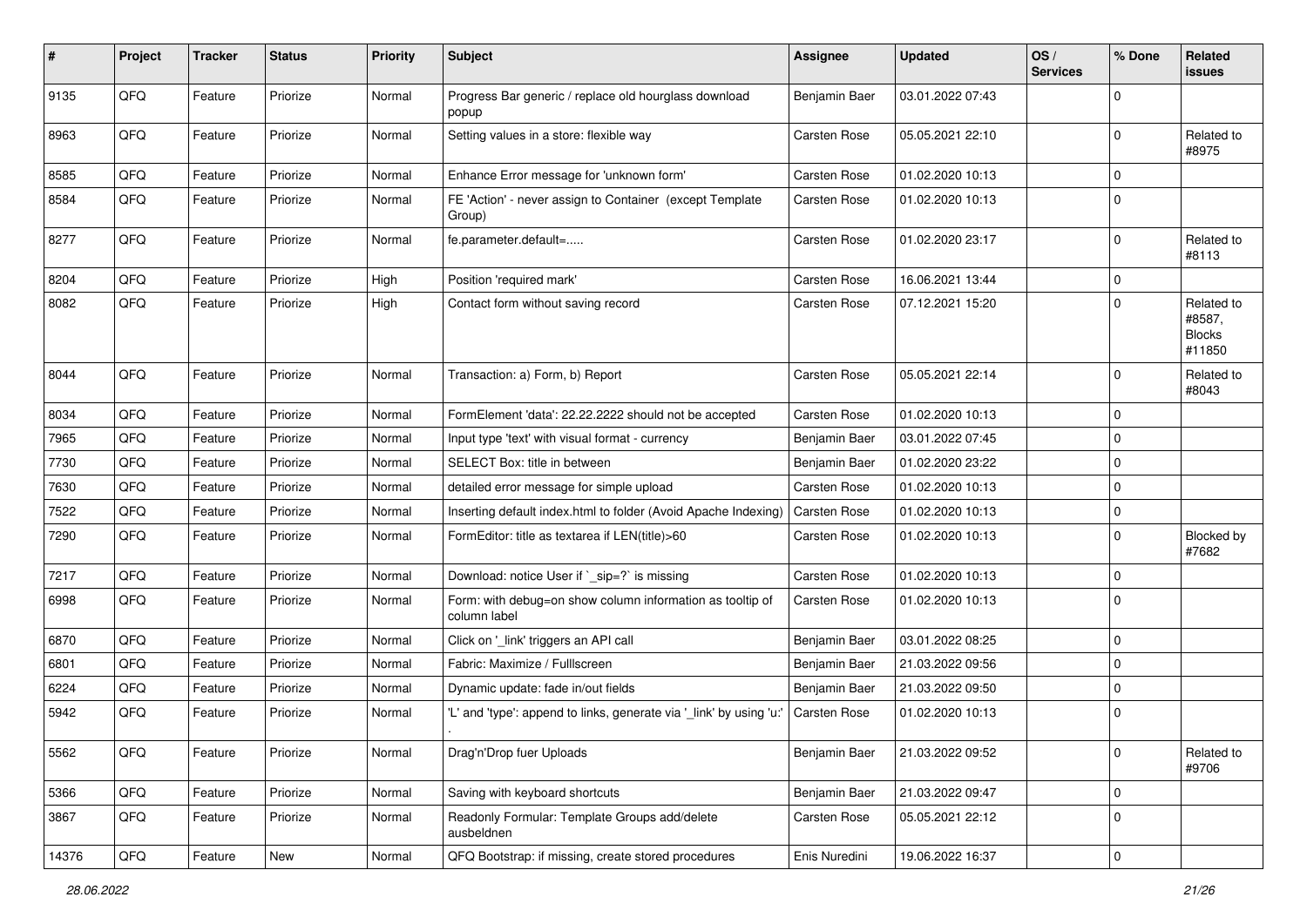| #     | Project | <b>Tracker</b> | <b>Status</b> | <b>Priority</b> | <b>Subject</b>                                                                                                                        | Assignee               | <b>Updated</b>   | OS/<br><b>Services</b> | % Done         | Related<br>issues                                                      |
|-------|---------|----------------|---------------|-----------------|---------------------------------------------------------------------------------------------------------------------------------------|------------------------|------------------|------------------------|----------------|------------------------------------------------------------------------|
| 14227 | QFQ     | Feature        | <b>New</b>    | Normal          | Selenium Konkurrenz: cypress.io                                                                                                       | Enis Nuredini          | 28.05.2022 11:02 |                        | $\Omega$       |                                                                        |
| 14187 | QFQ     | Feature        | New           | High            | gfg.log: show current URL                                                                                                             | Carsten Rose           | 28.05.2022 11:02 |                        | $\Omega$       | Related to<br>#13933,<br>Related to<br>#12532,<br>Related to<br>#11893 |
| 14185 | QFQ     | Feature        | <b>New</b>    | Normal          | External/Autocron.php - better suitable directory                                                                                     | Support: System        | 28.05.2022 11:03 |                        | $\Omega$       |                                                                        |
| 14090 | QFQ     | Feature        | <b>New</b>    | Normal          | Nützliche script funktionen                                                                                                           | <b>Carsten Rose</b>    | 28.05.2022 11:03 |                        | $\Omega$       |                                                                        |
| 14028 | QFQ     | Feature        | <b>New</b>    | Normal          | Required notification: visual nicer                                                                                                   | Enis Nuredini          | 28.05.2022 11:01 |                        | $\mathbf 0$    |                                                                        |
| 13945 | QFQ     | Feature        | <b>New</b>    | Normal          | As link: content before/after link                                                                                                    | Enis Nuredini          | 28.05.2022 11:01 |                        | $\mathbf 0$    | Related to<br>#12262                                                   |
| 13843 | QFQ     | Feature        | New           | Normal          | Create JWT via QFQ                                                                                                                    | <b>Carsten Rose</b>    | 19.03.2022 17:42 |                        | $\Omega$       |                                                                        |
| 13841 | QFQ     | Feature        | <b>New</b>    | Normal          | Create PDF via iText - evaluate                                                                                                       | Carsten Rose           | 19.03.2022 17:42 |                        | $\Omega$       |                                                                        |
| 13757 | QFQ     | Feature        | <b>New</b>    | High            | QR / Bar-Code Plugin                                                                                                                  | Enis Nuredini          | 19.03.2022 17:43 |                        | $\Omega$       |                                                                        |
| 13700 | QFQ     | Feature        | <b>New</b>    | Normal          | Redesign gfg.io Seite                                                                                                                 | Carsten Rose           | 19.03.2022 17:43 |                        | $\Omega$       |                                                                        |
| 13609 | QFQ     | Feature        | <b>New</b>    | Normal          | QFQ Introduction: Seite aufloesen                                                                                                     | Philipp<br>Gröbelbauer | 28.05.2022 11:02 |                        | $\mathbf 0$    |                                                                        |
| 13467 | QFQ     | Feature        | <b>New</b>    | Normal          | ChangeLog Generator                                                                                                                   | Carsten Rose           | 19.03.2022 17:46 |                        | $\Omega$       | Related to<br>#11460                                                   |
| 13354 | QFQ     | Feature        | <b>New</b>    | Normal          | Using Websocket in QFQ                                                                                                                | <b>Carsten Rose</b>    | 10.11.2021 15:47 |                        | $\Omega$       |                                                                        |
| 12679 | QFQ     | Feature        | <b>New</b>    | Normal          | tablesorter: custom column width                                                                                                      | Carsten Rose           | 16.06.2021 11:10 |                        | $\Omega$       |                                                                        |
| 12664 | QFQ     | Feature        | <b>New</b>    | Normal          | TinyMCE: report/remove malicous HTML/JS Code                                                                                          | Carsten Rose           | 19.03.2022 17:47 |                        | $\Omega$       | Related to<br>#14320                                                   |
| 12632 | QFQ     | Feature        | New           | Normal          | TinyMCE: Prepare CSS classes for images                                                                                               | <b>Carsten Rose</b>    | 04.06.2021 14:35 |                        | 100            | Blocked by<br>#12186                                                   |
| 12603 | QFQ     | Feature        | <b>New</b>    | Normal          | Dropdown (Select), Radio, checkbox:<br>itemListAlways={{!SELECT key, value}}                                                          | Carsten Rose           | 19.03.2022 17:47 |                        | $\overline{0}$ |                                                                        |
| 12556 | QFQ     | Feature        | <b>New</b>    | Normal          | Pills Title: colored = static or dynamic on allrequiredgiven                                                                          | Benjamin Baer          | 19.03.2022 17:49 |                        | $\Omega$       |                                                                        |
| 12544 | QFQ     | Feature        | <b>New</b>    | High            | a) ' AS _link' new also as ' AS _format', b) sortierung via<br>'display: none;', c) '_format' benoeitgt nicht zwingend<br>u/U/p/m/z/d | <b>Carsten Rose</b>    | 14.12.2021 16:03 |                        | $\mathbf 0$    |                                                                        |
| 12532 | QFQ     | Feature        | <b>New</b>    | High            | SIP-Parameter bei Seitenaufruf in Browser-Console<br>anzeigen                                                                         | Carsten Rose           | 07.12.2021 17:19 |                        | $\Omega$       | Related to<br>#11893,<br>Related to<br>#14187                          |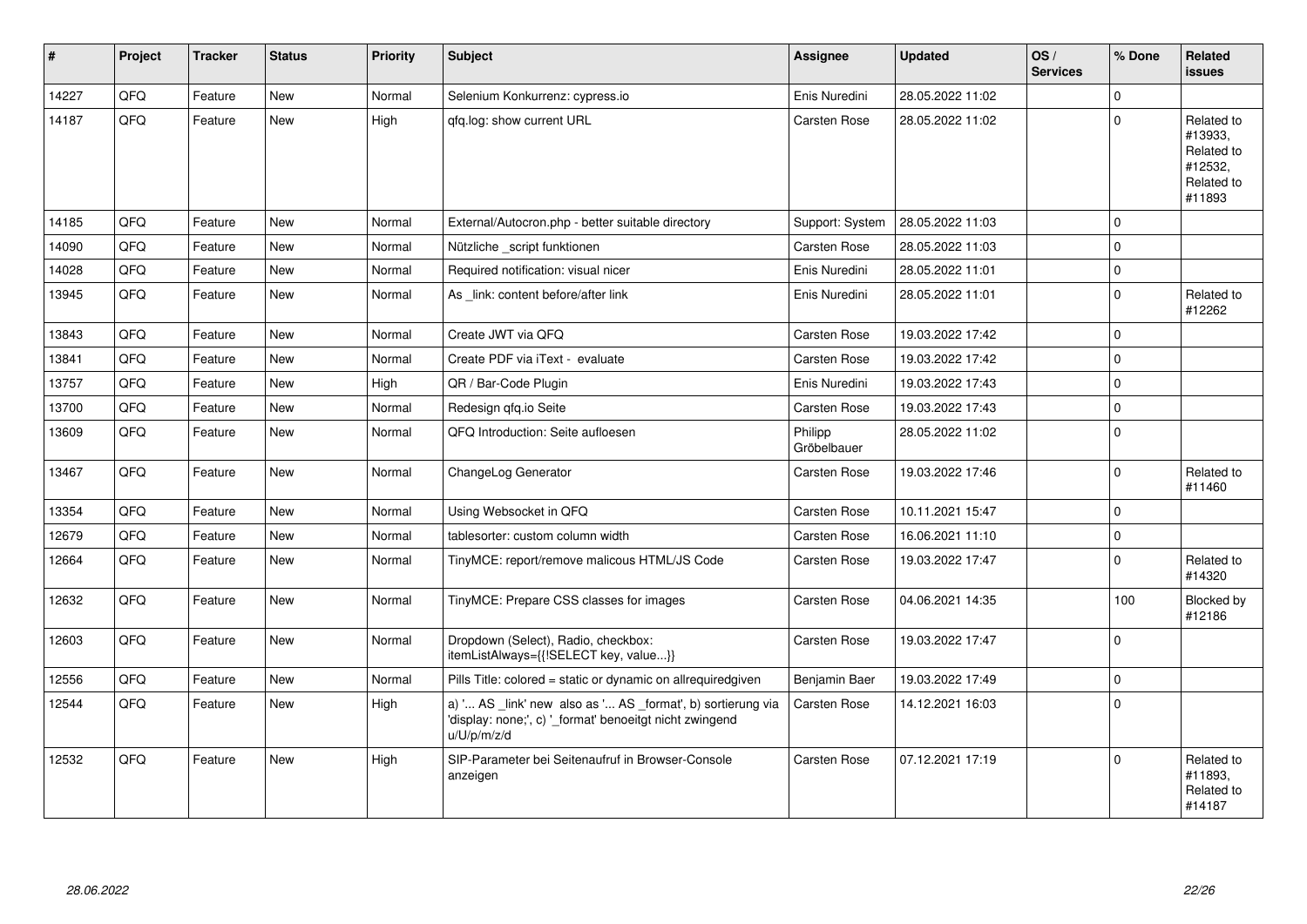| #     | Project | <b>Tracker</b> | <b>Status</b> | <b>Priority</b> | <b>Subject</b>                                                                                                 | <b>Assignee</b>     | <b>Updated</b>   | OS/<br><b>Services</b> | % Done      | Related<br><b>issues</b>                                              |
|-------|---------|----------------|---------------|-----------------|----------------------------------------------------------------------------------------------------------------|---------------------|------------------|------------------------|-------------|-----------------------------------------------------------------------|
| 12490 | QFQ     | Feature        | <b>New</b>    | Normal          | Loading Plugins in QFQ - see what tinymce does. (lazy<br>loading)                                              | Benjamin Baer       | 08.06.2022 10:37 |                        | $\Omega$    | Related to<br>#12611,<br>Related to<br>#10013,<br>Related to<br>#7732 |
| 12480 | QFQ     | Feature        | <b>New</b>    | Normal          | If QFQ upgrade is running, block further request                                                               | <b>Carsten Rose</b> | 03.05.2021 20:45 |                        | $\mathbf 0$ |                                                                       |
| 12477 | QFQ     | Feature        | New           | Normal          | Support for refactoring: Form, FormElement, diverse<br>Tabellen/Spalten, tt-content Records                    | Carsten Rose        | 03.05.2021 20:45 |                        | $\mathbf 0$ |                                                                       |
| 12476 | QFQ     | Feature        | <b>New</b>    | Normal          | clearMe: a) should trigger 'dirty', b) sticky on textarea resize                                               | Benjamin Baer       | 04.01.2022 08:40 |                        | $\mathbf 0$ | Related to<br>#9528                                                   |
| 12474 | QFQ     | Feature        | <b>New</b>    | Normal          | Check BaseConfigURL if it is given and the the last char is '/'                                                | <b>Carsten Rose</b> | 03.05.2021 20:45 |                        | $\mathbf 0$ |                                                                       |
| 12465 | QFQ     | Feature        | New           | Normal          | QFQ Function: use in FE to fill StoreRecord                                                                    | <b>Carsten Rose</b> | 05.05.2021 21:58 |                        | $\mathbf 0$ |                                                                       |
| 12413 | QFQ     | Feature        | New           | Normal          | STORE_TYPO3: enhance for {{be_users.email:T}},<br>{{fe_users.email:T}}                                         | Carsten Rose        | 03.05.2021 20:45 |                        | $\mathbf 0$ | Related to<br>#12412,<br>Related to<br>#10012                         |
| 12412 | QFQ     | Feature        | <b>New</b>    | Normal          | Action/Escape qualifier 'e' (empty), '0': if given, an empty<br>string (or '0') will be treated as 'not found' | Carsten Rose        | 08.05.2021 09:40 |                        | $\mathbf 0$ | Related to<br>#12413,<br>Related to<br>#10012                         |
| 12400 | QFQ     | Feature        | New           | Normal          | Tutorial ist in QFQ Doku, Wird in der Suche gefunden, es<br>gibt aber kein Menupunkt - Inhalt ueberpruefen     | <b>Carsten Rose</b> | 03.05.2021 20:45 |                        | $\mathbf 0$ |                                                                       |
| 12330 | QFQ     | Feature        | <b>New</b>    | Normal          | Copy to input field / text area / TinyMCE                                                                      | <b>Carsten Rose</b> | 07.04.2021 09:01 |                        | $\mathbf 0$ |                                                                       |
| 12269 | QFQ     | Feature        | New           | Normal          | 2FA - Login                                                                                                    | Carsten Rose        | 03.05.2021 20:45 |                        | $\mathbf 0$ |                                                                       |
| 12186 | QFQ     | Feature        | New           | High            | TinyMCE Config für Objekte                                                                                     | <b>Carsten Rose</b> | 07.12.2021 17:19 |                        | $\mathbf 0$ | <b>Blocks</b><br>#12632                                               |
| 12163 | QFQ     | Feature        | <b>New</b>    | Normal          | Checkbox: table wrap                                                                                           | <b>Carsten Rose</b> | 03.05.2021 20:51 |                        | $\mathbf 0$ |                                                                       |
| 12162 | QFQ     | Feature        | <b>New</b>    | Normal          | FE.type=sendmail: personalized mailing (several mails) via<br>template                                         | <b>Carsten Rose</b> | 03.05.2021 20:45 |                        | $\mathbf 0$ |                                                                       |
| 12156 | QFQ     | Feature        | <b>New</b>    | Normal          | Form: Optional disable 'leave page'                                                                            |                     | 03.05.2021 20:45 |                        | $\mathbf 0$ |                                                                       |
| 12146 | QFQ     | Feature        | New           | Normal          | Autocron Job: Anzeigen wann der naechste Job ausgefuehrt<br>wird, resp das er nicht ausgefuehrt wird           | Carsten Rose        | 15.03.2021 15:23 |                        | $\mathbf 0$ |                                                                       |
| 12135 | QFQ     | Feature        | New           | Normal          | Subrecord: Notiz                                                                                               |                     | 24.04.2021 16:58 |                        | $\pmb{0}$   |                                                                       |
| 12119 | QFQ     | Feature        | New           | Normal          | AS paged: error message missing if there ist no 'r' argument.                                                  | Carsten Rose        | 03.05.2021 20:51 |                        | $\pmb{0}$   |                                                                       |
| 12109 | QFQ     | Feature        | New           | Normal          | Donwload Link: Plain, SIP, Persistent Link, Peristent SIP -<br>new notation                                    | <b>Carsten Rose</b> | 03.05.2021 20:45 |                        | 0           | Related to<br>#12085                                                  |
| 12039 | QFQ     | Feature        | New           | Normal          | Missing htmlSpecialChar() in pre processing on form submit                                                     |                     | 18.02.2021 00:09 |                        | 0           | Related to<br>#14320                                                  |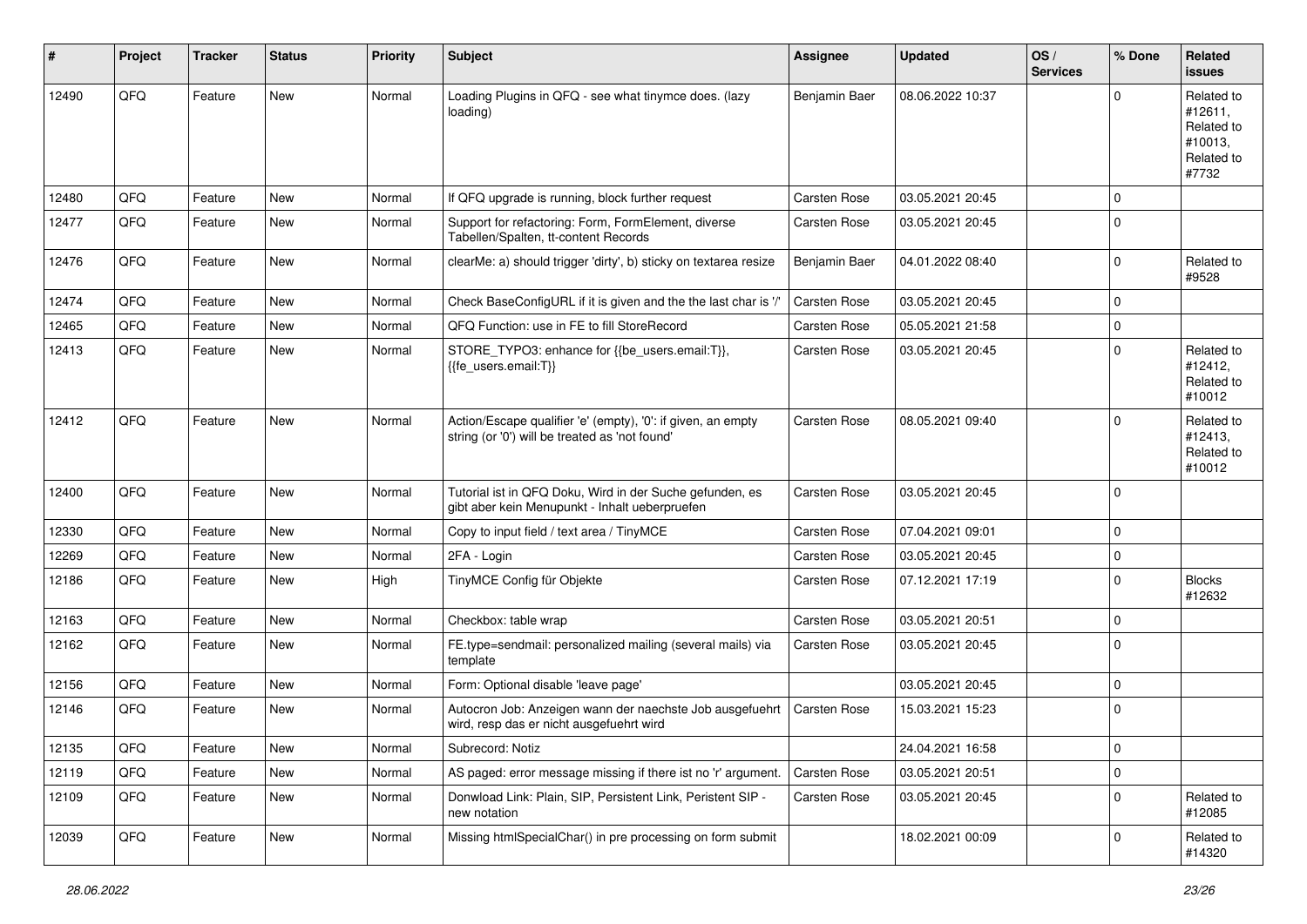| $\sharp$ | Project | <b>Tracker</b> | <b>Status</b> | <b>Priority</b> | <b>Subject</b>                                                                                       | Assignee                                               | <b>Updated</b>   | OS/<br><b>Services</b> | % Done      | Related<br>issues                             |                      |
|----------|---------|----------------|---------------|-----------------|------------------------------------------------------------------------------------------------------|--------------------------------------------------------|------------------|------------------------|-------------|-----------------------------------------------|----------------------|
| 12038    | QFQ     | Feature        | New           | Normal          | a) STORE_VAR: filenameOnlyStripUniq, b) SP:<br>QSTRIPUNIQ()                                          |                                                        | 17.02.2021 23:55 |                        | $\Omega$    |                                               |                      |
| 12024    | QFQ     | Feature        | New           | Normal          | Excel Export: text columns by default decode<br>htmlspeciachar()                                     | <b>Carsten Rose</b>                                    | 17.02.2021 23:55 |                        | 0           | Related to<br>#12022                          |                      |
| 12023    | QFQ     | Feature        | New           | Normal          | MySQL Stored Precdure: QDECODESPECIALCHAR()                                                          | Carsten Rose                                           | 16.02.2021 11:16 |                        | $\Omega$    | Related to<br>#12022                          |                      |
| 11955    | QFQ     | Feature        | New           | Normal          | subrecord: new title option to set <th> attributes - e.g. to<br/>customize tablesorter options.</th> | attributes - e.g. to<br>customize tablesorter options. | Carsten Rose     | 03.05.2021 20:47       |             | $\mathbf 0$                                   | Related to<br>#11775 |
| 11893    | QFQ     | Feature        | New           | High            | Broken SIP: a) only report one time, b) only report in main<br>column                                | <b>Carsten Rose</b>                                    | 12.05.2021 12:13 |                        | $\Omega$    | Related to<br>#12532,<br>Related to<br>#14187 |                      |
| 11892    | QFQ     | Feature        | New           | Normal          | tablesorter: columns with links are hard to order - new<br>qualifier 'Y: <ord>'</ord>                | Enis Nuredini                                          | 23.03.2022 09:22 |                        | 0           |                                               |                      |
| 11850    | QFQ     | Feature        | New           | Urgent          | Wizard Form: basierend auf einer Tabelle eine Form<br>anlegen.                                       |                                                        | 03.05.2021 21:12 |                        | 0           | Blocked by<br>#8082                           |                      |
| 11775    | QFQ     | Feature        | New           | Normal          | Subrecord Tooltip pro Feld                                                                           | <b>Carsten Rose</b>                                    | 18.12.2020 15:22 |                        | 0           | Related to<br>#11955                          |                      |
| 11747    | QFQ     | Feature        | New           | Normal          | Maintenance Page with Redirect                                                                       | <b>Carsten Rose</b>                                    | 03.05.2021 20:47 |                        | $\Omega$    | Related to<br>#11741                          |                      |
| 11716    | QFQ     | Feature        | New           | Normal          | Form an beliebiger Stelle im Report anzeigen                                                         |                                                        | 09.12.2020 09:47 |                        | $\mathbf 0$ |                                               |                      |
| 11702    | QFQ     | Feature        | New           | Normal          | HTML Special Char makes no sense for 'allbut' if '&' is<br>forbidden                                 | <b>Carsten Rose</b>                                    | 07.12.2021 16:35 |                        | $\Omega$    | Related to<br>#5112,<br>Related to<br>#14320  |                      |
| 11535    | QFQ     | Feature        | New           | Normal          | Ability to create SQL columns in frontend QFQ forms                                                  |                                                        | 17.11.2020 12:11 |                        | $\mathbf 0$ |                                               |                      |
| 11534    | QFQ     | Feature        | New           | Normal          | Report: Action on selected rows - Table batchprocessing<br>feature                                   |                                                        | 18.11.2020 08:15 |                        | l 0         |                                               |                      |
| 11523    | QFQ     | Feature        | New           | Normal          | Mit dynamic Update erkennen, ob Upload gemacht wurde                                                 | Carsten Rose                                           | 13.11.2020 15:07 |                        | $\Omega$    | Related to<br>#9533                           |                      |
| 11516    | QFQ     | Feature        | New           | Normal          | Multi Page Form (Previous/Next Buttons)                                                              | Carsten Rose                                           | 16.03.2021 17:52 |                        | l 0         |                                               |                      |
| 11504    | QFQ     | Feature        | New           | Normal          | Dynamic Update: Button text update for 'Save',' Close' &<br>'Delete'                                 | Carsten Rose                                           | 12.11.2020 23:44 |                        | 0           |                                               |                      |
| 11460    | QFQ     | Feature        | New           | Normal          | Easier creation of changelog: gitchangelog                                                           | Carsten Rose                                           | 12.06.2021 10:20 |                        | 0           | Related to<br>#13467                          |                      |
| 11080    | QFQ     | Feature        | New           | Normal          | Send MQTT messages                                                                                   | Carsten Rose                                           | 29.08.2020 19:49 |                        | $\mathbf 0$ |                                               |                      |
| 10996    | QFQ     | Feature        | New           | Normal          | Download video via sip: no seek                                                                      | Carsten Rose                                           | 12.08.2020 14:18 |                        | $\mathbf 0$ |                                               |                      |
| 10979    | QFQ     | Feature        | New           | Normal          | Ajax Calls an API - dataReport                                                                       | Carsten Rose                                           | 11.05.2022 12:15 |                        | 0           |                                               |                      |
| 10976    | QFQ     | Feature        | New           | Normal          | Excel Export Verbesserungen                                                                          | Carsten Rose                                           | 06.08.2020 10:56 |                        | 0           |                                               |                      |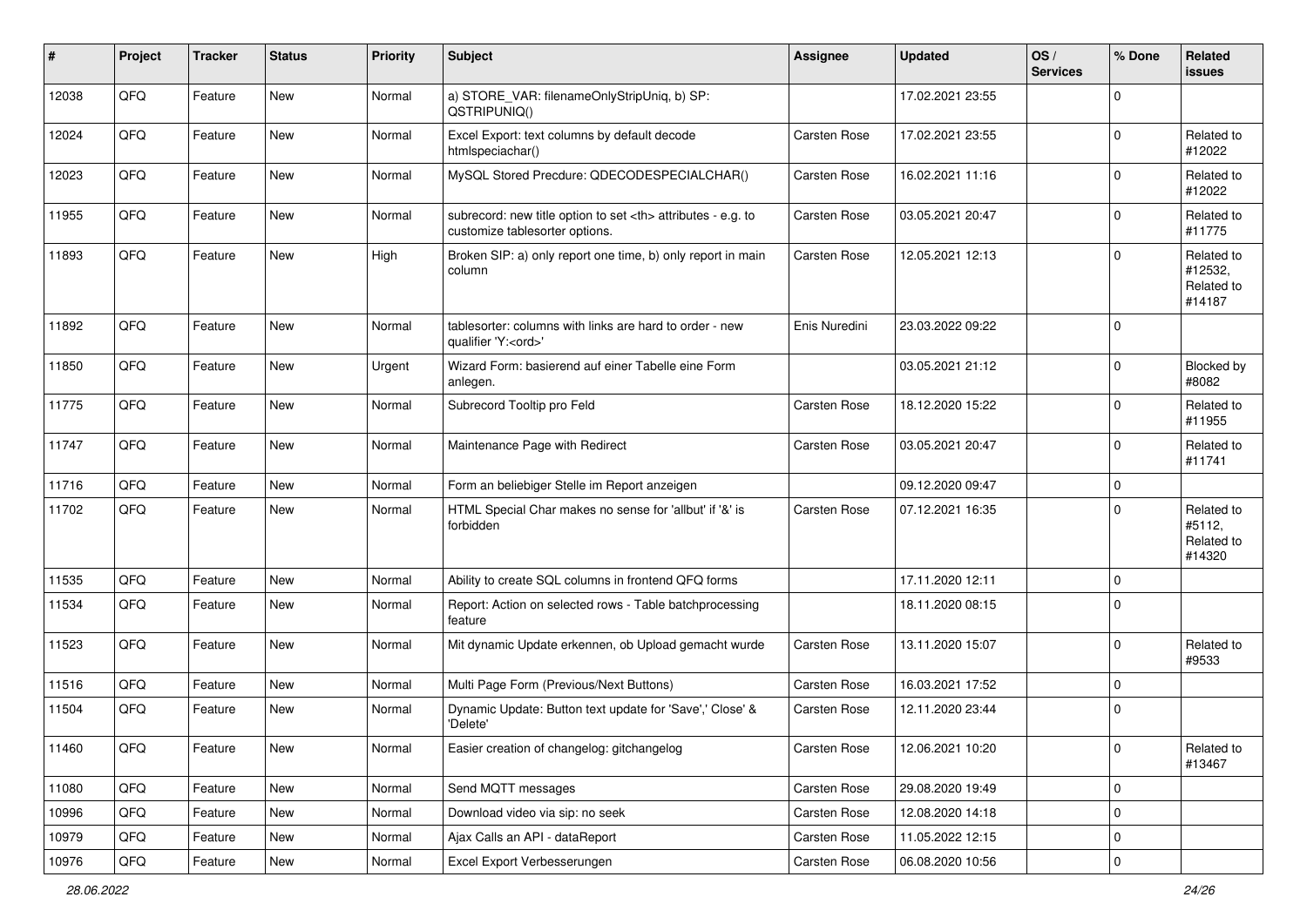| ∦     | Project | <b>Tracker</b> | <b>Status</b> | <b>Priority</b> | <b>Subject</b>                                                                                                                        | <b>Assignee</b>     | <b>Updated</b>   | OS/<br><b>Services</b> | % Done      | Related<br>issues                                                    |
|-------|---------|----------------|---------------|-----------------|---------------------------------------------------------------------------------------------------------------------------------------|---------------------|------------------|------------------------|-------------|----------------------------------------------------------------------|
| 10874 | QFQ     | Feature        | <b>New</b>    | Normal          | Erstellen eines Foreign Keys in der Tabelle "FormElement"                                                                             |                     | 13.07.2020 10:11 |                        | $\Omega$    |                                                                      |
| 10819 | QFQ     | Feature        | <b>New</b>    | Normal          | Persistent SIP - second try                                                                                                           | <b>Carsten Rose</b> | 29.06.2020 23:02 |                        | 0           | Related to<br>#6261                                                  |
| 10763 | QFQ     | Feature        | <b>New</b>    | Normal          | form accessed and submitted despite logout?                                                                                           |                     | 16.06.2020 11:43 |                        | $\Omega$    |                                                                      |
| 10714 | QFQ     | Feature        | New           | Normal          | multi Table Form                                                                                                                      | Carsten Rose        | 16.03.2021 18:44 |                        | $\Omega$    |                                                                      |
| 10593 | QFQ     | Feature        | New           | Normal          | label2: text behind input element                                                                                                     | <b>Carsten Rose</b> | 16.05.2020 10:57 |                        | $\Omega$    |                                                                      |
| 10463 | QFQ     | Feature        | New           | Normal          | Report _link: expliztes setzen von HTML Tags (Bedarf fuer<br>'data-selenium' & 'id')                                                  | Enis Nuredini       | 23.03.2022 09:23 |                        | $\Omega$    | Related to<br>#7648                                                  |
| 10384 | QFQ     | Feature        | <b>New</b>    | Normal          | Parameter Exchange QFQ Instances                                                                                                      |                     | 07.05.2020 09:38 |                        | $\mathbf 0$ |                                                                      |
| 10345 | QFQ     | Feature        | <b>New</b>    | Normal          | Templates - Patterns QFQ Style                                                                                                        |                     | 03.05.2021 21:01 |                        | 0           | Related to<br>#10713                                                 |
| 10119 | QFQ     | Feature        | <b>New</b>    | Normal          | Dropdown (selectlist) & TypeAhead: format and catagorize list                                                                         | <b>Carsten Rose</b> | 07.05.2020 09:36 |                        | $\Omega$    |                                                                      |
| 10115 | QFQ     | Feature        | New           | Normal          | TypeAhead: static list                                                                                                                | <b>Carsten Rose</b> | 26.02.2020 16:42 |                        | 100         |                                                                      |
| 10114 | QFQ     | Feature        | <b>New</b>    | High            | Symbol (Link): 'G:' (Glyphicon) replaced by 'i:' (icon)                                                                               |                     | 07.12.2021 17:19 |                        | $\Omega$    | Related to<br>#3797,<br>Related to<br>#4194                          |
| 10080 | QFQ     | Feature        | New           | Normal          | Popup on 'save' / 'close': configure dialog (answer<br>yes/no/cancle/)                                                                | <b>Carsten Rose</b> | 28.03.2021 20:52 |                        | 0           | Is duplicate<br>of #12262                                            |
| 10014 | QFQ     | Feature        | <b>New</b>    | Normal          | Manual.rst: describe behaviour and process order of<br>fillStoreVar, slaveId, sqlBefore,                                              | Carsten Rose        | 01.02.2020 22:31 |                        | $\Omega$    |                                                                      |
| 9983  | QFQ     | Feature        | <b>New</b>    | Normal          | Report Notation: new keyword 'range'                                                                                                  | <b>Carsten Rose</b> | 01.02.2020 15:55 |                        | $\mathbf 0$ |                                                                      |
| 9927  | QFQ     | Feature        | <b>New</b>    | Normal          | QFQ Update: a) Update nur machen wenn BE User<br>eingeloggt ist., b) Bei Fehler genaue Meldung welcher<br>Updateschritt Probleme hat. | <b>Carsten Rose</b> | 22.01.2020 12:59 |                        | $\Omega$    |                                                                      |
| 9853  | QFQ     | Feature        | <b>New</b>    | Normal          | Check das SQL / QFQ / Mail Logfile geschrieben wird                                                                                   |                     | 09.01.2020 11:15 |                        | $\mathbf 0$ |                                                                      |
| 9811  | QFQ     | Feature        | New           | Normal          | Report: tag every n'th row                                                                                                            | <b>Carsten Rose</b> | 01.02.2020 23:22 |                        | $\Omega$    |                                                                      |
| 9781  | QFQ     | Feature        | <b>New</b>    | Normal          | Button: CSS class to make buttons smaller                                                                                             | <b>Carsten Rose</b> | 01.02.2020 23:22 |                        | $\Omega$    |                                                                      |
| 9777  | QFQ     | Feature        | New           | Normal          | Logging QFQ Variables                                                                                                                 | <b>Carsten Rose</b> | 16.12.2019 17:17 |                        | 0           |                                                                      |
| 9707  | QFQ     | Feature        | <b>New</b>    | Normal          | SIP security: encode pageld and check pageld on decode                                                                                | <b>Carsten Rose</b> | 01.02.2020 23:22 |                        | $\Omega$    |                                                                      |
| 9706  | QFQ     | Feature        | New           | Normal          | Multi File Upload (hidden template group)                                                                                             | Carsten Rose        | 01.02.2020 23:22 |                        |             | Related to<br>#7521,<br>Related to<br>#5562,<br>Related to<br>#13330 |
| 9602  | QFQ     | Feature        | New           | Normal          | Form definition as JSON                                                                                                               | Carsten Rose        | 01.02.2020 23:21 |                        | 0           | Related to<br>#9600                                                  |